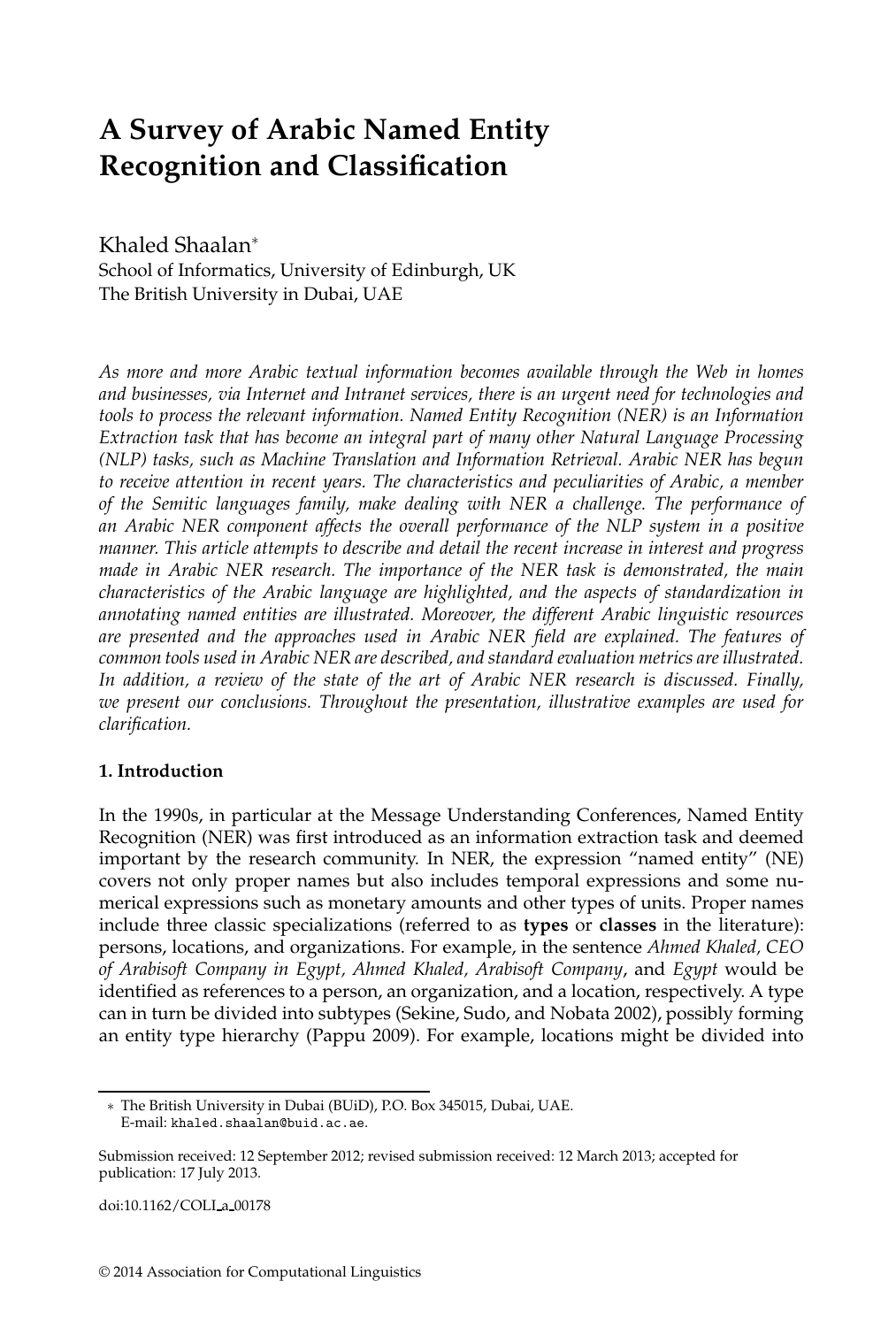multiple fine-grained locations, such as city, state, and country. For specific needs other types might be introduced, such as e-mail address, phone number, book ISBN, filename, and so on.

A good portion of NER research is devoted to the study of English, due to its significance as a dominant language that is used internationally for communications, science, information technology, business, seafaring, aviation, entertainment, and diplomacy. This has limited the diversity of text genre and domain factors from other languages that are usually considered when developing NER for these fields. For instance, as most scientific studies are conducted in English in almost all Arabic-speaking countries, there is no urgency to investigate Arabic NER for areas such as bioinformatics, drug, or chemical named entities.

NER can be defined as the task that attempts to locate, extract, and automatically classify named entities into predefined classes or types in open-domain and unstructured texts, such as newspaper articles (Nadeau and Sekine 2007). One obvious reason for the importance of named entities is their pervasiveness, which is evidenced by the high frequency, including occurrence and co-occurrence, of named entities in corpora (cf. Saravanan et al. 2012). Arabic is a language of rich morphology and syntax. Its characteristics and peculiarities make dealing with it a challenge (Farghaly and Shaalan 2009). The last decade has shown a growing interest in addressing challenges that underlie the development of a productive and robust Arabic NER system (Al-Jumaily et al. 2012; Oudah and Shaalan 2012).

This article investigates the progress in Arabic NER research. The survey by Nadeau and Sekine (2007) presents background on much of the work on NER for a variety of languages and myriad machine learning (ML) techniques. To the best of our knowledge, Arabic NER and classification have not yet been surveyed extensively, which has motivated us to conduct this survey.

The survey is structured as follows. Section 2 provides background information relevant for working with Arabic NER. Section 3 presents some aspects of the Arabic language that will allow the reader to appreciate the difficulties associated with Arabic NER. Section 4 briefly introduces the standard tag sets commonly used to annotate named entities. Section 5 describes the Arabic NER language-specific resources that are involved in the NER task. Section 6 gives a brief description of approaches used in Arabic NER. Section 7 discusses feature selection, which is a critical factor for achieving better performance for NER systems. Section 8 presents various tools that have been used in building Arabic NER systems and Section 9 illustrates evaluation techniques for NER systems. Section 10 presents the state-of-the-art in Arabic NER research. Finally, the concluding remarks are presented in Section 11.

#### **2. Background**

#### **2.1 Entity Tracking**

The task of identifying named entities must be distinguished from entity tracking, which involves identifying mentions, relations, and the co-references that may exist between them. In this regard, a NE may contain only one mention such as a person name (e.g., *Mohammed Morsi*), but when a pronoun is used to refer to the same person, it is considered another mention of that entity. Moreover, a nominal (e.g., *president*) can also be used as a mention to refer to the same NE (cf. Zitouni et al. 2005). It should be noted that the richness of Arabic morphology allows two mentions to appear in one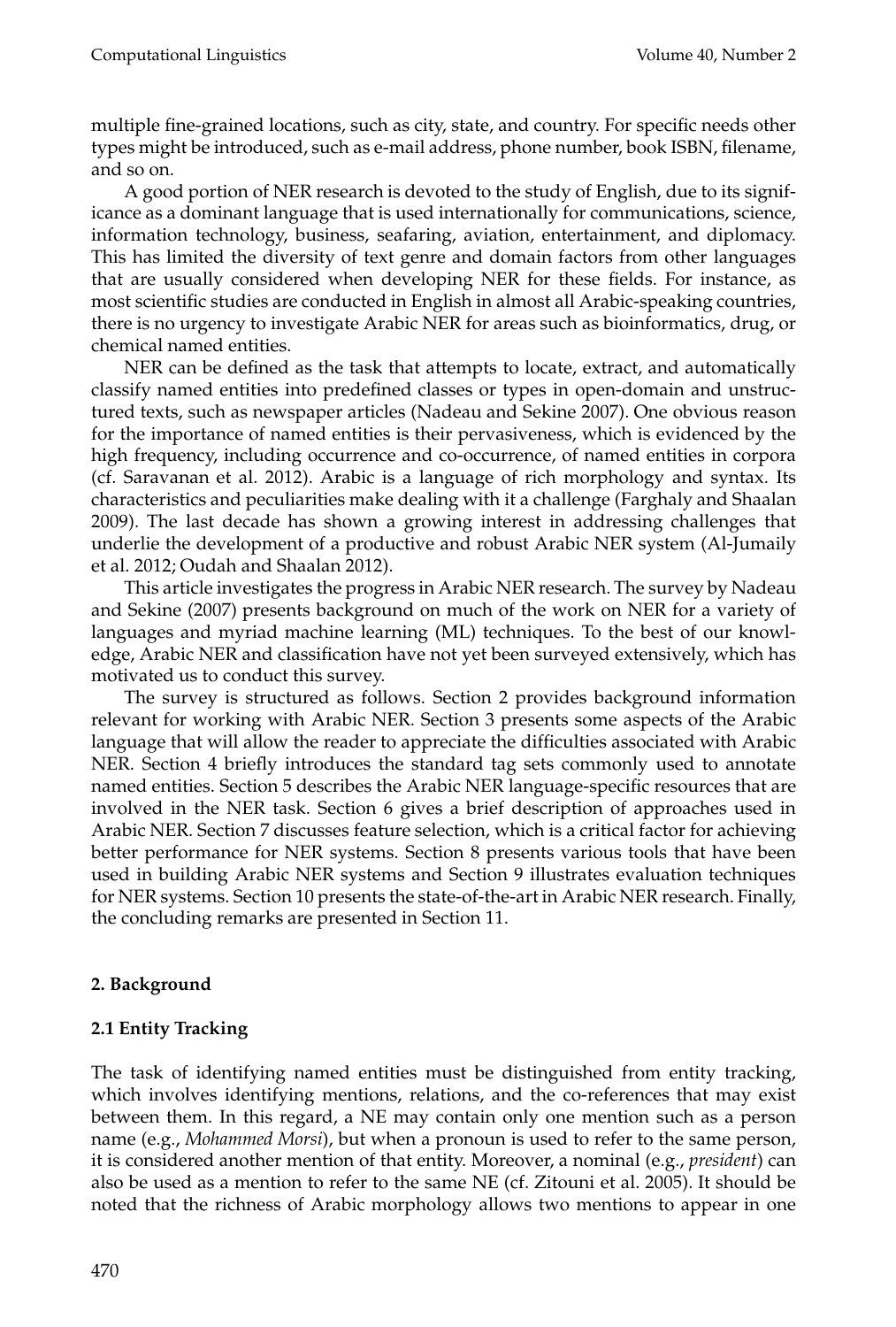word (e.g., منابعة *our president, president-our*), where a pronominal (نيمه) can appear<br>A so reference oxists when a : as a suffix pronoun to a nominal (e.g., *president* آرٹیس). A co-reference exists when a<br>group of montions refers to the same entity. For example, in the septence *The [Equation* رُ ; ֪֪֪֪֦֪֦֪֦֪֪֦֧֛֪֪֦֧֦֧֦֧֦֚֝֝֝֝֝֝֜֜֜֟֓֟֓֟֓֟֓֟ group of mentions refers to the same entity. For example, in the sentence *The [Egyptian President], [Mohammad Morsi], as the [chair of the 15th Non-Aligned Movement summit] declared opening of the 16th summit*, there are three mentions that refer to the same person. Mentions also include aliases such as *Abu Ammar*, which refers to the same entity as *Yasser Arafat*.

An entity relation may be established between two or more NEs, such as a person, an organization, a location, or a specific time. Relationships between NEs can be binary, such as person-affiliation or organization-location, or may involve more entities; for example, *[a person] is in [a place] at [a specific time]*. The entity relation is usually expressed in a predicate form and is used to establish relations such as whether two persons were working at the same organization at the same time (Ben Hamadou, Odile, and Héla 2010a).

In summary, it is important to direct attention to the choice of the recognition unit (i.e., real world NE, mention, co-reference, or relation), because mention detection, co-reference resolution, and relation extraction are considered more difficult than the traditional NER task due to the complexity incurred by extracting non-named mentions, grouping mentions into entities, and deriving semantic relations among entities.

# **2.2 The Broader Role of NER**

The implications of research in NER for NLP more generally are too obvious to enumerate. Examples of applications for which NER is useful are shown in this section.

**Information Retrieval.** This is the task of identifying and retrieving relevant documents from a set of data according to an input query. A study by Guo et al. (2009) has indicated that about 71% of the queries in search engines contain NEs. Information Retrieval can benefit from NER in two phases (Benajiba, Diab, and Rosso 2009a): firstly, recognizing the NEs within the query; and secondly, recognizing the NEs within the searched documents, and then extracting the relevant documents taking into account their classified NEs and how they are related to the query. For example, the word أخريرة *(Aljazeera*) can be recognized as an organization name or a noun corre-<br>coordinate the word island: the correct election will feelitate extraction relevant sponding to the word island; the correct classification will facilitate extracting relevant documents.

**Question Answering.** This is very similar to Information Retrieval but with more sophisticated results. A Question Answering system takes questions as input and gives in return concise and precise answers (Ezzeldin and Shaheen 2012). The NER task can be utilized in the phase of analyzing the question so as to recognize the NEs within the question that will help later in identifying the relevant documents and constructing the answer from relevant passages (Mollá, van Zaanen, and Smith 2006; Badawy, Shaheen, and Hamadene 2011; Lahsen, Bouzoubaa, and Rosso 2012). For instance, the NE ¡ð B@ Qå Ë@ (*Middle East*) may be classified as an organization name (e.g., a newspaper) ξ or as a location name according to the context. Hence, the correct classification for the NE will help to target the relevant group of documents that answer the input query. Moreover, Question Answering systems could benefit substantially from NER, because the answer to many factoid questions involve NEs (Trigui et al. 2012) (e.g., answers to *who* (مَاهي/من هو) questions usually involve persons or organizations, *where* (مَاهي/من هو) <u>ي</u><br>:  $\ddot{\phantom{0}}$ ֧֧֦֧֦֧֪֦֧֦֧֦֧֦֧֦֧֦֧֧֦֧֧֧֧֧֧֧֧֧֧֧֧֧֧֧֧֧֧֧֧֧֡֝֟֝֟֝֟֝֟֝֝֝֝֬֝֬֟֓֟֓֝֬֓֝֓֝֓֓֝֓֝֬֓֓֓֓֓<br>׀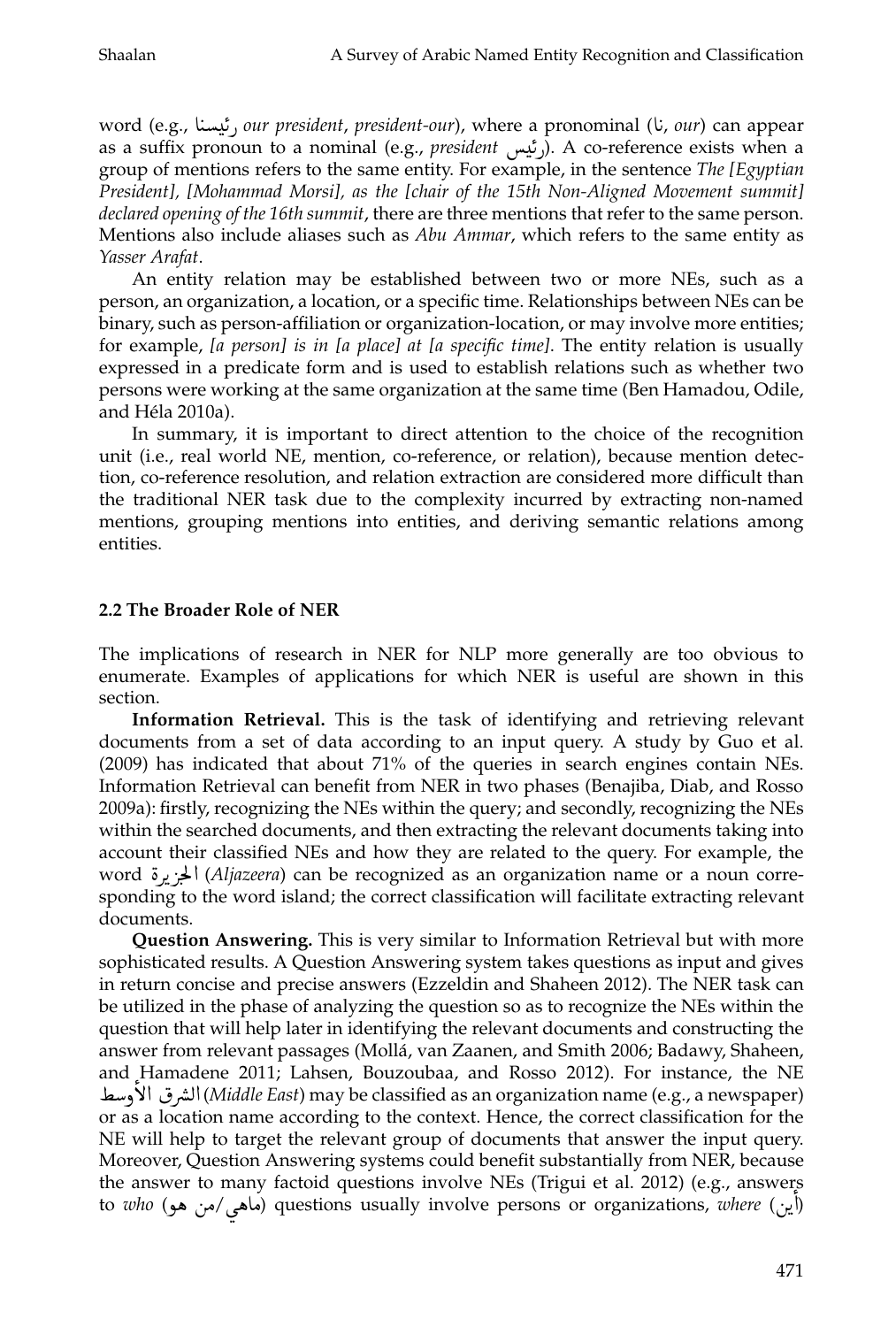questions involve locations, and *when* (مقي) questions involve temporal expressions)<br>(Right to the 2000)  $\ddot{=}$ .<br>? (Brini et al. 2009).

**Machine Translation.** This is the task of automatically translating a text from one natural language into another. NEs need special attention in order to decide which parts of an NE should be meaning-translated and which parts should be phoneme-transliterated (Al-Onaizan and Knight 2002b; Hassan and Sorensen 2005). Usually this depends on the type of the NE (Chen, Yang, and Lin 2003). For example, personal names tend to be transliterated.<sup>1</sup> For a location name, the name part and the category part (e.g., *mountains*) are usually transliterated and translated, respectively. Organization names are completely different in that most of the constituents are translated (e.g., *United Nations*). The quality of the NER system plays a significant role in determining the overall quality of the machine translation system, and hence, NE translation is critical for most multilingual application systems (Babych and Hartley 2003; Ben Hamadou, Odile, and Héla 2010b; Steinberger 2012). In addition, NE translation is very important for other applications such as cross-lingual information retrieval for extracting newly introduced NEs from the Web and news documents and regularly updating the list of NE translation pairs (Hassan, Fahmy, and Hassan 2007).

**Text Clustering.** Search results clustering may exploit NER by ranking the resulting clusters based on the ratio of entities each cluster contains (Benajiba, Diab, and Rosso 2009a). This enhances the process of analyzing the nature of each cluster and also improves the clustering approach in terms of selected features. For example, time expressions along with location NEs can be utilized as factors that will give an indication of when and where the events mentioned in a cluster of documents have occurred.

**Navigation Systems.** These systems, which facilitate navigation using digital maps, now play significant roles in our lives. They provide directions, information about nearby places possibly linked with other on-line resources, and traffic conditions. In these systems, points of interest (also known as waypoints) are NEs that are stored in a database with their geographic coordinates (Kim, Kim, and Cho 2012). They refer to areas of interest that are typically of significance to, among others, tourists, visitors, and rescuers, allowing the location of places such as parking areas, shops, hospitals, restaurants, universities, schools, landmarks, and so on.

#### **3. Linguistic Issues and Challenges**

Arabic is a highly inflected language, with a rich morphology and complex syntax (Al-Sughaiyer and Al-Kharashi 2004; Ryding 2005). Current Arabic NLP research efforts cannot cope with the massive growth of Arabic data on the Internet and the heightened need for accurate and robust processing tools (Abdul-Mageed, Diab, and Korayem 2011). NER is considered one of the building blocks of Arabic NLP tools and applications. Though significant progress has been achieved in Arabic NER research in the last decade, the task remains challenging due to the following

<sup>1</sup> Transliteration is the task of replacing words in the source language with their approximate phonetic or spelling equivalents in the target language. It unambiguously represents the graphemes, rather than the phonemes, of the NE. Transliteration between languages that use similar alphabets and sound systems is very simple. However, transliterating NEs between Arabic and English is a non-trivial task, mainly due to the differences in their sound and writing systems (Al-Onaizan and Knight 2002a).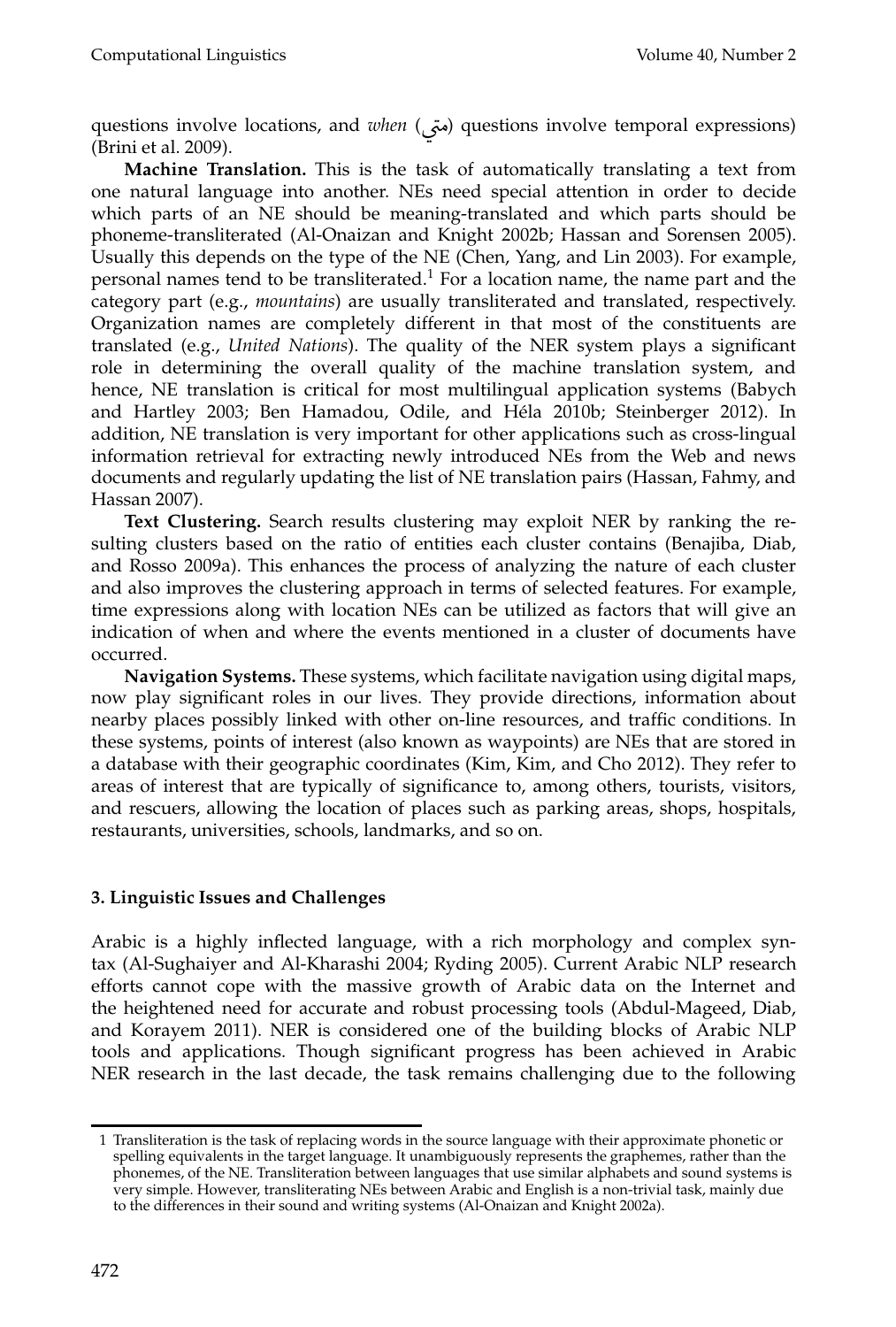features of the Arabic language; opportunities for improved performance are still available.

# **3.1 Arabic Script**

The Arabic language relies on the Arabic script, which is also used in writing other languages such as Persian, Urdu, Kurdish, and Pashto (Habash 2010). Some researchers have developed Arabic computational tools and resources based on Romanized<sup>2</sup> or transliterated<sup>3</sup> Arabic text rather than genuine Arabic script (e.g., Buckwalter's Arabic Morphological Analyzer [Buckwalter 2002], the CJK lexical resources [Halpern 2009], and Arabic NER systems [Bidhend, Minaei-Bidgoli, and Jouzi 2012; Zayed and El-Beltagy 2012]), either because these formats are more familiar to non-native Arabic speakers or because of limitations in the Arabic script encoding imposed by the development environment. This approach should disappear over time with the rapidly growing quantity of Arabic script-based Web content and new technologies that support multiple encodings.

# **3.2 Language in Use**

With regard to language usage, Arabic can be classified into three types (Elgibali 2005): Classical Arabic (CA), Modern Standard Arabic (MSA), and Colloquial Arabic Dialects (Abdel Monem et al. 2008; Habash 2010; Korayem, Crandall, and Abdul-Mageed 2012). As far as Arabic NE is concerned, it is important to know the difference between these various uses of the language. CA is the formal version that has been used continuously for over 1,500 years as the language of Islam, used by Muslims in their daily prayers. Most Arabic religious texts are written in CA. In this context, person name recognition is of particular interest in order to identify and verify the correctness of citations (Zaraket and Makhlouta 2012) (a sequence of hadith narrators referencing each other who provide narrations related to the Prophet Mohammed based on known truthful and untruthful relaters). The importance of verification is that the authenticity of a hadith needs to be established before his narration is used in jurisprudence, and this depends on the credibility of the narrators. Furthermore, many historical Arabic manuscripts are handwritten in CA (or Arabic calligraphy); when they are digitized and converted to text, Arabic NE will become important.

MSA is the language of today's Arabic newspapers, magazines, periodicals, letters, modern writers, and education. MSA is one of the six official languages of the United Nations used in meetings and official UN documents. Most Arabic NLP, including NER research projects, is focused on MSA. The main difference between MSA and CA lies in the vocabulary, including NEs, and the orthography of conventional written Arabic (Farber et al. 2008): MSA does not require the inclusion of short vowels. Moreover, MSA reflects the needs of contemporary expression, whereas CA reflects the needs of older styles. For example, the Arabic NEs in rare documents and old manuscripts that refer

<sup>2</sup> Transliteration from Arabic to languages using the Latin alphabet is called **Romanization**.

<sup>3</sup> In a multilingual context, transliteration of NEs would differ depending on the target language (Pouliquenet et al. 2005). For example, the Arabic name ù ®¢Ó could be transliterated into English as *Mustafa* or *Moustapha*, while a likely French transliteration would be *Moustafa* or *Moustapha*. i .<br>.<br>.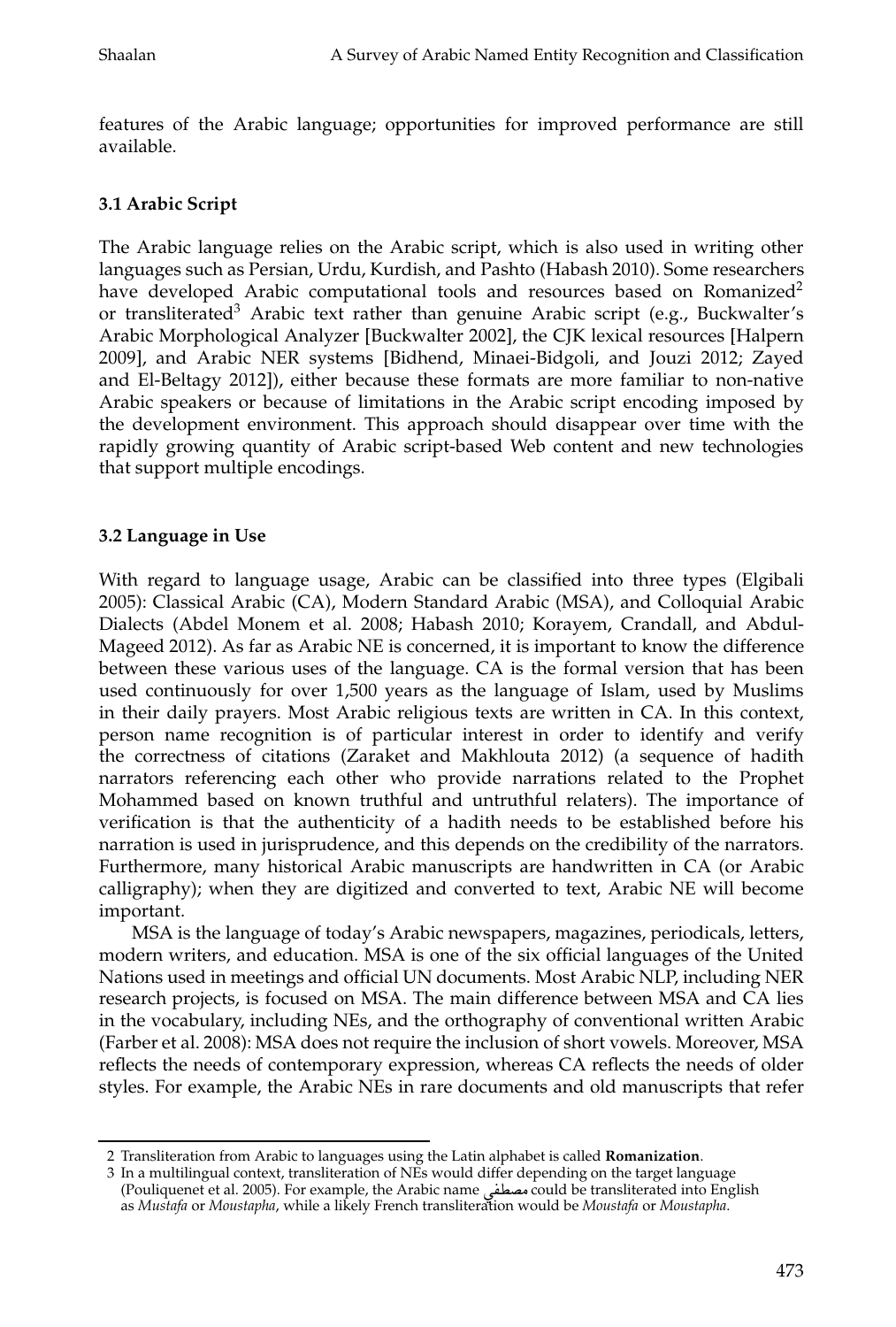to places, jobs, or organizations are different from the corresponding NEs in modern documents.

Colloquial Arabic is the spoken Arabic used by Arabs in their informal daily communication; it is not taught in schools due to its irregularity. Unlike the widespread use of MSA across all Arab countries, colloquial Arabic is a regional variant that differs not only among Arab countries, but also across regions in the same country. Written Colloquial Arabic is presently used mainly in social media communication. For comparison, a person name in either CA or MSA could be expressed in Arabic dialect by more than one form; for example, عبد القادر *(Abd Al-Kader*) versus<br>عبد الجادر *(Abd Al-Kader*) versus عبد العادر *(Abd Al-Kader*) versus) (*Abd Al-Gader*) or PX  $\ddot{\phantom{0}}$ عبد الا (*Abd Al-Aader*). Salloum and Habash (2012) presented a<br>anglation pro-processing approach that has the ability to produce universal machine translation pre-processing approach that has the ability to produce MSA paraphrases of dialectal input. In this way, available MSA tools can also be used to process Colloquial Arabic text, as most of the Arabic NER systems are developed to support MSA.

# **3.3 Lack of Capitalization**

Unlike languages like English that use the Latin script, where most NEs begin with a capital letter, capitalization is not a distinguishing orthographic feature of Arabic script for recognizing NEs such as proper names, acronyms, and abbreviations (Farber et al. 2008). The ambiguity caused by the absence of this feature is further increased by the fact that most Arabic proper nouns (NEs) are indistinguishable from forms that are common nouns and adjectives (non-NEs). Thus, an approach relying only on looking up entries in proper noun dictionaries would not be an appropriate way to tackle this problem, as ambiguous tokens/words that fall in this category are more likely to be used as non-proper nouns in text (Algahtani 2011). For example, the Arabic proper name  $\hat{A}$   $(Ashraf)$  can be used in a sentence as a given name,  $\ddot{ }$ I<br>I an inflected verb (*he-supervised*), and a superlative (*the-most-honorable*) (Mesfar 2007). An NE is usually found in a context, namely, with trigger and cue words to the left and/or right of the NE. Therefore, it is common to resolve this type of ambiguity by analyzing the context surrounding the NE. However, this might require deeper analysis of the NE's context. As an example, consider the nominal sentence والمستدعم بمقطع رأسه مجدة of the NE's context. .<br>ة . . أ whose literal meaning might be *the falling of his head in grandfather/Jeddah*. The correct analysis of the trigger constituent *فراً به السلم العدم ال*مر المستقبل و المرض as a multiword expression Į denoting *place of birth* leads to the recognition of the following noun as a location name.

# **3.4 Agglutination**

The agglutinative nature of Arabic results in many different patterns that create many lexical variations. Each word may consist of one or more prefixes, a stem or root, and one or more suffixes in different combinations, resulting in a very systematic but complicated morphology. Clitics, which in other languages such as English would be treated as separate words, agglutinate to words. Arabic has a set of clitics that are attached to an NE, including conjunctions such as  $\bullet$  (Waw, and) and  $\bullet$  (*if ... then*) and prepositions such as È (Laam, *for/to*), ¼ (k, *as*), and H. (baa, *by/with*), or a combination of both, as in Èð (Waw-Laam, *and-for*). NER relies on the words forming the NE and the context in which it appears. Both the words and the contexts may appear in different inflected forms. In order to address data sparseness issues without requiring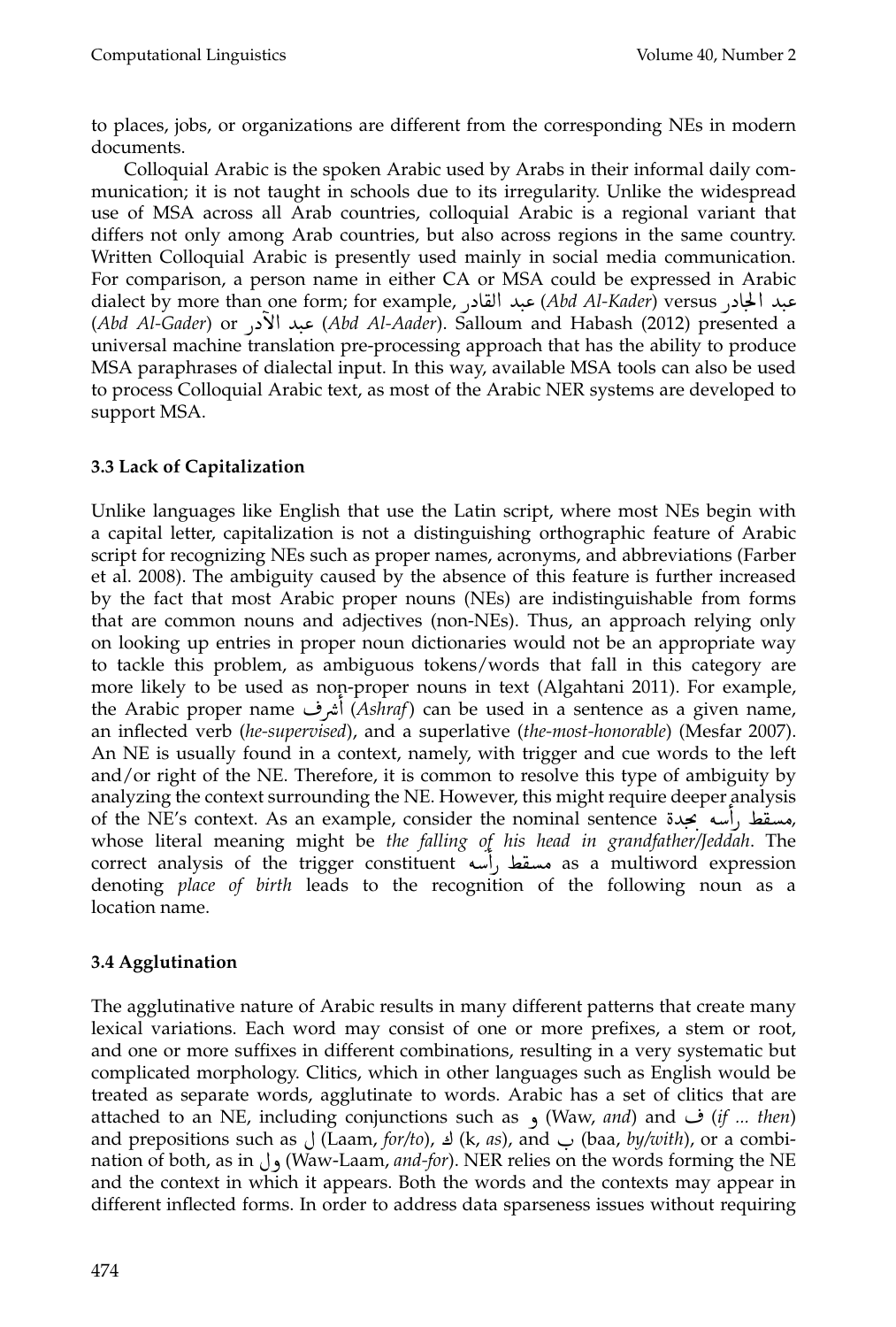massive training corpora, these bound morphemes should undergo morphological preprocessing. One solution is to omit all the affixes and keep only the root morpheme (Grefenstette, Semmar, and Elkateb-Gara 2005; Farber et al. 2008; Alkharashi 2009). For example, the analysis of the word وبمصر *and by Egypt*, and-by-Egypt) yields (*a*nd by Egypt) For (*Egypt*) as a location name. Another solution is to perform text segmentation and insert a delimiter between constituent morphemes, thus preventing loss of contextual information (Benajiba and Rosso 2007). This information is more convenient for NLP tasks that need to process these morphemes. As an example that shows an occurrence of both prefix and suffix morphemes, consider the trigger word **a**<sup>d</sup> (*and*<br>and and *a* double rence of both prefix and suffix morphemes, consider the trigger word **(** *its capital*, and-capital-its), which is segmented into three parts—a conjunction, and e capital capital ras), which is eigenemica into three parts to eorganization, and the amplitude of the averag<br>و عاصمة ها (*and capital its*).

# **3.5 Optional Short Vowels**

Arabic text contains diacritics representing most vowels that affect the phonetic representation and give different meaning to the same lexical form.<sup>4</sup> Nowadays, the modern version of Arabic is written without diacritics, creating a one-to-many, unvocalized-tovocalized, ambiguity (Alkharashi 2009), which gives mutually incompatible morphological analyses for the same surface form. As such, most Arabic texts that appear in the media (whether in printed documents or digitized format) are undiacritized. This is comprehensible for native Arabic speakers, but not for a computational system. The simplification made by ignoring such diacritics had led to structural and lexical types of ambiguity because different diacritics represent different meanings. These ambiguities can only be resolved by contextual information and an adequate knowledge of the language (Benajiba, Diab, and Rosso 2009a). For instance, نو howledge of the language (Benajiba, Diab, and Rosso 2009a). For instance, نو استفادته refer to the country name *Qatar* (a location NE) if transliterated as *qatar*, the literal meaning of *country* (a trigger word for location NEs), or *radius* (a trigger word for measure NEs) if transliterated as *qutr*, or the literal meaning of *distill* if transliterated as *qat*∽*ar*. Unfortunately, this solution might not work if the contextual information is itself ambiguous due to non-vocalization (Mesfar 2007). To consider another example, the likely vocalizations of the unvoweled form مؤسسة might lead to trigger words that denote two different NE types (e.g., é ñ Ó [*a foundation/corporation*], internal evidence  $\frac{1}{2}$ č ś ֦֧֦֧֦֧ of a constituent of an organization name; and مَؤْسِسَة a founder], a trigger word for<br>مُؤَسِسَة a founder], a trigger word for ا<br>ءم ノメ personal names).

#### **3.6 Inherent Ambiguity in Named Entities**

Arabic, like other languages, faces the problem of ambiguity between two or more NEs. For example consider the following text: احمد آباد رحب بالفائزين<br>Mes. For example consider the following text: احمد آباد رحب بالفائزين)<br>(*Ahmed Abad*) is both a porson pamor ( <u>د</u><br>تا welcomed the winners). In this example, حمد آباد (*Ahmed Abad*) is both a person name .<br>و . and a location name, thereby giving rise to a conflict situation, where the same NE is tagged as two different NE types. Heuristic techniques for resolving ambiguities by cross-recognizing NE types are suggested. One heuristic technique, proposed by Shaalan and Raza (2009), uses heuristic rules for preferring one NE type over the other.

<sup>4</sup> A diacritic in Arabic is a small mark placed either above or under a letter to indicate what short vowel will follow that letter. Long vowels are usually indicated by one of three designated letters.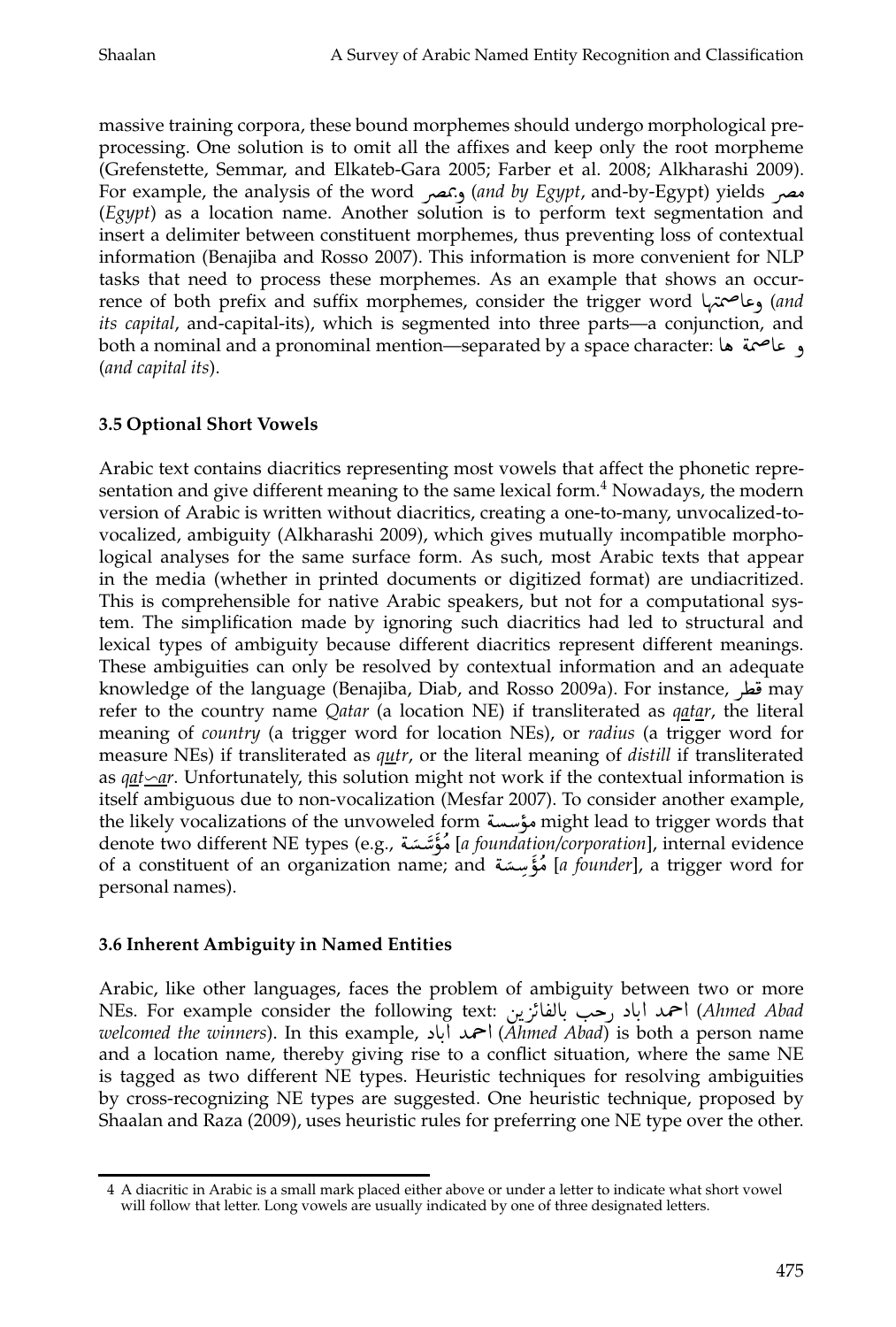Another technique, proposed by Benajiba, Diab, and Rosso (2008b), favors the NE type for which the classifier achieves the highest precision.

# **3.7 Lack of Uniformity in Writing Styles**

Arabic has a high level of transcriptional ambiguity: An NE can be transliterated in a multitude of ways (Shaalan and Raza 2007). This multiplicity arises from both differences among Arabic writers and ambiguous transcription schemes (Halpern 2009). The lack of standardization is significant and leads to many variants of the same word that are spelled differently but still correspond to the same word with the same meaning, creating a many-to-one, variants-to-well-formed, ambiguity. For example, transcribing (also known as "Arabizing") an NE such as *the city of Washington* into Arabic NE produces variants such as وشنطنُ بِواشنطنِ بِواشنطنِ ، واشنجعلُ و one reason for this is . :  $\ddot{\phantom{0}}$ ;<br>;  $\ddot{\cdot}$ ; :  $\ddot{\phantom{0}}$ :  $\ddot{\phantom{0}}$ that Arabic has more speech sounds than Western European languages, which can ambiguously or erroneously lead to an NE having more variants. One solution is to retain all versions of the name variants with a possibility of linking them together. Another solution is to normalize each occurrence of the variant to a canonical form (Pouliquen et al. 2005); this requires a mechanism (such as string distance calculation) for name variant matching between a name variant and its normalized representation (Refaat and Madkour 2009; Steinberger 2012).

# **3.8 Systematic Spelling Mistakes**

Typographic errors are frequently made by Arabic writers with regard to certain characters (Shaalan et al. 2012). This is due to either a character similarity or inherent disagreement about the characters, which often leads to orthographical confusion (El Kholy and Habash 2010; Habash 2010; Al-Jumaily et al. 2012). The former category includes the character *Ta-Marbuta* ( è), literally 'tied Ta', which is a special morphological marker -<br>Ö typically marking a feminine ending; this is carelessly written interchangeably with Ha ( $\circ$ ). Ta-Marbuta is a hybrid character merging the form of the characters *Ha* ( $\circ$ ) and *Ta* (ت). The latter category includes the *Hamza-Alif* letter variants that are often reductively normalized by brute force replacement with a bare Alif. Some computational linguists avoid writing the Hamza (especially with stem-initial Alifs), viewing this as a Hamza restoration problem that is part of the Arabic diacritization problem. has as a riamiza restoration problem that is part of the ritable diaerhization problem.<br>المجامعة الأسلامية مجدة *(The* . .<br>, -<br>Ä  $\ddot{\cdot}$ ן<br>י . *Islamic University in Jeddah*), which might be written with both typographical variants as أَلْجَامُعُهُ ٱلاسلامِيَّةِ مُجِدَّدة an edit-distance technique can be used to resolve the spelling . .<br>.  $\ddot{\cdot}$ . variant problem. It should be noted that not all systematic spelling mistakes can be handled in this way. For example, consider the difference between **in** the unit of this way. For example, consider the difference between بالحباح**ية** (*and by/with* . . the university) and بالأجامعة (*without a university*). It is difficult to determine whether or<br>not this mistake is due to the transposition of the two characters (*(Alif*) and *L(Law*) . not this mistake is due to the transposition of the two characters  $\frac{\partial (A_{ij})}{\partial (Lam)}$ , where the prefix  $\iint$  (means *the*) whereas the prefix  $\lambda$  (means *no*). The latter variation also shows another orthographic problem: Arabic "run-on" words, or free concatenation of words, when the word immediately preceding ends with a non-connector letter, such as  $\lceil (Alif) \rceil$  (Dal),  $\lceil (Dhal) \rceil$  (Ra),  $\lceil (Za) \rceil$  (waw), and so forth. For example, the following phrase shows a fully concatenated person NE and its surrounding context: الدكتورمحمدوزيرالخارجية (*Dr-Mohammed-the-Minister-of-Foreign-Affairs*). This is com-<br>text: الدكتورمحمدوزيرالخارجية (*Dr-Mohammed-the-Minister-of-Foreign-Affairs*). This is com- $\ddot{\cdot}$ m  $\ddot{\ddot{\ }}$ prehensible by most readers but not by a computational system that needs to work on segmented words.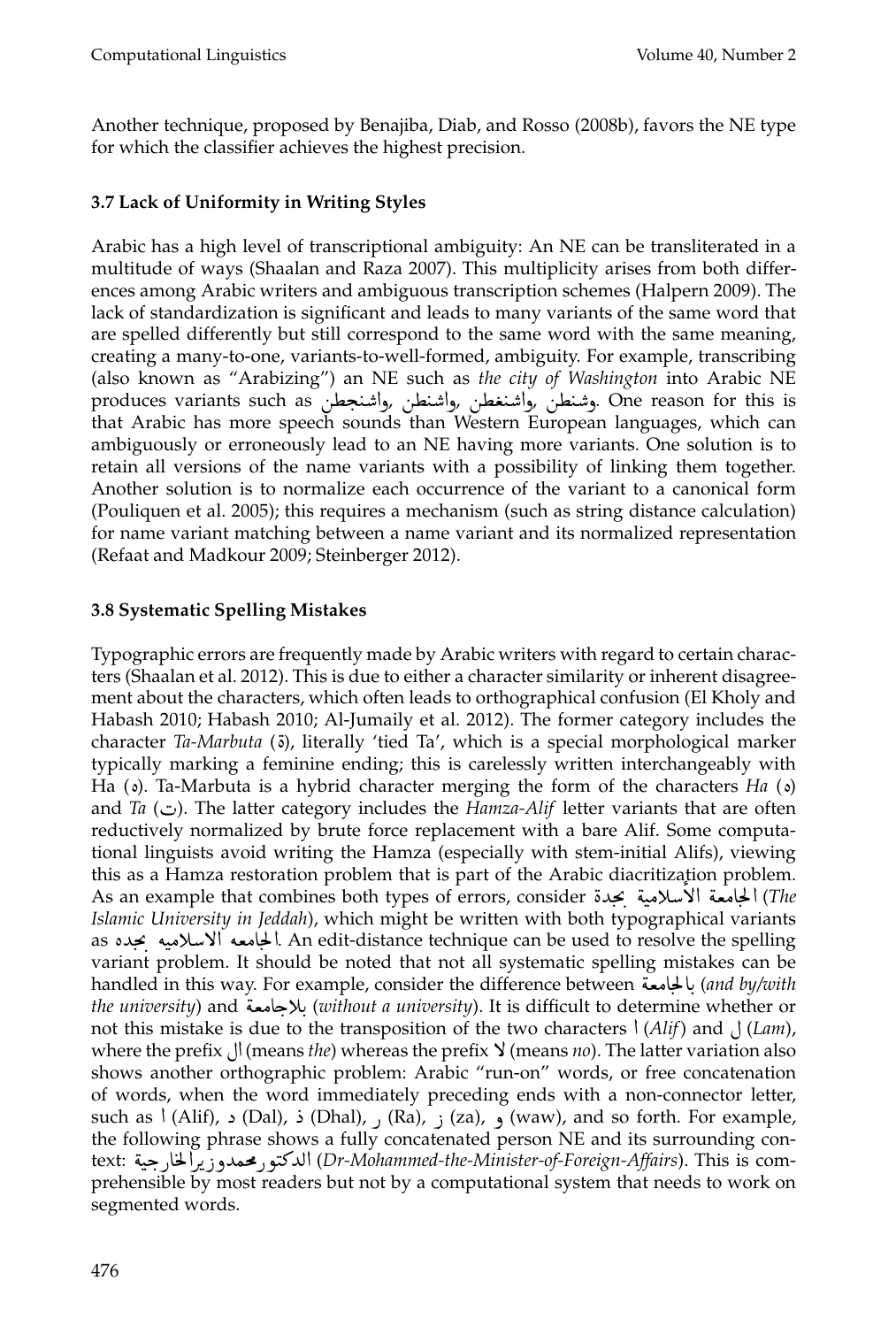# **3.9 Lack of Resources**

Large collections of tagged documents (corpora) as well as gazetteers (predefined lists of typed NEs) are excellent sources that we can rely upon when implementing and testing the performance of an Arabic NER system. For these linguistic resources to be useful, they should include unbiased distribution and representative numbers of NEs that do not suffer from sparseness. Unfortunately, the available Arabic resources for NER research often have limited capacity and/or coverage (Abouenour, Bouzoubaa, and Rosso 2010). Moreover, it is expensive to create or license these important Arabic NER resources (Huang et al. 2004; Bies, DiPersio, and Maamouri 2012). For these reasons, researchers often rely on their own corpora, which require human annotation and verification. Few of these corpora have been made freely and publicly available for research purposes (Benajiba, Rosso, and Bened´ı Ruiz 2007; Benajiba and Rosso 2007; Mohit et al. 2012), whereas others are available but under license agreements (Strassel, Mitchell, and Huang 2003; Mostefa et al. 2009).

# **4. Named Entity Tag Set**

Tagging, also known as labeling, is the task of assigning a contextually appropriate tag (label) to every NE in the text. The sequence of words that is annotated with the same tag is considered a single multiword NE. The tag set used to tag NEs may differ according to user requirements. For example, Nezda et al. (2006) used an extended set of 18 different NE classes. Mohit et al. (2012)'s research adopted a very flexible scheme that allows annotators more freedom in defining entity types. In this research, entity types were not predetermined and category matches between annotators were determined by post hoc analysis.

In the literature, there are three standard general-purpose tag sets that have been used to annotate Arabic linguistic resources in the field of NER research. These tag sets may be used as a basis for annotating linguistic resources and system outputs.

**The 6th Message Understanding Conference (MUC-6):**<sup>5</sup> This conference can be considered as the initiator of the NER task. NEs are classified into three main tag elements: ENAMEX (i.e., person name, location, and organization), NUMEX (i.e., money and percentage [numerical] expressions), and TIMEX (i.e., time and date expressions). Each tag element is categorized via the TYPE attribute. Most researchers adopt this tag set. For example, a NER system producing MUC-style output might tag the sentence بل في ۱۲.۲<br>illustratod in ۔<br>آ illustrated in Table 1. mpie, a NEK system producing MUC-style output might tag the sentence<br>(*Khaled bought 300 shares of Apple Corp.*) as پشتری خالد ۳۰۰ سهم من شرکة آ @ ۲<br>آ  $\frac{1}{\sqrt{2}}$ Ï ا<br>ع

**The Conference on Computational Natural Language Learning (CoNLL):** As an outcome of  $CoNL2002^6$  and  $CoNL2003$ , four categories of NEs were defined: person name, location, organization, and miscellaneous. CoNLL follows the IOB format to tag chunks of text representing NEs in a data set (Benajiba, Rosso, and Benedí Ruiz 2007). The CoNLL annotations are formulated as a word-based classification problem, where each word in the text is assigned a tag, indicating whether it is the beginning  $(B)$  of a specific NE, inside  $(I)$  a specific NE, or  $(O)$  outside any NE. IOB notation is used when NEs are not nested and therefore do not overlap. For example, a NER system producing CoNLL-style output might tag the sentence

<sup>5</sup> http://www.cs.nyu.edu/cs/faculty/grishman/muc6.html.

<sup>6</sup> http://ifarm.nl/signll/conll/.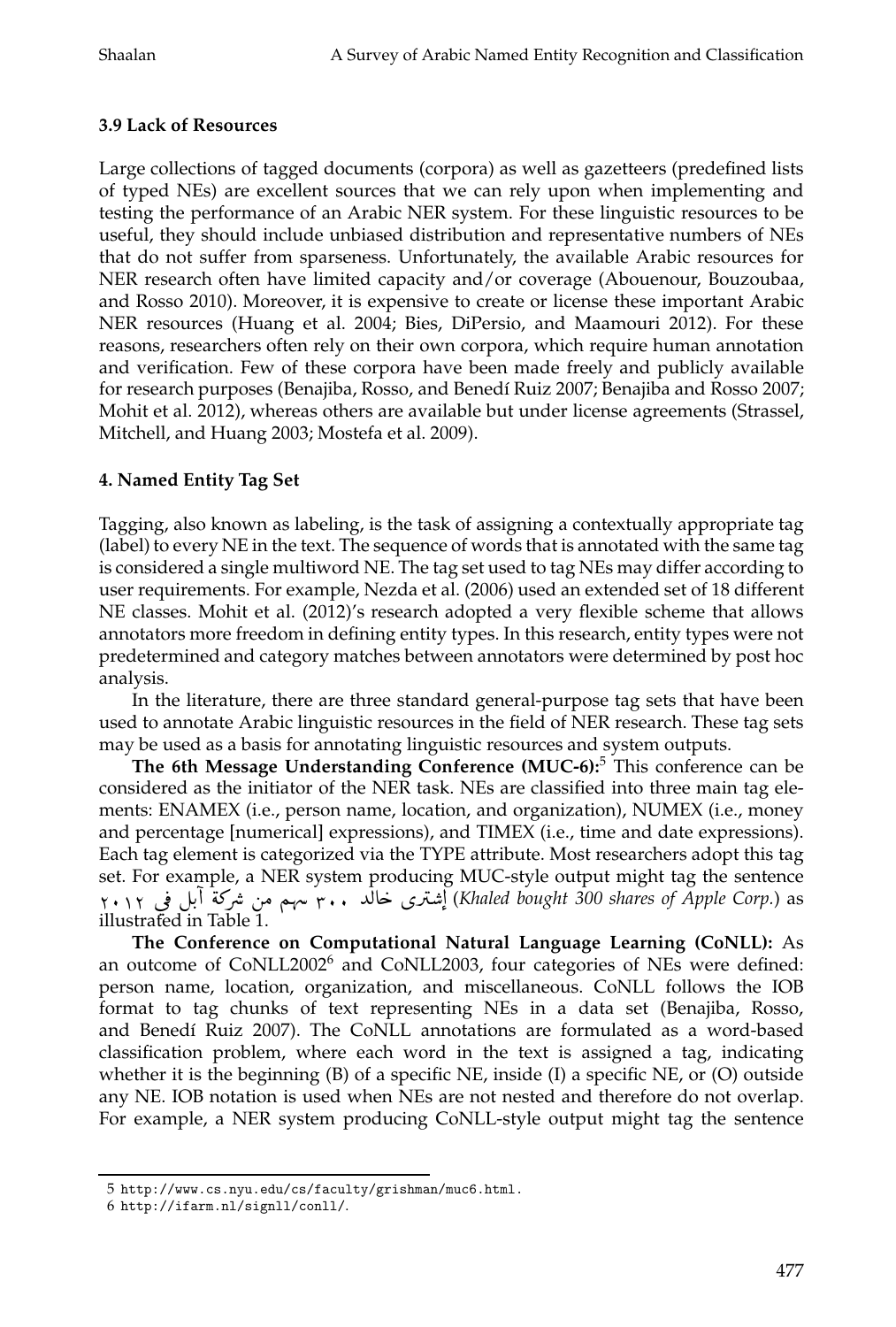| Table 1                 |  |
|-------------------------|--|
| Example of MUC tagging. |  |

| خالد (ENAMEX/<br>سہم من | $\langle /NUMEX \rangle$   | شتری     {ENAMEX TYPE=PERSON}<br>300 | <b>\NUMEX TYPE=CARDINAL\</b>                                         |
|-------------------------|----------------------------|--------------------------------------|----------------------------------------------------------------------|
| ٿي                      | $\langle$ /TIMEX $\rangle$ | 2012                                 | <b><i><u>{ENAMEX TYPE=ORGANIZATION}</u></i></b><br>(TIMEX TYPE=DATE) |

| Table 2 |                           |  |
|---------|---------------------------|--|
|         | Example of CoNLL tagging. |  |

| Arabic    | English Trans. | Tag          |
|-----------|----------------|--------------|
| فرانكفورت | Frankfurt      | <b>B-LOC</b> |
| أعلن      | said           | O            |
| اتحاد     | Association    | <b>B-ORG</b> |
| صناعة     | Industry       | I-ORG        |
| السيارات  | Auto           | I-ORG        |
| في        | in             | O            |
| المانيا   | Germany        | <b>B-LOC</b> |
|           |                |              |

# **Table 3**

Example of ACE tagging.

ي العام الماضي í :  $\ddot{=}$ ֦֧֢֦֧֦֧֦֧ׅ֦֧ׅ֦֧ׅ֦֧ׅ֦֧ׅ֦֧ׅ֚֚֚֬֜֓֓֡֜֓֡֜֓֡֬֜֓֬֜֓֬֜֓֬  $\langle$ /GPE $\rangle$ ֦֢֦֧֦֧֦֧֦֧֦֧֚֚֚֡ بنان . خسين (GPE) </ref> ⁄(PER 1  $\ddot{\phantom{1}}$  $\langle$ PER $\rangle$  زار الملك

Frankfurt, Auto Industry Association in) فرانكفورت ، أعلن اتحاد صناعة السيارات في ألمانيا  $\ddot{ }$ ; أ  $\overline{i}$  *Germany said*) as illustrated in Table 2. į  $\frac{1}{r}$ ŗ أ : :

BILOU (Ratinov and Roth 2009) was also suggested as an efficient alternative to the BIO format. It is used to identify the beginning, the inside, and the last tokens of multitoken chunks as well as unit-length chunks. Experimental results indicate that BILOU representation of text chunks significantly outperforms the BIO format.

**The Automatic Content Extraction (ACE) program:** Arabic resources for Information Extraction have been developed as part of the ACE program. According to the ACE 2003 tag elements, $^7$  four categories are defined: person name, facility, organization, and geographical and political entities (GPE). Later in ACE 2004 and 2005, two categories were added to this tag set: vehicles and weapons. For example, a NER system producing ACE-style output might tag the sentence emp in anger ing into eencere والمستخدمة المستخدمة بن المستخدمة المستخدمة المستخدمة المستخدمة المستخدمة المستخ<br>(Habash 2010) (King Hussein visited Lebanon last year) إذا للملك حسين لبنان في العام الماضي Ō as illustrated in Table 3. : Ī : ֖֖֖֪֪֖֚֚֚֚֚֚֚֚֚֚֚֡֬֝֝֝֝<br>֧֪֪֪֪֪֪֝֝**֖** .<br>.<br>.  $\ddot{\cdot}$  $\ddot{\phantom{0}}$ 

<sup>7</sup> The ACE tag sets for English, Arabic, and Chinese are available at http://projects.ldc.upenn. edu/ace/data/.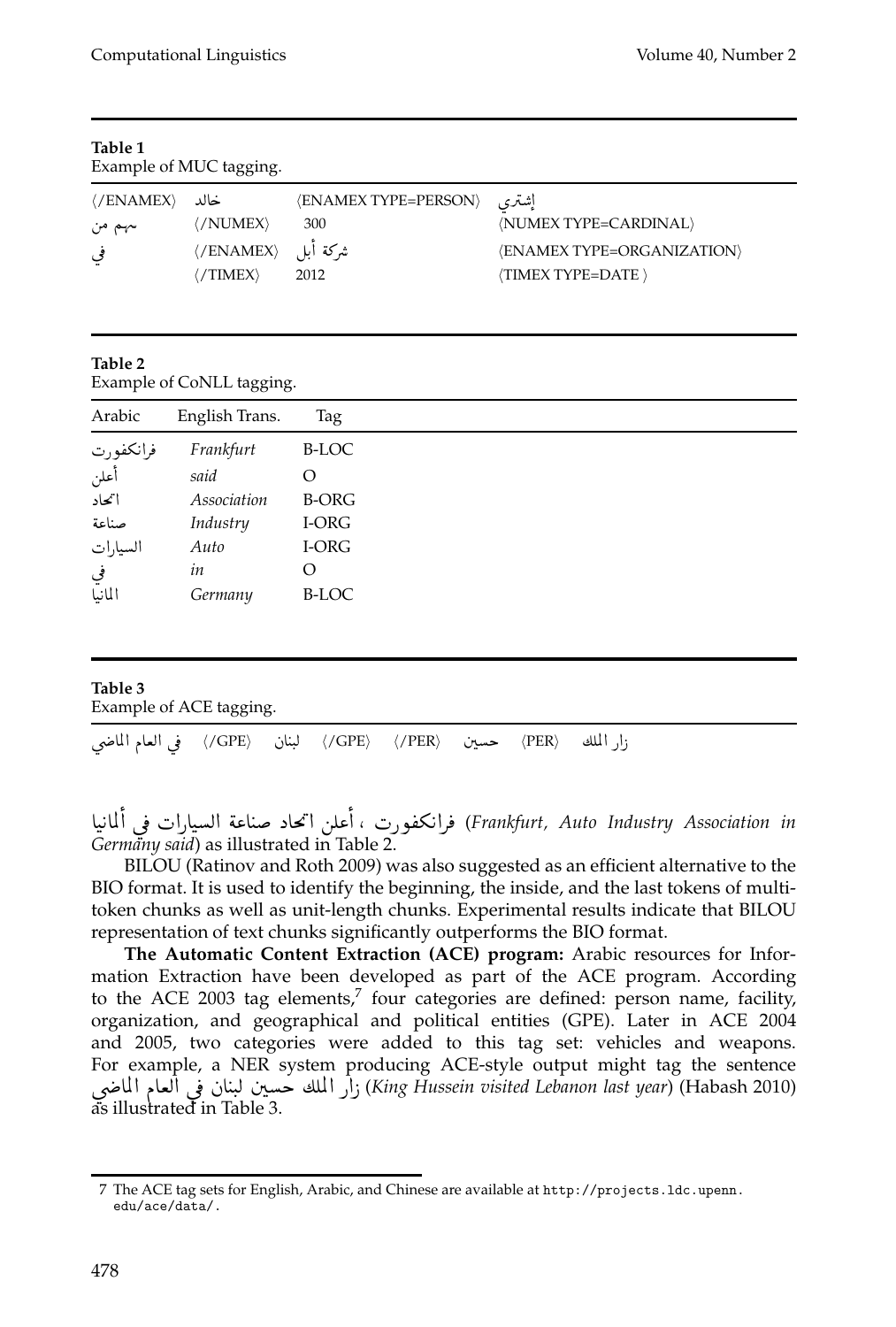# **5. Arabic Linguistic Resources**

The lack of digital linguistic resources creates a formidable obstacle when it comes to Arabic NLP in general and Arabic NER in particular. Investing in these resources is justified because it would lead to many benefits such as reusability, broad coverage, and frequency and distributional information, as well as a way of evaluating and comparing systems. Corpora and lexical resources are two main types of linguistic resources that are commonly used in NER.

# **5.1 Corpora**

The corpus needed for NER is a sufficiently large annotated corpus where every NE has a type assigned to it. An important characteristic of a reliable corpus is that it should be well balanced in terms of the NE type distribution. A corpus can be genre independent/specific; domain independent/specific: and consist of texts in one natural language (a monolingual corpus), two natural languages (a bilingual, parallel, or comparable corpus), or more natural languages (a multilingual or crosslingual corpus). In Hassan, Fahmy, and Hassan (2007), a general framework is proposed for extracting NE translation pairs from both comparable and parallel corpora. Parallel corpora that are aligned on the sentence level have been used to tag one corpus based on the tagged information in the other corpus such that they can complement and improve each other (Benajiba et al. 2010; Burkett et al. 2010; Ma 2010). For example, Samy, Moreno, and Guirao's (2005) approach creates an NE aligned bilingual corpus that relies on the basic assumption that, given a pair of sentences where each one is the translation of the other, and given that in one sentence one or more NE were detected, then the corresponding aligned sentence should contain the same NE either translated or transliterated. As described, the approach is very effective because it involves Arabic, which is a case-insensitive language, and Spanish, which does have orthographical differences between names and non-names.

Experimental results of NLP research are more easily compared with each other when they rely on publicly available data sets or corpora. The frequent use of these corpora in the research community makes them standard data sets or corpora, serving as stable benchmark data for measuring ongoing progress and ranking systems according to their annotation capability. Some NER corpora are available to members of organizations under paid license agreements, for example, ACE<sup>8</sup>(Strassel, Mitchell, and Huang 2003). Because they are not free, it is difficult for small research groups to access them. However, contributors from the Arabic NLP research community are striving to develop freely available Arabic NER corpora to alleviate this problem and help other researchers to exploit these resources, for example, ANERcorp<sup>9</sup>(Benajiba, Rosso, and Benedí Ruiz 2007; Benajiba and Rosso 2007). Nonetheless, these efforts are still limited and focused around a small set of domains (Mohit et al. 2012). In most cases where researchers want to conduct further investigation by studying the impact of different parameters and new features of NER, therefore, they have found that it is indispensable to build their own corpora. In the literature, common and recent examples of Arabic corpora that have

<sup>8</sup> ACE corpora are available under license agreement from LDC (http://www.ldc.upenn.edu). A significant number of the data sets developed by LDC are Arabic language resources, making LDC the leading source for such materials (Bies, DiPersio, and Maamouri 2012).

<sup>9</sup> Available for free at http://www1.ccls.columbia.edu/∼ybenajiba/downloads.html.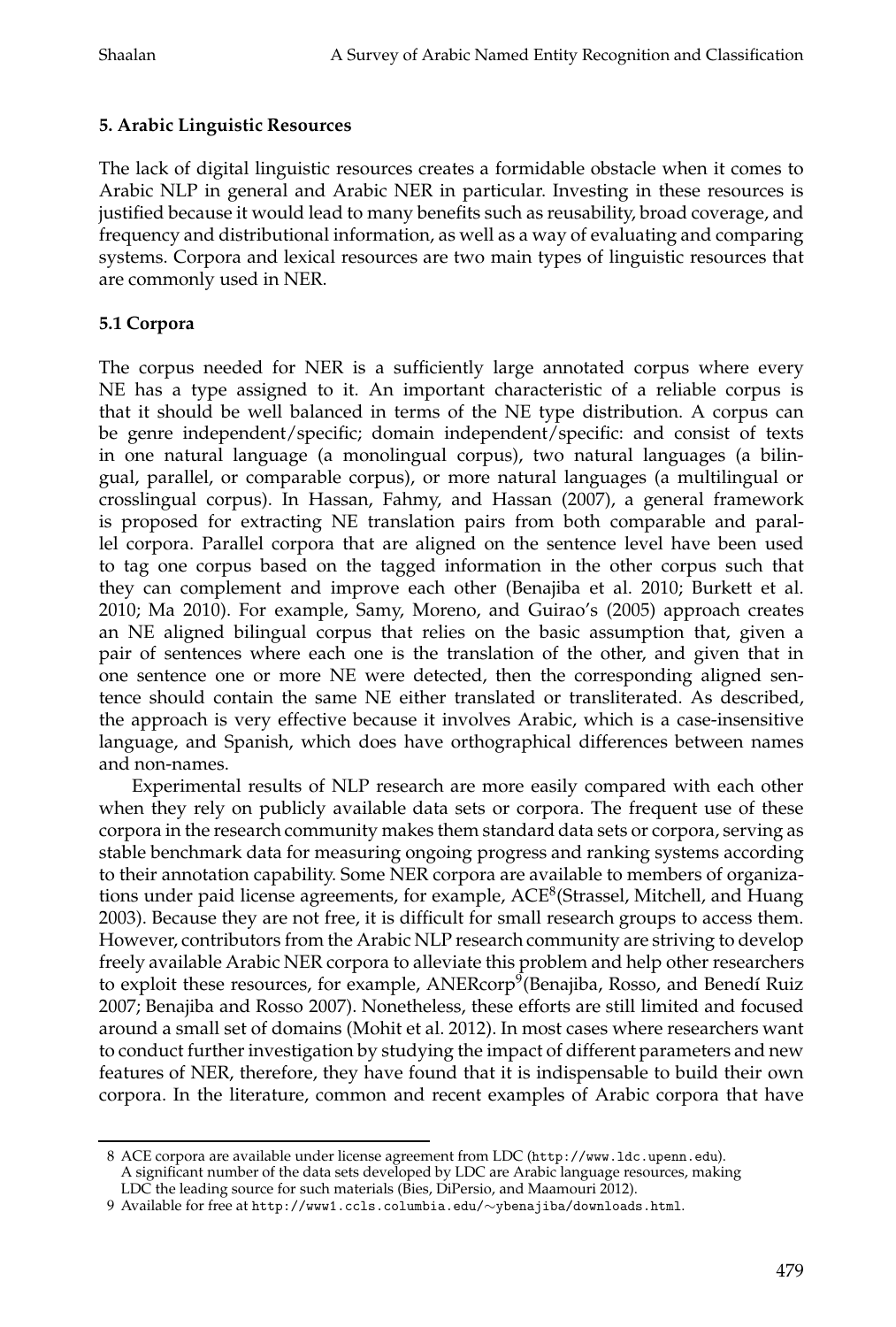been used for Arabic NLP in general, and for Arabic NER and classification topics in particular, are:

- r *ACE 2003 corpus*: This includes Broadcast News (BN) and Newswire (NW) genres. The total size is 55.29 KB and the number of NEs is 5,505.
- r *ACE 2004 corpus*: This includes BN and NW from Arabic Tree Bank (ATB) genres. The total size is 154.12 KB and the number of NEs is 11,520.
- r *ACE 2005 corpus*: This includes BN, NW, and Weblogs (WL) genres. The total size is 104.65 KB and the number of NEs is 10,218.
- r *ANERcorp*: This includes NW genre. The corpus size is 174.76 KB and the number of NEs is 12,989.

# **5.2 Lexical Resources**

Another primary linguistic resource is the **gazetteer**, which is a collection of predefined lists of typed entities; a gazetteer is also known as a dictionary or whitelist (Shaalan and Raza 2008). Gazetteers include names that have been identified beforehand and have been classified into NE types. When the acquisition of a gazetteer is fully automated, the number of NEs increases with the growth of the input linguistic resource or text used to create it. The contents of a gazetteer should be consistent and belong to only one type of NE. For example, a location gazetteer consists of names of continents, countries, cities, states, political regions, towns, and villages, and so on (Shaalan and Raza 2009). A gazetteer might include full or partial NEs; for example, a person NE could have separate gazetteers for first names (possibly distinguishing male names and female names), middle names, surnames, full forms, and even nicknames (Shaalan and Raza 2007; Higgins, McGrath, and Moretto 2010). A gazetteer entry provides internal evidence to fully or partially match a candidate NE in the input. Whenever a predefined NE that appears in the relevant gazetteer is detected in the input text, the NER system should recognize it directly as an NE of this type. Very large gazetteers are publicly available from the CJK Dictionary Institute<sup>10</sup> under license agreement in the form of Arabic person, organization, company, and location name databases. However, researchers who find these resources difficult to acquire build their own gazetteers from different resources such as the Web and from organizations (Benajiba and Rosso 2008; Shaalan and Raza 2009).

Some systems used a blacklist (Shaalan and Raza 2009) that allows for discarding of negative evidence. A filtering mechanism is used to reject incorrect matches. To see how this works, consider the following example: وزير الخارجية العراقي الأمين العام<br>*Che Iraqi) وزير* الخارجية العراقي الأمين العام :<br>المرأة المستوى المصدر Eorgion Minister the Secretary Ceneral). The contextual information  $\ddot{\cdot}$  $\ddot{\phantom{0}}$ <u>.</u><br>5 the Induction العراقي وزير الحارجية العربي الأمين المحمد Foreign Minister the Secretary-General). The contextual information<br>العراقي وزير الحارجية The Iraqi Foreign Minister he Secretary-General). The contextual informat ֦֦֦֧֦֧֦֧֦֧֦֪֦֧֦֪֦֦֦֦֦֦֦֦֦֦֦֦֦֦֦֦֦֦֦֦֦֦֦֦֦֦֝֝֟֓֕֓֕֓֕֓֕֓֕֓֟֓  $\ddot{\cdot}$ m  $\ddot{\cdot}$ m i (*The Iraqi Foreign Minister*) indicates that the following words are a person name. ׇ֧֦֦֦֧֦֧֦֧֦֧֧֦֧֦֧֦֧֦֧֦֧֦֧֓֝֝֝֝֬֜֓֓֕֓֝֬֝֬֜ However, in this example, the following words, ÐAªË@ á ÓB@ (*the Secretary-General*) do not 1  $\ddot{\cdot}$ constitute a valid person name; rather, they form an appositive which should be filtered out from the results.

Lexical triggers are also considered one of the important linguistic resources (Shaalan and Raza 2007). There are two kinds of lexical triggers that provide either internal or contextual evidence. The internal evidence lies within the NE itself, for

<sup>10</sup> See Arabic lexical resources at http://www.cjk.org/cjk/arabic/arabsam.htm.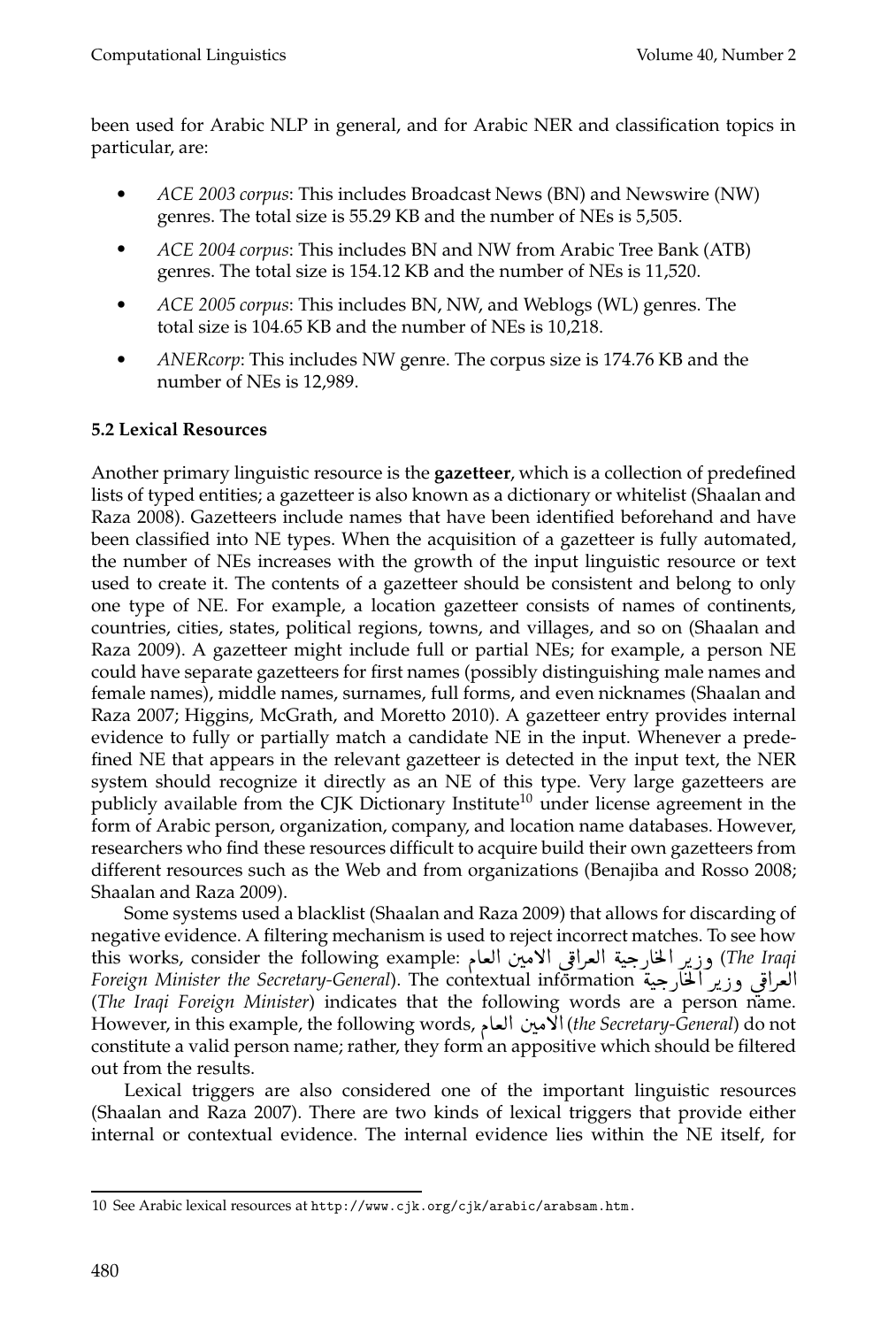example, شركة *(company)* is internal evidence of an organization NE. Contextual evidence is provided by the clues around the entities. They might be deduced from analysis of the most frequent left- and right-hand-side contexts. For example, the phrase ا<br>.  $\ddot{\ddot{\cdot}}$ Dr Mohammed Morsi the newly elected Egyp- دكتور تحمد مرسي الرئيس ألمصري المنتخب حديثة<br>(Dr) and the following lexical trigger دكتو، Dr) and the following lexical <u>ر</u><br>' ; .<br>تم : *tian president*) includes the preceding lexical trigger **(***Dr***)** and the following lexical دکتور (*Dr*) -<br>ر  $\frac{1}{2}$  $\ddot{ }$  $\ddot{\ddot{\ }}$ ليس triggers<br>Marci), Con .<br>ر لامد مرسى *(Egyptian*) for the person NE) محمد مرسى *(president*) and مصري (*Egyptian*) for the person NE<br>erally, lexical triggers provide clues that would indicate the presence or *Morsi*). Generally, lexical triggers provide clues that would indicate the presence or  $\frac{1}{10}$ absence of NEs.

As far as the morphological properties are concerned, additional Arabic resources are needed to furnish information to NER systems, including lemmas, dictionaries, affix compatibility tables, and English glosses. For example, the English gloss, which is derived as a companion to some Arabic morphological analyzers, is used to check whether it starts with a capital letter, a key clue for an English NER. Its presence functions as a hint that suggests the presence of an Arabic NE. Benajiba, Rosso, and Benedí Ruiz (2007), among others, have used POS tags to improve NE boundary detection. Morphological information can be obtained from deep Arabic morphological analysis (Farber et al. 2008). However, leading and trailing character *n*-grams in surface word forms can also be used to handle affix attachment without the need for morphological analysis (Abdul-Hamid and Darwish 2010).

#### **6. NER Approaches**

A number of Arabic NER systems have been developed using primarily two approaches: the rule-based (linguistic-based) approach, notably the NERA system (Shaalan and Raza 2009); and the ML-based approach, notably ANERsys 2.0 (Benajiba, Rosso, and Benedí Ruiz 2007). Rule-based NER systems rely on handcrafted local grammatical rules written by linguists. Grammar rules make use of gazetteers and lexical triggers in the context in which the NEs appear. The main advantage of the rule-based NER systems is that they are based on a core of solid linguistic knowledge (Shaalan 2010). However, any maintenance or updates required for these systems is labor-intensive and time-consuming; the problem is compounded if the linguists with the required knowledge and background are not available. On the other hand, MLbased NER systems utilize learning algorithms that require large tagged data sets for training and testing (Hewavitharana and Vogel 2011). ML algorithms involve a selected set of features extracted from data sets annotated with NEs in order to generate statistical models for NE prediction. An advantage of the ML-based NER systems is that they are adaptable and updatable with minimal time and effort as long as sufficiently large data sets are available. Moreover, if we deal with an unrestricted domain, it is better to choose the ML approach, as it would be expensive both in terms of cost and time to acquire and/or derive rules and gazetteers. Recently, a hybrid Arabic NER approach that combines ML and rule-based approaches has resulted in significant improvement by exploiting the rule-based decisions of NEs as features used by the ML classifier (Abdallah, Shaalan, and Shoaib 2012; Oudah and Shaalan 2012). For a comprehensive survey of NER approaches more generally, see Nadeau and Sekine (2007).

Arabic morphology is relatively complex, so morphological information is needed in these approaches for identifying NEs. For example, consider the phrase .<br>ة rest. To example, consider the phase (pproducted in these upproducted for identitying it also redunitying it i<br>(*The Ministry of Egyptian Interior announced*, announced) أعلنت وزارة الداخلية المصرية یہ<br>ما .<br>ق  $\ddot{\cdot}$  $\overline{a}$ ا<br>أ the-ministry the-interior the-Egyptian). In this case, the rule or pattern that allows the rimistry the interior the Egyptian). In this case, the rate of pattern that anows<br>وزارة الداخلية المصرية (*The Ministry of Egyptian Interior*) as an  $\ddot{\phantom{0}}$ .<br>Ä  $\ddot{\cdot}$  $\overline{a}$ ;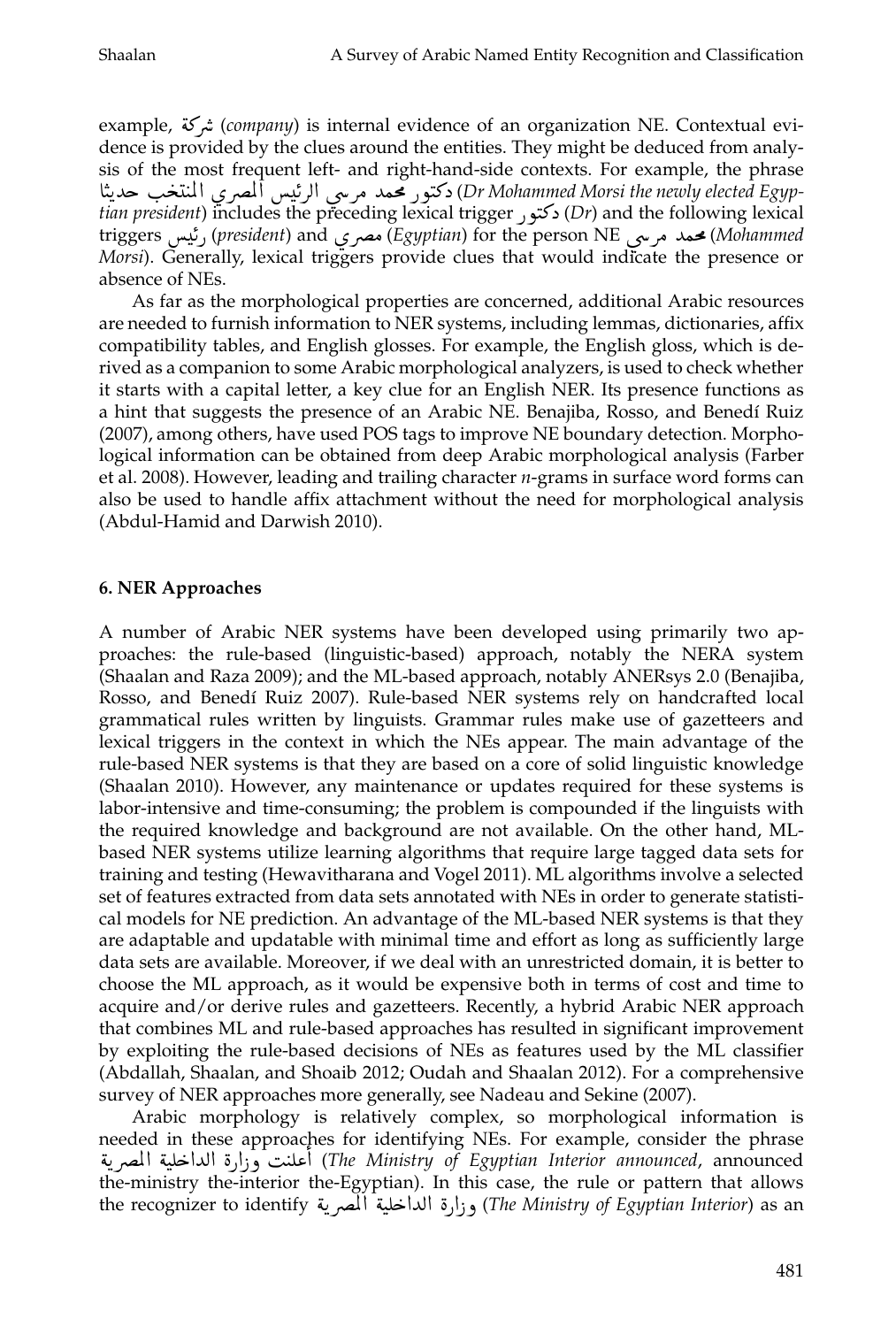organization name stipulates that if the NE is preceded directly by a verb trigger and is followed by a noun (internal evidence of an NE constituent), which in turn is followed by one or two specific adjectives, then the sequence of these two or three words should be tagged as an organization entity. For more precise identification of NEs, sometimes the adjective forms of nationality are also used in the recognition process (e.g., ألصرية, be adjective forms of nationality are also used in the recognition process (e.g., ر<br>*the-Egyptian.fem from Egypt*). Known organization NEs that are kept in the organization gazetteer can be used to improve the performance of the NER system. As such, the system is able to recognize is able to <del>infrove the performance</del> of the TVER system. The start, the<br>Egyptian Foreign Affairs) وزارة الخارجية المصرية the short conjunction of organization NEs <u>ر</u> in the short conjunction of organization NEs والخارجية المصرية)<br>Egyptian وزارتي الداخلية والخارجية المصرية Egyptian<br>Ministrice of Interior and Eorgion Affaire Ministrice dual the interior and the Eorgion .<br>ق  $\ddot{\cdot}$ m <u>ر</u><br>-..<br>ة  $\ddot{\cdot}$ m  $\ddot{\cdot}$  $\overline{a}$ ֦֧֦֦֦֧֪֦֪֦֪֦֪֪֦֪֪֦֪֪֦֧֪֦֧֪֪֦֧֪֪֪֪֦֚֚֝֝֝֝֝֝֟֓֟֝֬֝֟֟֓֟֟֓֟֓֟֓֟  $\frac{1}{1}$  *Ministries of Interior and Foreign Affairs*, Ministries.dual the-interior and the-Foreign-۔<br>ز Affairs Egyptian) by using the gazetteer entry for éK QåÖÏ@ éJ g@YË@ èP@ Pð (*The Ministry of* <u>ب</u><br>. .<br>ة  $\ddot{\phantom{0}}$  $\frac{1}{2}$ *Egyptian Interior*).

# **7. Feature Space of Arabic Named Entity Recognition**

Features in NER are properties or characteristic attributes of words designed for consumption by a computational system. This process begins by transforming the set of words (tokens) to be categorized into a set of feature vectors that belong to a feature space, which is fed to the text classifier as input. The feature vector representation is an abstraction over the text, which usually characterizes each word by one or more Boolean or binary values (such as whether a word is capitalized), numerical values (word length), and nominal values (English gloss). The source of these values might be their appearance as surface features, a pre-processing step, surrounding items, or the characters that the word is composed of, or a combination of several features, or external knowledge (Oudah and Shaalan 2013).

In this section, we present the features most often used for the recognition and classification of Arabic NEs. We organize<sup>11</sup> them along the following different axes: word-level features, list lookup features, contextual features, and language-specific features. In the ML approach, the selection of the features to be taken into account by a classifier is a very critical issue and can significantly affect the performance of a system. Section 7.5 is dedicated to discussing the feature selection step.

# **7.1 Word-Level Features**

Word-level features are related to the individual orthographic nature and structure of each word. Table 4 lists subcategories of these features. They specifically describe special markers and special characters, word length, corresponding English word case, and affix segments. Special markers are used to indicate an abbreviation (e.g., acronym or contraction) that might include internal periods, a hyphen, an ampersand, and so on. Word length is sometimes used to indicate the minimum length required in order for the word to be considered as an NE type. This feature capitalizes on the fact that short words are unlikely to be NEs.

Capitalization is a key feature of an English NER. Arabic is at a disadvantage in this regard because the script does not orthographically mark proper names in this way. However, many researchers (e.g., Benajiba, Diab, and Rosso 2008a; Mohit et al. 2012; Farber et al. 2008), have been able to derive the assumed capitalization from the

<sup>11</sup> In the literature, other ways used to classify features are linguistic-dependent versus independent features and contextual versus internal features.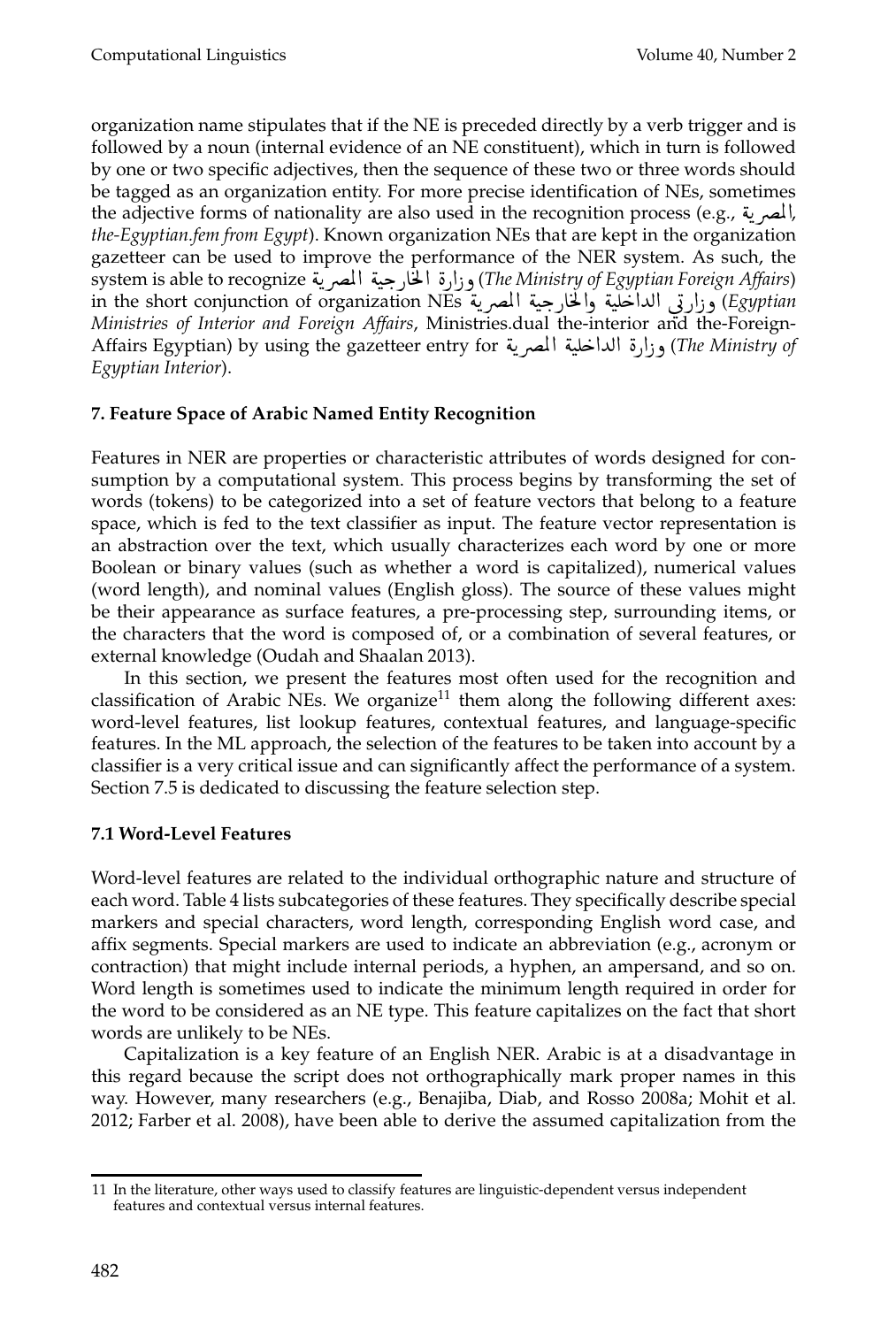| IUVIL 1<br>Word-level features. |                                                                                                                                        |  |  |  |
|---------------------------------|----------------------------------------------------------------------------------------------------------------------------------------|--|--|--|
| Feature                         | Description                                                                                                                            |  |  |  |
| Special markers                 | A binary feature indicating the presence of punctuation marks and special<br>characters in a word.                                     |  |  |  |
| Word length                     | A binary feature indicating whether the length of the word is greater than a<br>predefined threshold.                                  |  |  |  |
| Capitalization                  | A binary feature indicating the existence of capitalization information on<br>the gloss corresponding to the Arabic word.              |  |  |  |
| Lexical                         | The surface features of a character $n$ -gram up to a range of characters from<br>1 to $n$ that indicate prefix and suffix attachment. |  |  |  |

| Table 4 |  |
|---------|--|
|         |  |

lexical correspondences between Arabic and English, based on the underlying bilingual lexicon of BAMA (Buckwalter 2002) that MADA exploits (Habash and Rambow 2005). The capitalization feature has been designed with this in mind. The insight is that if the translation begins with a capital letter then it is most probably an NE.

One of the major problems of the Arabic language is the large number of prefixes and suffixes that are attached to an inflected word. Lexical features are extracted via pattern matching rather than linguistic processing. Hence, in the literature they are considered language-independent features that capture the word prefix and suffix character sequences of length up to *n*. The sequences are matched from the leftmost (prefix) and rightmost (suffix) positions of the words. In Benajiba, Diab, and Rosso (2008b) and Abdul-Hamid and Darwish (2010), lexical features are represented by character *n*-grams of leading and trailing characters in a word, which can frequently be used to identify Arabic NEs without the need for linguistic analysis.

#### **7.2 List Lookup Features**

These features are used to classify the identity of the target word with respect to its membership in various lists, called word-identity features by Farber et al. (2008). In Table 5, we present four important categories of lists used in the literature as binary discriminative features indicating whether a word is a member of any of these lists. Gazetteer list inclusion is a direct way to express a typical NE.

The Lexical Trigger list provides a way to identify entity cues or predictive الحاسوبية غماد زيتوني , words, such as the relation between a person and a title (e.g., الحاسوبية غماد زيتوني<br>Deofecor of Commutational Linquistics Imed Zitouni, whomes the Blacklist المحتمونية للماد ويبوي , sach tas the relation between a person and a file (e.g., أستاذ اللسانيات, P*rofessor of Computational Linguistics Imed Zitouni*), whereas the Blacklist ;  $\ddot{\ddot{\ }}$  $\ddot{\phantom{0}}$ ۔<br>تم  $\frac{1}{1}$ K  $\ddot{\phantom{0}}$ ; أ

| Table 5<br>List lookup features. |                                                                                                  |  |  |  |
|----------------------------------|--------------------------------------------------------------------------------------------------|--|--|--|
| Feature                          | Description                                                                                      |  |  |  |
| Gazetteer                        | A binary feature indicating the existence of the word in an individual gazetteer.                |  |  |  |
| Lexical Trigger                  | A binary feature indicating the existence of the word in the individual lexical<br>trigger list. |  |  |  |
| <b>Blacklist</b>                 | A binary feature indicating the non-existence of the word in an individual<br>blacklist.         |  |  |  |
| Nationality                      | A binary feature indicating the existence of the word in the nationality list.                   |  |  |  |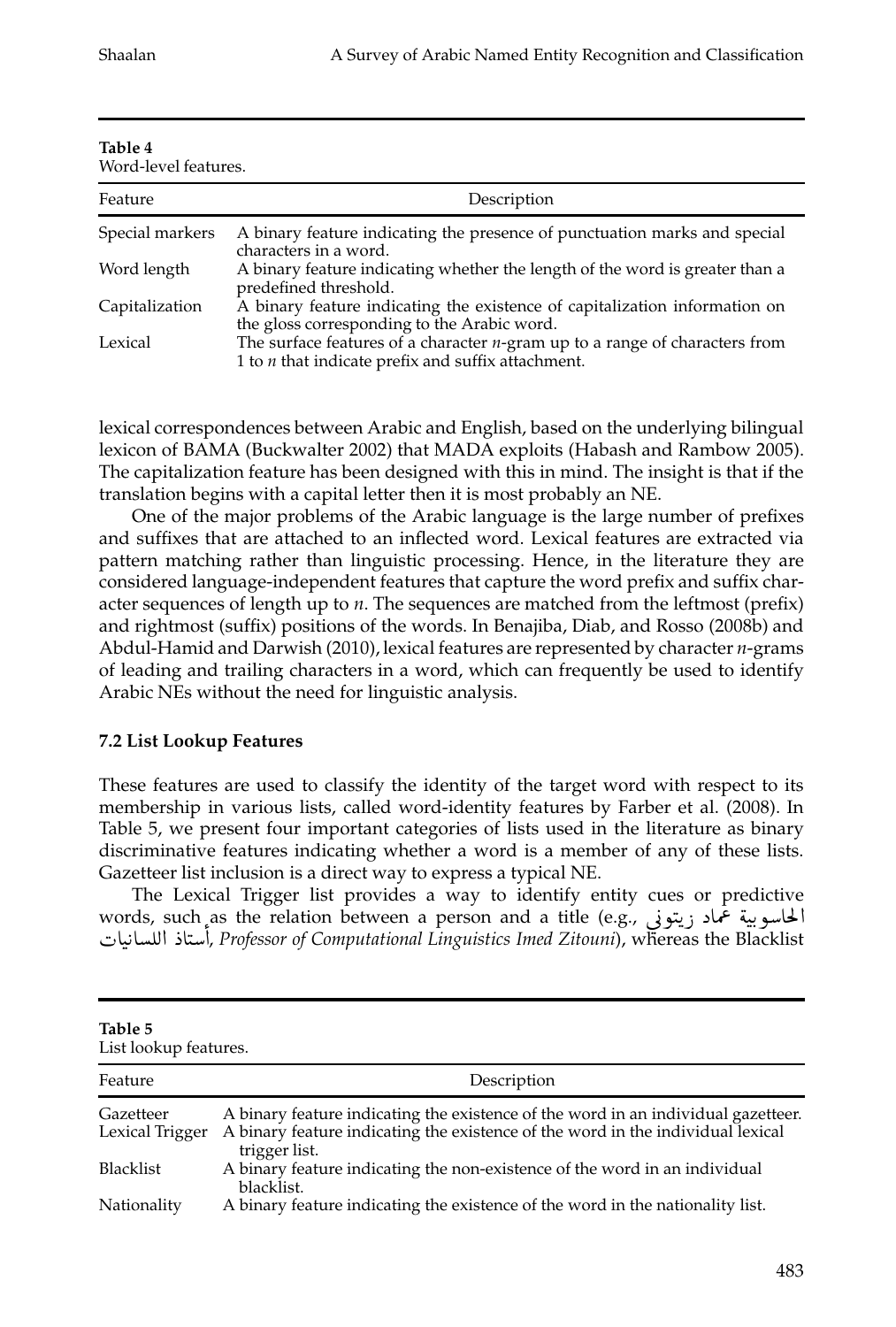e.g., أستاذ اللسانيات الحاسوبية رئيس المؤتمر).<br>of the conference) counterindicates the prosonse of an NE as a moons of resolving the : *of the conference*) counterindicates the presence of an NE as a means of resolving the رُّ .<br>ة  $\ddot{\cdot}$  $\ddot{\cdot}$  $\ddot{\cdot}$ ; أ ambiguity of words in the ambiguous position.

Many authors have proposed a way to recognize nationality by identifying relevant word forms that are frequently used in NEs and their context, e.g., الحامعة الأردنية , vant word forms that are frequently used in NEs and their context, e.g.  $\ddot{\cdot}$ , المستقدم المستقدم المستقدم المستقدم المستقدم المستقدم المستقدم (*The Jordanian University*) and المستقدم المستقد ; ֧֧֪֧֪֧֧֪֪֧֛֧֧֪֧֦֧֛֛֧֛֚֚֚֚֚֚֡֝֜֝֝֜֝֜֝֜֟֜֓֜֓֜ .  $\ddot{\phantom{0}}$ ;  $\ddot{\phantom{0}}$ ; Nationality word forms can be stemmed to a country name using a country gazetteer and well-known affixes in the rule-based approach (Shaalan and Raza 2008), for example, [مجادمة الأردن] (*Jordan[ian] University*); or they may be searched using a separate .<br>ä  $\ddot{\phantom{0}}$  closed list in the ML approach (Benajiba, Diab, and Rosso 2008b), for example, *Jordanian* .<br>. ֪ׅ֪֧֧֧֧֧֧֧֧֪֪֪֪֪֪֪֛֪֪֪֪֪֪֪֪֪֪֪֪֪֪֪֪֪֧֚֚֩֘֘֝֘֝֓֡֟֟֓֝֬֝֓֓֝֬֟֓֓֓֟֓֟֓֓֝֬֝֓֓֝֓֝֓֟֓֝֬ . in this list might be expressed by the forms (الاردني ,اردنية, أردني ,  $\ddot{ }$ ;<br>; ן<br>أ ب<br>ټم  $\ddot{\cdot}$ ; ינ<br>أ Ï. ຸ :<br>4  $\ddot{\cdot}$ ; ξ

#### **7.3 Contextual Features**

Contextual features are local features defined over the targeted word and include the type of words that occur with the NEs, namely, left and right neighbors of the candidate word which carry effective information for the identification of NEs. Table 6 lists subcategories of these features. Usually, they are defined in terms of a sliding window of tokens/words. For example, if the size of the sliding window is 5, the decision on the targeted word is made based on its features as well as the features of its two immediate left and right neighbors (i.e., +/- 2 words Abdallah, Shaalan, and Shoaib 2012). Different window sizes have been used with contextual features. For example, in Benajiba, Diab, and Rosso (2008b) the window size was +/- 1, whereas in Benajiba et al. (2010) it was  $+/-1$  to 3. The sliding step over the text, which refers to the interval between two adjacent sliding windows, should also be defined: usually it is 1. In the literature, contextual features specifically describe word *n*-gram and rule-based features.

Word *n*-gram contextual features can be derived from the context of a document in order to extract the relationships between previously identified NEs and an encountered word within the input document (Benajiba, Diab, and Rosso 2008b). They are used to investigate the space of the surrounding context for the NEs by taking into account the features of a window of words surrounding a candidate word in the recognition process.

Rule-based features are contextual features that are derived from rule-based decisions. Abdallah, Shaalan, and Shoaib (2012) suggested that these features have a critical impact on the performance of pure ML-based NER components in particular, and proposed hybrid systems combining rule-based with ML-based components in general. In this system, an *n*-word sliding window is used for each word in corpus. Table 7 provides sample instances of these features for a window of size 5.

| Table 6<br>Contextual features. |                                                                                                                                              |  |  |
|---------------------------------|----------------------------------------------------------------------------------------------------------------------------------------------|--|--|
| Feature                         | Description                                                                                                                                  |  |  |
| Word <i>n</i> -gram             | The features of a sliding window comprising a word $n$ -gram that includes the<br>candidate word, along with preceding and succeeding words. |  |  |
| Rule-based                      | The features of a sliding window derived from rule-based NER decisions.                                                                      |  |  |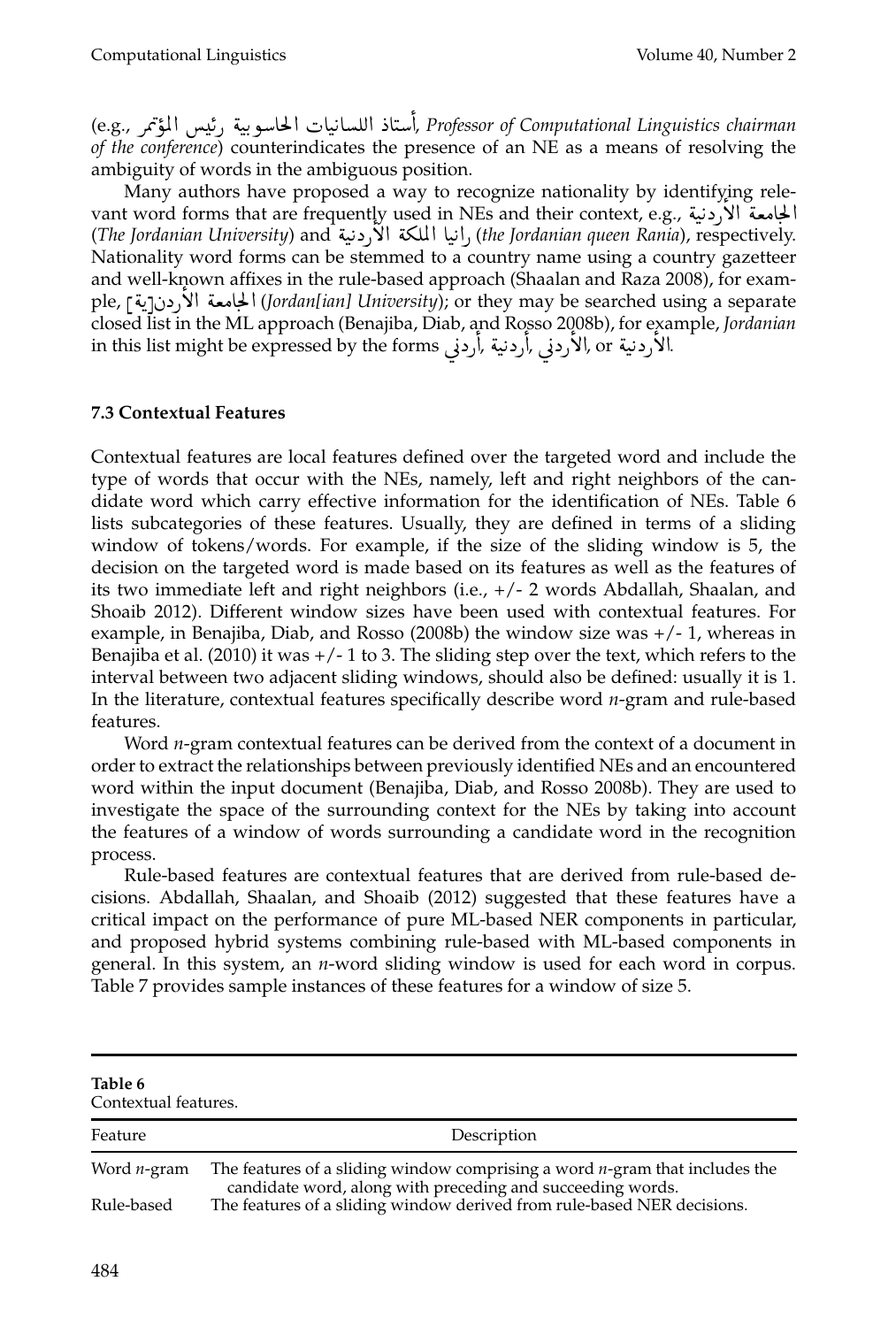| Targeted Word English Tran. Wi-2 Wi-1 Wi |           |       |              |                                | $Wi+1$ | $Wi+2$       |
|------------------------------------------|-----------|-------|--------------|--------------------------------|--------|--------------|
| الرئيس                                   | President |       |              | OTHER OTHER OTHER OTHER Person |        |              |
| الروسي                                   | Russian   |       |              | OTHER OTHER OTHER              | Person | Person       |
| فلاديمير                                 | Vladimir  | OTHER | OTHER Person |                                | Person | <b>OTHER</b> |
| بوتين                                    | Putin     | OTHER | Person       | Person                         | OTHER  | <b>OTHER</b> |

| Table 7 |  |  |                                               |  |
|---------|--|--|-----------------------------------------------|--|
|         |  |  | Sample rule-based features for 5-word window. |  |

#### **7.4 Language-Specific Features**

These features are related to certain aspects of the Arabic language. Table 8 lists subcategories of language-specific features. They specifically describe part-of-speech (POS), morphological features, and base-phrase chunks (BPC).

Arabic words generally carry rich morphological information (Marton, Habash, and Rambow 2010), some of which includes noun–adjective agreement and special markings indicating nominals in compounds. The MADA toolkit has been found to be very useful in generating a number of informative language-specific features for each input word (Habash, Rambow, and Roth 2009). One of these features is the POS morpho-syntactic tag, which plays a significant role in Arabic NLP. An Arabic NE usually consists of either noun (NN) or proper noun (NNP) tags. In Benajiba and Rosso (2007), very good results were obtained using the POS tagging feature, which was exploited to improve NE boundary detection. The shared task of CoNLL now includes a POS column in its corpora. Thus, the POS tag is a good distinguishing feature for Arabic NEs; it has been studied separately in the literature to determine its impact on NER. As an example, Farber et al. (2008) demonstrated a significant improvement in Arabic NER using a POS feature. In order to make use of the varying importance of different morphological features, a careful choice of relevant features and their associated value representations have to be taken into consideration when studying Arabic NER. Benajiba, Diab, and Rosso (2008b) report on the impact of morphological features that affect NEs, such as aspect, person, definiteness, gender, and number.

The structure of an Arabic sentence allows different arrangements of NEs: NEs may appear anywhere in the sentence and at different distances from lexical triggers. Elsebai, Meziane, and Belkredim (2009) and Elsebai and Meziane (2011) point out that these arrangements might complicate the structure of the induced heuristics rules of their rule-based NER system. This observation has led to using the BPC feature as an indicator of embedded NEs (Benajiba and Rosso 2008). BPC features are related to the type of words that occur with NEs and their syntactic relations (Benajiba, Diab, and Rosso 2008b). They are usually identified by shallow syntactic parsing. The Amira toolkit has been found to be very useful in generating BPC features (Diab 2009).

#### **7.5 Feature Selection**

It is useful to think of the ML-based NER as consisting of four major steps: 1) *feature selection*; 2) *algorithm selection* or the decision of which ML algorithm(s) to use for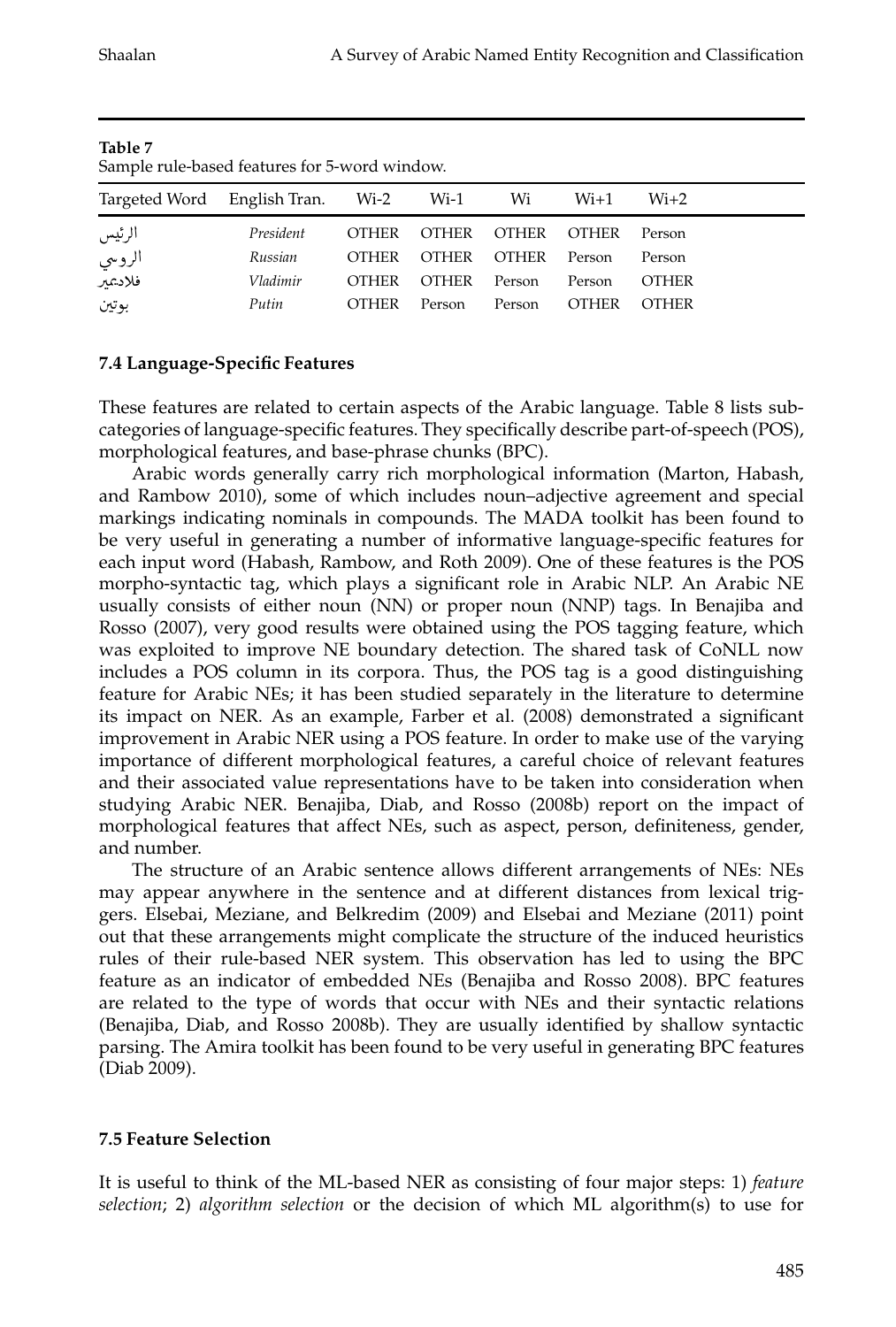| Table 8<br>Language-specific features. |                                                                                                                                                                                                    |  |  |
|----------------------------------------|----------------------------------------------------------------------------------------------------------------------------------------------------------------------------------------------------|--|--|
| Feature                                | Description                                                                                                                                                                                        |  |  |
| <b>POS</b><br>Morphological<br>BPC     | The label identifying the part-of-speech category of a word.<br>A set of morphological information (excluding POS).<br>Phrase-level labels identifying syntactic chunks such as noun phrases (NPs) |  |  |

and verb phrases (VPs) within a text.

training and classification; 3) *training*, the actual learning of distinguishing patterns using the selected feature list; and 4) *classification*, applying these patterns to the input text to detect and classify the NEs.

The success of a learning algorithm is crucially dependent on the features it uses. A supervised learning algorithm uses an annotated corpus. The training set derived from an annotated corpus represents the NEs in terms of feature values.

Feature selection refers to the task of identifying a useful subset of features chosen to represent elements of a larger set (i.e., the feature space). The selection of the subset to be utilized by a classifier is a very critical issue and when optimized it can enhance the performance of a system dramatically (Nadeau and Sekine 2007). The main purpose of this step is to try to find a strong correlation between an NE and one or more combined features in order to explore generalizations over the set of selected features. Iterative experiments are conducted to gain a better understanding of different combinations of the selected features and their impact on the NER task. In a typical learning environment, reporting experiments with all the different combinations of features would adversely affect the readability of the achieved results (Abdul-Hamid and Darwish 2010). So, in the literature, the presentation highlights experiments that their enabled feature combination show significant (or best) obtained results for the evaluation data sets.

Under each type of feature, there is a set of characteristics that need to be considered and the methods used to extract them may differ in their degree of accuracy. If all feature values and their combinations are selected the feature space becomes high-dimensional. Not all features are equally important for the recognition task. Thus, even the set of selected features needs to be evaluated in order to find the optimal feature set for an NER system. There are different ways to carry out feature selection.

The most widely used method is to select features manually by a process of enabling features one by one to determine their effects. Another method is to initially decide on the feature set by testing features in isolation at the beginning, and incrementally combining them in different sets until a set containing all the features is reached and is tested. Benajiba, Diab, and Rosso (2008a) and Benajiba, Diab, and Rosso (2008b) used an incremental approach that selects the top *n* features. Then, the features are ranked in a decreasing order according to their individual impact (using the F-measure obtained for each NE), keeping only the set that yields the best results at each iteration.

#### **8. Tools for Developing Arabic NER Systems**

A good number of tools are available for developing and evaluating Arabic NER systems, allowing for easy replicability of experiments. The following is a non-exhaustive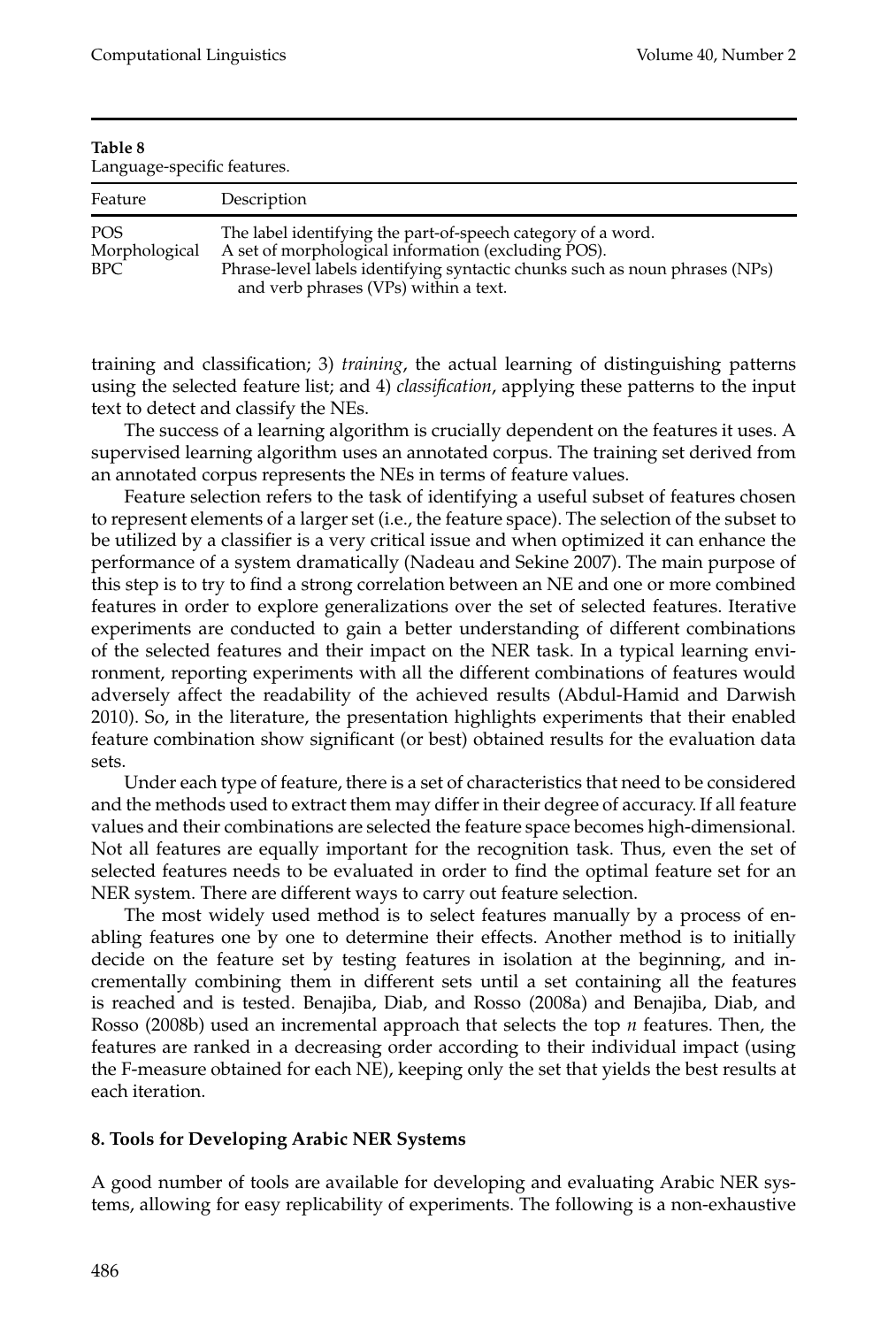list of NER tools that have been used in the Arabic NER literature. The tools can be classified into three categories according to their functions: Integrated Development Environments tools, ML tools, and Arabic NLP tools.

# **8.1 Integrated Development Environments**

**GATE**<sup>12</sup> (The General Architecture for Text Engineering): This is one of the most popular freely available software tools dealing with NLP. GATE is a suite of Java tools that provides an infrastructure for developing and deploying software components that process human language (Maynard et al. 2000; Cunningham 2002; Cunningham et al. 2011). The motivating factors behind the development of GATE include reusability of components, task-based evaluation, comparative evaluation, collaborative research, robustness, efficiency, and portability; the tools support nine languages (English, French, German, Italian, Chinese, Arabic, Romanian, Hindi, and Cebuano). GATE provides a set of essential tools for NLP system development, including tokenizers, gazetteers, POS taggers, chunkers, and parsers. It facilitates the development of rule-based NER systems by providing the user with the capability of implementing grammatical rules as a finite state transducer using JAPE. It also has an Arabic plug-in that contains a tokenizer, gazetteers, an OrthoMatcher component, and a grammar, all of which are used within a simple Arabic rule-based NER application built as a part of GATE. GATE can be used to extract basic entities, such as date, name, location, organization, and so on. A number of scholars have used the GATE environment in their research studies on Arabic NER, including Maynard et al. (2002), Elsebai, Meziane, and Belkredim (2009), Elsebai and Meziane (2011), and Abdallah, Shaalan, and Shoaib (2012).

**NooJ**: <sup>13</sup> This is a freely available linguistic development environment for many languages. NooJ allows the developer to construct, test, and maintain large coverage lexical resources, as well as apply morpho-syntactic tools for Arabic processing. It can recognize all Unicode encodings, which is a very important feature for processing Arabic Script languages. NooJ can recognize rules written in finite-state form or context-free grammar form, facilitating the development of rule-based NER systems. Nooj provides a disambiguation technique based on grammars to resolve duplicate annotations. Arabic is one of the languages that are supported by NooJ; there are free Arabic resources for use within the NooJ environment on the NooJ official Web site. Mesfar (2007) has used NooJ in his Arabic NER research.

LingPipe:<sup>14</sup> A toolkit for text engineering and processing, the free version has limited production capabilities and one must upgrade in order to obtain full production abilities. The toolkit is language-, domain-, and genre-independent. It supports the development of different language processing tasks such as POS tagging, spelling correction, NE recognition, and word sense disambiguation. The NER component is based on hidden Markov models and the learned model can be evaluated using *k*-fold cross validation over annotated data sets. LingPipe recognizes corpora annotated using the IOB scheme. The LingPipe NER system has been applied by ANERcorp to demonstrate how to generate a statistical NER model for Arabic; the

<sup>12</sup> GATE is available at http://gate.ac.uk/.

<sup>13</sup> NooJ is available at http://www.nooj4nlp.net.

<sup>14</sup> LingPipe is available at http://alias-i.com/lingpipe/.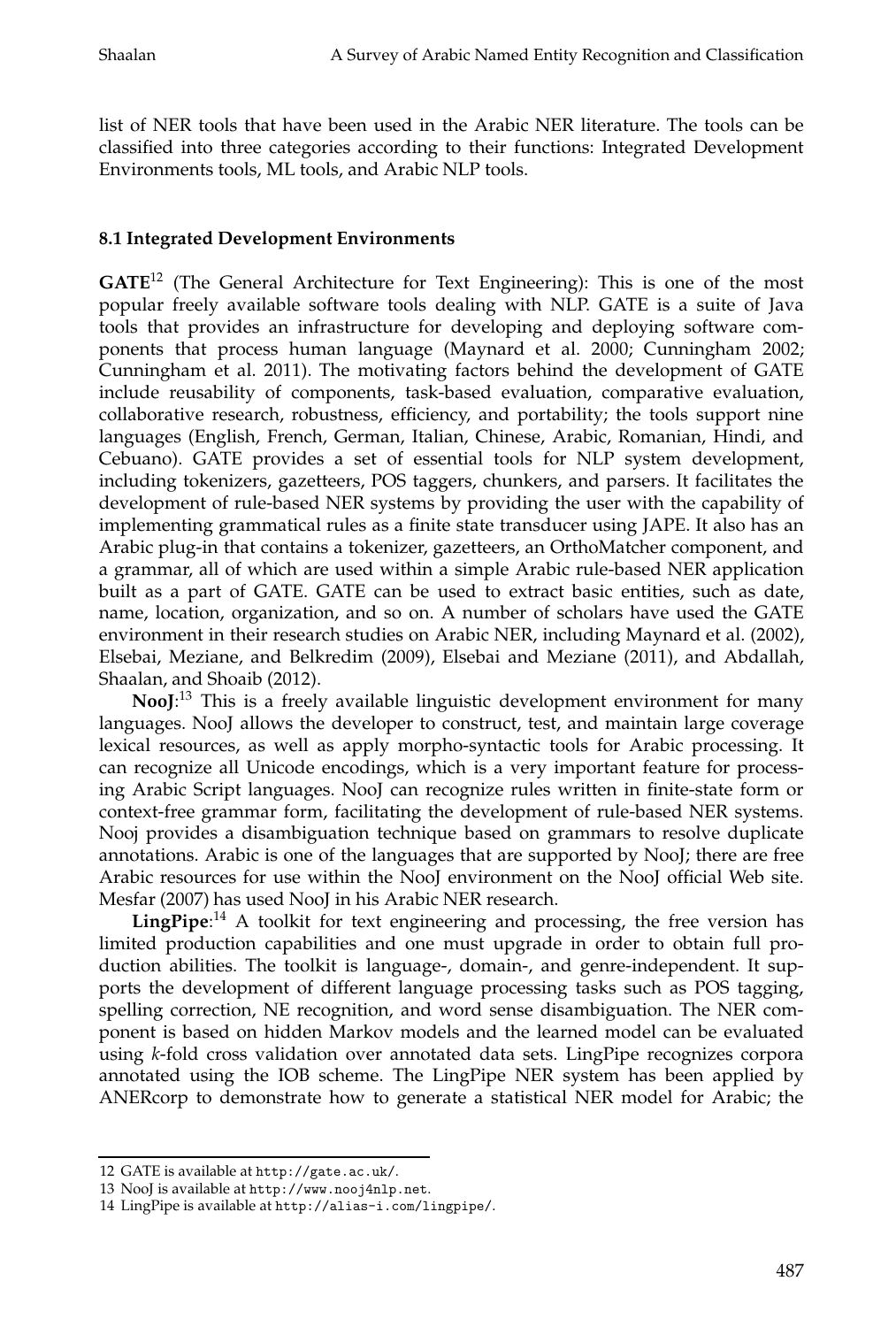details and results are presented on the toolkit's official Web site. AbdelRahman et al. (2010) used ANERcorp to compare their proposed Arabic NER system with LingPipe's built-in NER.

#### **8.2 Machine Learning Tools**

In the Arabic NER literature, the ML tools of choice are data-mining-based tools that support one or more ML algorithms, such as Support Vector Machines (SVM), Conditional Random Fields (CRF), Maximum Entropy (ME), hidden Markov models, and Decision Trees. These tools are YASMET, CRF++, YamCha, and WEKA. They all share the following features: a generic toolkit, language independence, absence of embedded linguistic resources, a requirement to be trained on a tagged corpus, the performance of sequence labeling classification using discriminative features, and a suitability for the pre-processing steps of NLP tasks.

YASMET<sup>.15</sup> This free toolkit, which is written in C++, is applicable to ME models. The toolkit can estimate the parameters and computes the weights of an ME model. YASMET is designed to handle a large set of features efficiently. However, there are not many details available about the features of this toolkit. In Benajiba, Rosso, and Benedí Ruiz (2007), Benajiba and Rosso (2007), and Benajiba, Diab, and Rosso (2009a), YASMET was used to implement ME approach in Arabic NER.

**CRF++**: <sup>16</sup> This is a free open source toolkit, written in C++, for learning CRF models in order to segment and annotate sequences of data. The toolkit is efficient in training and testing and can produce *n*-best outputs. It can be utilized in developing many NLP components for tasks such as text chunking and NER, and can handle large feature sets. Both Benajiba and Rosso (2008), Benajiba, Diab, and Rosso (2008a, 2009a), and Abdul-Hamid and Darwish (2010) have utilized CRF++ to develop CRF-based Arabic NER.

**YamCha**:<sup>17</sup> A commonly used free open source toolkit written in C++ for learning SVM models. This toolkit is generic, customizable, efficient, and has an open source text chunker. It has been utilized to develop NLP pre-processing tasks such as NER, POS tagging, base-NP chunking, text chunking, and partial chunking. YamCha performs well as a chunker and is capable of handling large sets of features. Moreover, it allows for redefining feature parameters (window-size) and parsing-direction (forward/backward), and applies algorithms to multi-class problems (pair wise/one vs. rest). Benajiba, Diab, and Rosso (2008a), Benajiba, Diab, and Rosso (2008b), Benajiba, Diab, and Rosso (2009a), and Benajiba, Diab, and Rosso (2009b) have used YamCha to train and test SVM models for Arabic NER.

**Weka**: <sup>18</sup> A collection of ML algorithms developed for data mining tasks. The algorithms can either be applied directly to a data set or called from your own Java code. The toolkit contains tools for data pre-processing, classification, regression, clustering, association rules, and visualization. It has also been found useful for developing new ML schemes (Witten, Frank, and Hall 2011). The Weka workbench supports the use of *k*-fold cross validation with each classifier and the presentation of results by means of standard Information Extraction measures. Most recently,

<sup>15</sup> http://www-i6.informatik.rwth-aachen.de/web/Software/YASMET.html.

<sup>16</sup> http://crfpp.sourceforge.net/.

<sup>17</sup> http://chasen.org/∼taku/software/yamcha/.

<sup>18</sup> http://www.cs.waikato.ac.nz/ml/weka/.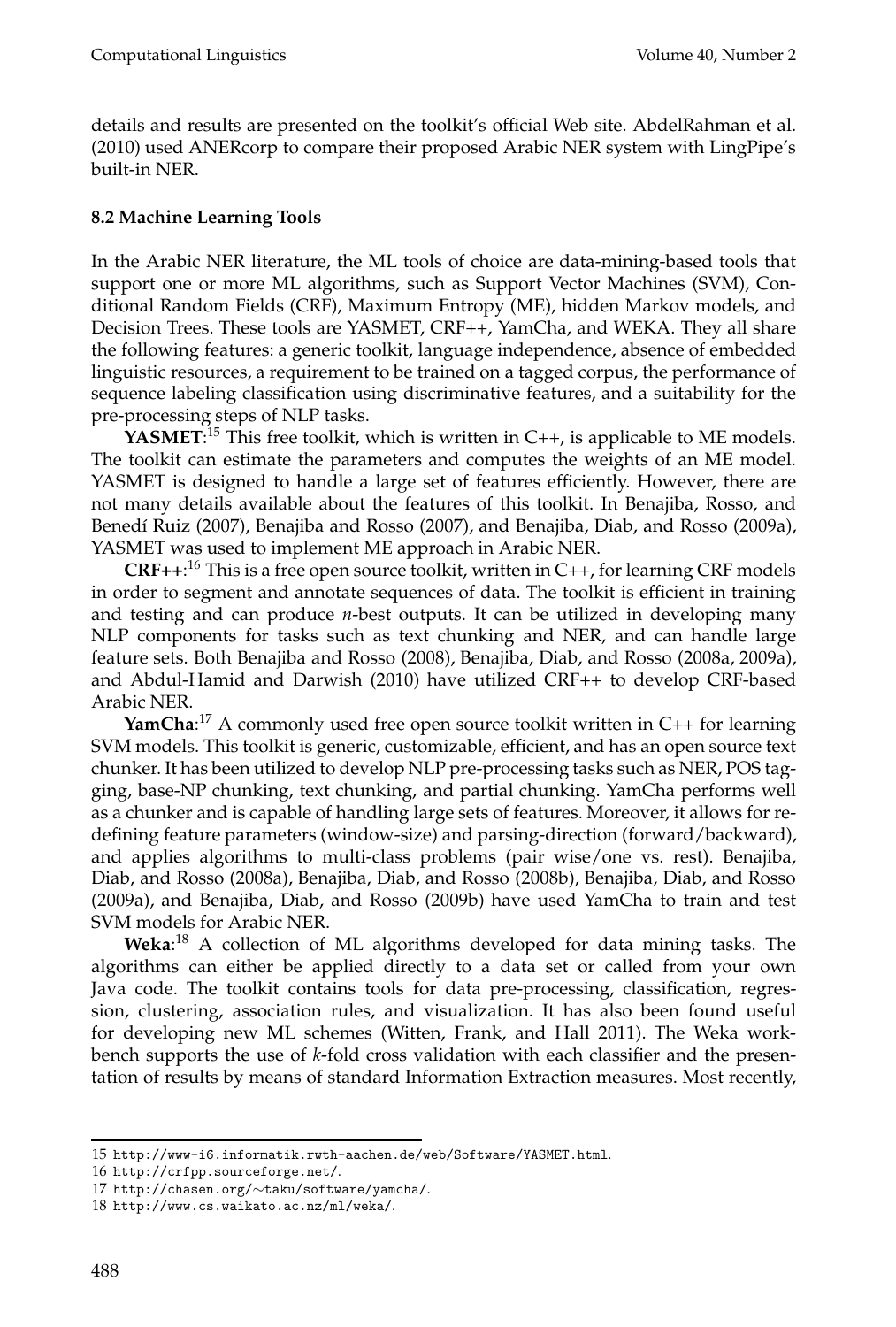Abdallah, Shaalan, and Shoaib (2012) and Oudah and Shaalan (2012) have successfully used Weka to develop an ML-based NER classifier as part of a hybrid Arabic NER system.

# **8.3 Arabic NLP Tools**

The complexity of Arabic morphology makes it a very challenging research topic. In this section we present Arabic morpho-syntactic pre-processing tools that are widespread and used extensively in the Arabic NER literature, including BAMA, MADA, and the AMIRA toolkit.

**BAMA** (Buckwalter Arabic Morphological Analyzer).<sup>19</sup> BAMA is one of the most widely used Arabic NLP tools and is widely cited in the literature (Buckwalter 2002; Elsebai and Meziane 2011). It contains over 80,000 words, 38,600 lemmas, three dictionaries (Prefix, Stem, Suffix), and three compatibility tables (Prefix-Stem, Stem-Suffix, Prefix-Suffix) (Habash 2010). Entries of the stem dictionary include English glosses, which have been used to disambiguate NEs. BAMA output lends itself to information extraction and retrieval processing as it takes an input Arabic word and returns a stem rather than a root. The word is selected with or without short vowels. Then it is segmented and compatibility-checked for the correct combination of its segments, producing all possible analyses of the input word. BAMA transliteration of the output makes it readable; this is more useful for readers who do not have the ability to read the Arabic script but are familiar with Latin script. In addition, the transliteration<sup>20</sup> output can be converted directly to Unicode Arabic with a minimal amount of automatic processing. BAMA has been made available through the Linguistic Data Consortium. Some of the Arabic NER studies that rely on BAMA for performing morphological analysis include Farber et al. (2008), Elsebai, Meziane, and Belkredim (2009), and Al-Jumaily et al. (2012).

**(MADA+TOKAN)**. <sup>21</sup> MADA stands for Morphological Analysis and Disambiguation for Arabic. The combined package is built on top of BAMA as a natural successor that builds on prior successes and meets the growing requirements of many Arabic NLP applications (Habash, Rambow, and Roth 2009). The package consists of two components. Morphological analysis and disambiguation are handled in the MADA component. Morphological analysis also supports the ability to tokenize and stem deterministically. Because there are many different ways to tokenize Arabic (tokenization is a convention adopted by researchers), the TOKAN component allows the user to specify any tokenization scheme that can be generated from disambiguated analyses. The MADA+TOKAN package provides one solution to all of the basic problems in Arabic NLP, including tokenization (the segmentation of clitics from a word with attendant spelling modifications), diacritization (insertion of disambiguating short-vowel diacritics), morphological disambiguation (determining the full morphological information for each word given its context), POS tagging (determining specific morphological information for each word), stemming (reducing each word to its base form), and lemmatization (determining the citation form lemma of the set of word lexemes

<sup>19</sup> LDC Catalog No.: LDC2004L02, on http://www.ldc.upenn.edu/Catalog/catalogEntry.jsp? catalogId=LDC2004L02.

<sup>20</sup> See the BAMA mapping table at http://www.qamus.org/transliteration.htm.

<sup>21</sup> MADA+TOKAN constitute a single package that is continuously updated. The system is freely available for research purposes at http://www1.ccls.columbia.edu/MADA/MADA download.html.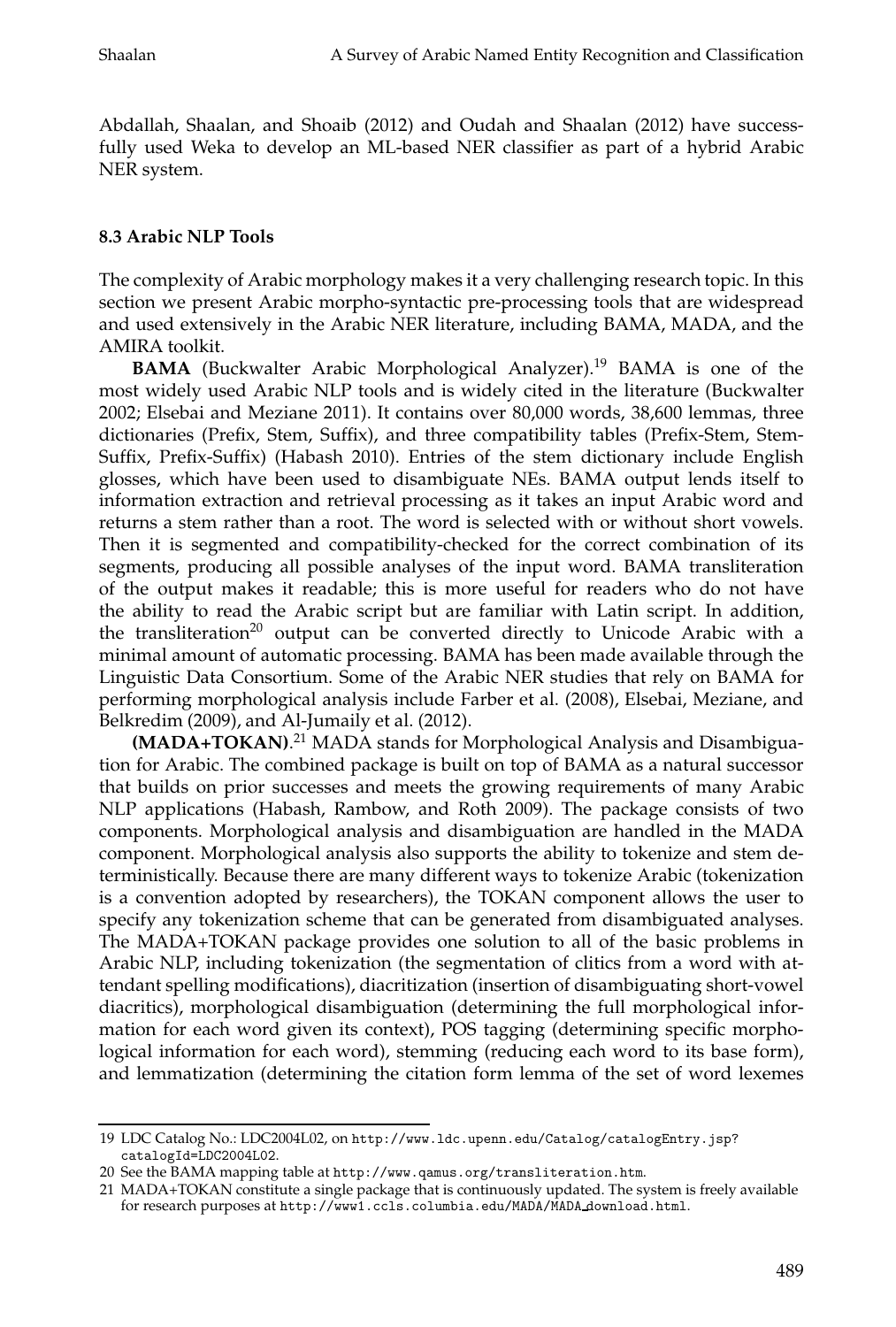to which each word in the data belongs). MADA operates by examining a list of all possible analyses for each word generated by BAMA, and then selecting the analysis that best matches the immediate context by means of SVM models. This classifier uses 19 distinct and weighted morphological features to provide complete diacritic, lexemic, glossary, and morphological information (Habash 2010). However, because MADA is built on top of BAMA, it inherits all of BAMA's limitations. For example, if no analysis is given by BAMA, no lemmatization or diacritization is undertaken. It has been noted in the literature that because MADA was trained and tested on the Penn Arabic Treebank (Maamouri et al. 2004), its coverage and quality relative to other text types has not yet been evaluated (Attia et al. 2010; Mohit et al. 2012). The richness of MADA's extracted morphological features has been exploited by Arabic NER studies such as those carried out by Farber et al. (2008), Benajiba and Rosso (2008), Benajiba, Diab, and Rosso (2008a), Benajiba, Diab, and Rosso (2009a), Benajiba, Diab, and Rosso (2009b), Oudah and Shaalan (2012), and Oudah and Shaalan (2013).

**AMIRA**. <sup>22</sup> A statistical Arabic processing toolkit that includes a clitic tokenizer, POS tagger, and BPC or shallow syntactic parser (Diab 2009). It has been widely used for different NLP applications due to its speed and high performance. BPC is one of the distinctive characteristics of this toolkit. AMIRA has been used in the extensive studies of Arabic NER by Benajiba, Diab, and Rosso (2008a), Benajiba, Diab, and Rosso (2008b), Benajiba, Diab, and Rosso (2009a), and Benajiba, Diab, and Rosso (2009b).

# **9. Evaluation**

The main objective of evaluation is to rank NER systems based on the ability to annotate a text in the way that an Arabic linguist would. For any research undertaking, it is necessary to evaluate the system's results with respect to existing systems on the assumption that the same reported results should be replicated under the same experimental settings (Kumaran, Khapra, and Li 2010). Results are easily compared when they utilize the same standard evaluation corpora, where every NE has a type assigned to it.

CoNLL's evaluation metrics are used in the Arabic NER literature. These are aggressive metrics that do not assign partial credit: An exact match of the NE as a whole and a correct classification must be identified in order to earn credit. The reason that this method of scoring is popular is due to its simplicity in calculating and analyzing results. NER systems are compared based on the standard micro-averaged F-measure with the Precision being the ratio of the detected NEs that are correctly classified by the system, and the Recall being the ratio of the relevant NEs that are detected by the system (Yang 1999). Mesfar (2007) has redefined the evaluation measures to account for partially correct NE tagging that arises due to a lack of information about unknown words within NEs. No other research has accepted this additional parameter of the evaluation measures.

High Recall means that the system returned most of the relevant results, whereas high Precision means that the system returned more relevant results than irrelevant. Often, there is an inverse relationship between Precision and Recall, where it is possible to increase one at the cost of lowering the other. Recently, Mohit et al. (2012)'s exploration of the Recall–Precision tradeoff proposed a Recall-oriented learning method that

<sup>22</sup> A demo of the system is available at http://nlp.ldeo.columbia.edu/amira/.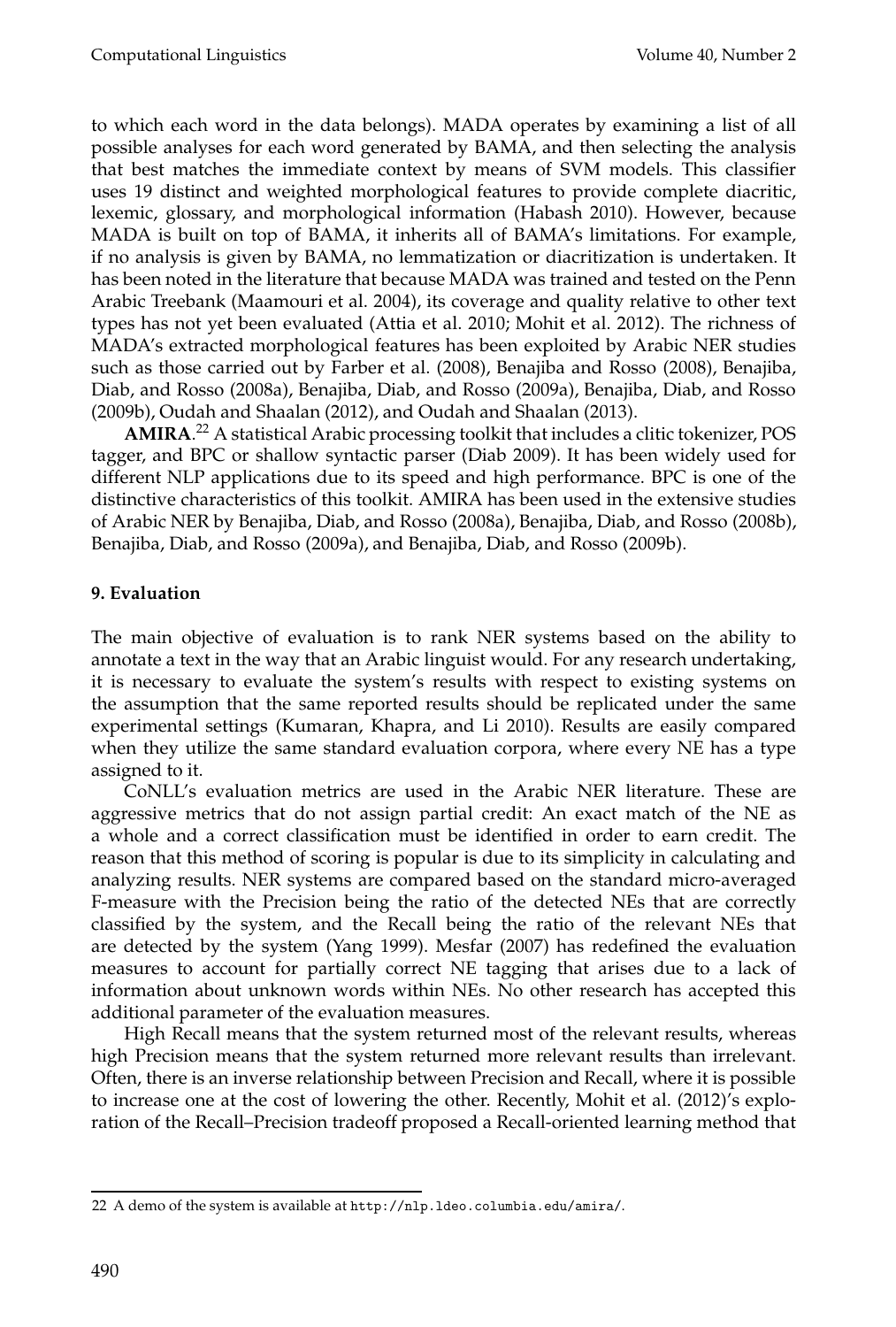improved Recall over Precision during semi-supervised discriminative learning of NEs from Wikipedia.

**K-fold cross validation** is usually adopted with the scoring method in order to avoid over-fitting. The data set is randomly divided into *k* folds of equal size. Each fold is used as a testing set and the remaining folds are used as a training set, and then the test results (i.e., F-measure, Precision, Recall) are averaged over the rounds. When comparing evaluation results it is important to replicate the same split for training and testing because different splits can have significant effects on the Precision and Recall values (Benajiba et al. 2010). Characteristics of splits include the size of training and test data sets, ratio of NEs, number of NEs, and average length of NEs (Benajiba, Diab, and Rosso 2008a). The advantage of the cross-validation method over other methods, such as repeated random sub-sampling or the percentage split method (holdout), is that all observations are used equally for both training and validation, and each observation is used for validation exactly once. The disadvantage of this method is that the training algorithm has to be rerun from scratch *k* times, which means it takes *k* times as much computation to make an evaluation. Typically, *10-fold* cross-validation is used, but in general *k* remains a variable parameter.

# **10. NER Systems**

The importance of Arabic NER systems has been well recognized by the community, as evidenced by the noteworthy publications in this important area. In this section we present different NER systems. They are classified according to the approach used. Unfortunately for the research community, most of the efforts to develop reliable Arabic NER systems have been undertaken for commercial purposes (Benajiba, Rosso, and Benedí Ruiz 2007; Zaghouani 2012). Because information on the specifications and performance of these systems is generally not available, it is difficult to carry out a fair comparison of the performance of these systems relative to the systems proposed by the Arabic NER research community. Examples of commercial Arabic NER systems are: ANEE<sup>23</sup> (Coltec), IdentiFinder<sup>24</sup> (BBN), NetOwlExtractor<sup>25</sup> (NetOwl), Siraj<sup>26</sup> (Sakhr), Clear Tags<sup>27</sup> (ClearForest), Enterprise Search<sup>28</sup> (FAST ESP), and InXight-Smart-Discovery-Entity-Extractor<sup>29</sup> (InXight).

#### **10.1 Rule-Based Systems**

Rule-based NER systems depend mainly on hand-made linguistic rules (i.e., grammars) defined by linguists. In the literature, the development of systems using the rulebased approach was motivated mainly by the fact that the architecture of the available NER development tools was optimized for building rule-based systems. The approach compensates for the lack of Arabic NER linguistics resources, and is favored based on the encouraging results obtained by various Arabic rule-based systems as shown in this section. Experiments for reporting the performance of rule-based systems are described

<sup>23</sup> http://www.coltec.net/Portals/0/COLTEC PDFs/ANEE NEW.pdf.

<sup>24</sup> http://www.bbn.com/technology/speech/identifinder.

<sup>25</sup> http://www.sra.com/netowl/entity-extraction/.

<sup>26</sup> Online demo version available at http://siraj.sakhr.com/.

<sup>27</sup> http://www.clearforest.com/solutions.html.

<sup>28</sup> http://www.microsoft.com/enterprisesearch.

<sup>29</sup> http://www.inxightfedsys.com/products/sdks/tf/default.asp.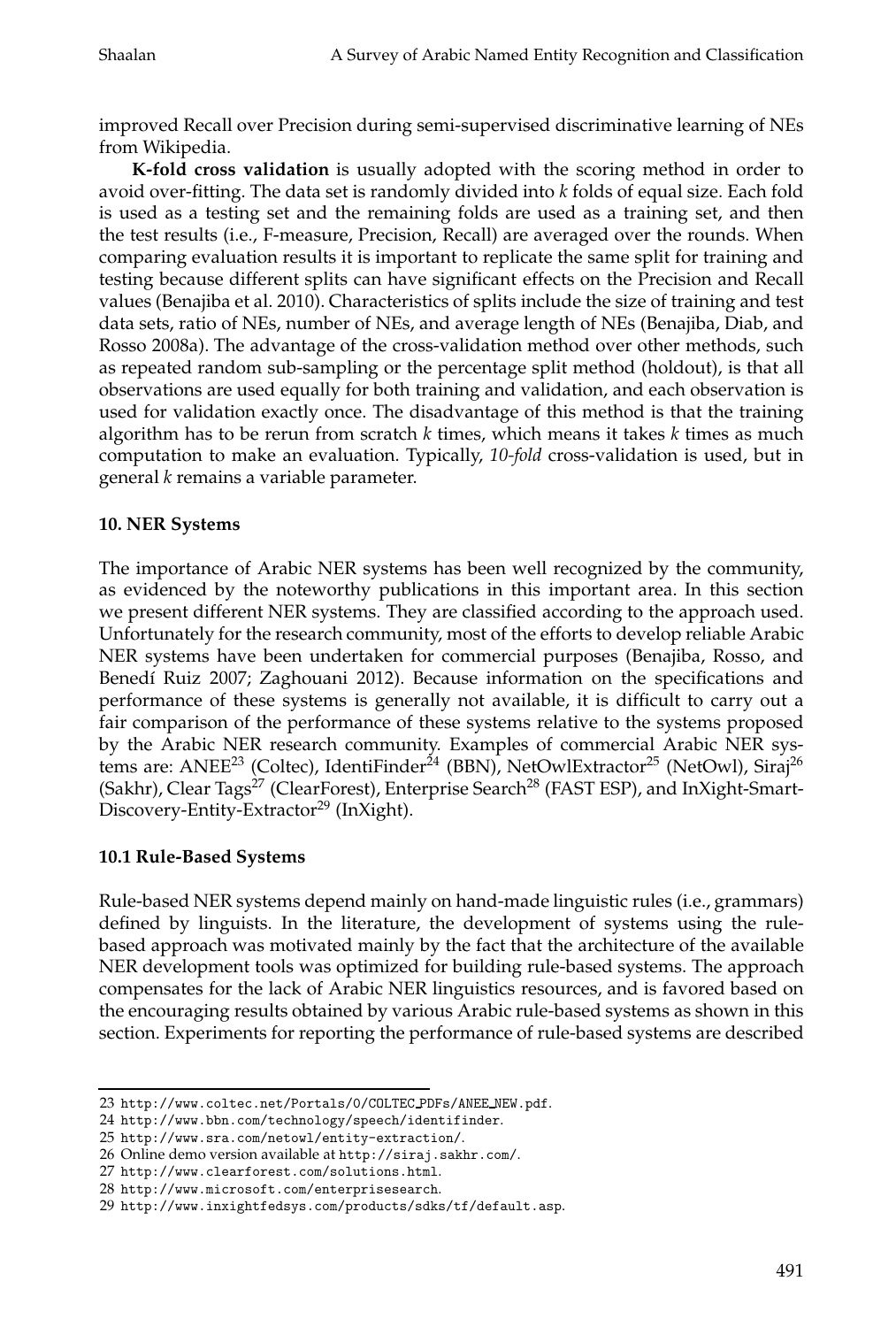at three levels: the NE type, the level of linguistic knowledge (morphology and syntax), and the inclusion/exclusion of gazetteers. A corpus is often needed to evaluate an NER system, but not necessarily for its development. This is the reason that many of these experiments are based on a non-standard data set that has been acquired by developers for evaluation purposes.

Maloney and Niv (1998) presented the TAGARAB system, an early attempt to handle Arabic rule-based NER. The system identifies the following NE types: person, organization, location, number, and time. A morphological analyzer is used to decide where a name ends and the non-name context begins. For evaluation, 14 texts from the AI-Hayat CD-ROM were selected randomly and manually tagged. The overall performance obtained for the various categories (time, person, location, and number) was a Precision of 89.5%, a Recall of 80.8%, and an F-measure of 85%.

Abuleil (2004) developed a rule-based NER system that makes use of lexical triggers. Some special verbs, such as أعلن *(announce*), is used to predict the positions of ましょ names in the Arabic sentence. The research assumes that an NE appears close to lexical triggers no more than three words from the cue word and that the NE has a maximum length of seven words. Some names may be attached to different types of lexical triggers and to more than one lexical trigger in the same phrase. For example, the phrase had to more hair ene reach ingger in the earne prince. The rainpro, the prince<br>Dr. Khaled Shaalan the Chairman of IT) الدكتور خالد شعلان رئيس قسم تكنولوجيا المعلومات<br>Chairman Denartmant) ين مقدم العلام (Dr. and :<br>∶ .<br>ق .<br>تو .<br>.<br>.  $\ddot{\phantom{0}}$ Department) has the lexical triggers الدكتور (*Dr*) and رئيس قسم (*Chairman Department*).<br>In Abuloil's (2004) work, Arabic NER is part of a duostion-answoring system. The : .<br>و .<br>ر In Abuleil's (2004) work, Arabic NER is part of a question-answering system. The system starts by marking the phrases that could include names. Afterwards, it builds up a graph that represents the words in these phrases and the relationships between them. Finally, rules are applied to classify and generate the NEs before saving them in a database. The system has been evaluated on 500 articles from the *Al-Raya* newspaper, published in Qatar. It obtained a Precision of 90.4% on persons, 93% on locations, and 92.3% on organizations.

Samy, Moreno, and Guirao (2005) used comparable corpora in Spanish and Arabic and an NE tagger. A mapping technique is used to transliterate words in the Arabic text and return those matching with NEs in the Spanish text as NEs in Arabic. The Spanish NE tags are used as indicators for tagging the corresponding NEs in the Arabic corpus. Exceptions arise when it tries to recognize NEs whose Arabic equivalents are completely different, such as *Grecia* (*Greece*) àA KñJ Ë@, or do not have a precise transliteration, such as .<br>.<br>. *Somalia* ÈAÓñË@. An experiment was conducted using 1,200 sentence pairs. In another experiment, a stop word filter was additionally applied to exclude the stop words from the potential transliterated candidates. The filter improved the overall Precision from 84% to 90%; the Recall was very high at 97.5%.

Mesfar (2007) used NooJ to develop a rule-based Arabic NER system. The system identifies the following NE types: person, location, organization, currency, and temporal expressions. The Arabic NER is a pipeline process that goes through three sequential modules: a tokenizer, a morphological analyzer, and Arabic NER. Morphological information is used by the system to extract unclassified proper nouns and thereby enhance the overall performance of the system. An evaluation corpus was built from Arabic news articles extracted from the *Le Monde Diplomatique* newspaper. The reported results based on individual NE types were as follows: Precision, Recall, and F-measure range from 82%, 71%, and 76% for Place names to 97%, 95%, and 96% for Time and Numerical expressions, respectively.

Another system adopting the rule-based approach for identifying person names is PERA (Shaalan and Raza 2007). This research describes the structure of Arabic personal names: 'ism', 'kunya', 'nasab', 'laqab', and 'nisba'. The 'ism' is a proper name given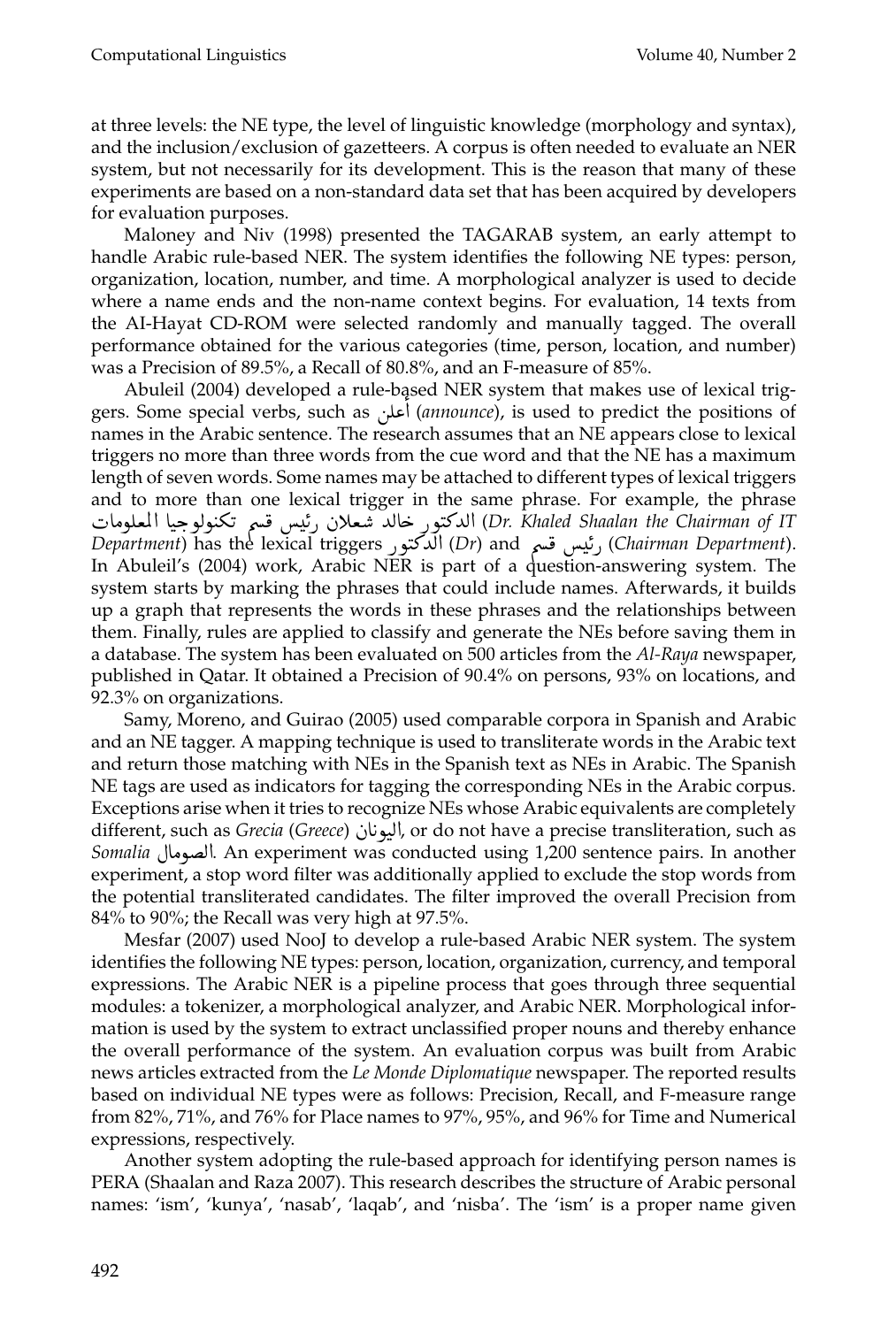shortly after birth (i.e., the given name). Examples of such names are  $\blacktriangle$  (Muhammad, Mohammed), راهیم (Musa, *Moses), پاهیم* (Ibrahim, *Abraham*).<br>The 'kunya' is an honorific name or surname that sta @ ا<br>ع

₹ The 'kunÿa' is an honorific name or surname that states the name of someone's father (ñK. @, Abu) or mother (Ð @, Umm). For example: Xð@X ñK. @ (Abu Da'ud, *the father of* ۲<br>أ <u>ון</u> i *David*), Õæ Ê Ð @ (umm Salim, *the mother of Salim*). When using a person's full name, the kunya' precedes the given name, for example, when esing a person b fail hance, are<br>(Abu Yusuf Hassan, *the أبو يوسف حسن) (Nau Yusuf Hassan, the father of Iocenh Hassan)* ว<br>โ E<br>I r (1884) The Hassan, and the given haline, to example, by Equipper (1884) The mother of Joseph, Hassan,<br>(Umm Ja'far Aminah, *the mother of Ja'far, Aminah).*<br>The 'naseb' indicates the person's besitres by the word . I lim ;<br>;  $\ddot{\cdot}$ أ 

The 'nasab' indicates the person's heritage by the word إبن Ibn (colloquially and . @ ا<br>م MSA, áK . Bin), which means *son* (I K . Bint for *daughter*): for example, QÔ« áK (Ibn 'Umar, j .<br>. @ إ the son of Omar), بنت عباس (bint 'Abbas, *the daughter of Abbas*). The 'nasab' follows the<br>'ism' in usage, for example, -i.j., d. d. c. (Hasap Jbp Faraj, *Hesen the son of Faraj*) ; . ine and *g* is the anaginer of frome). The filished follows the son by Sim' in usage, for example, مسن إبن فراح<br>Hasan Ibn Faraj, *Hasan the son of Faraj*), (Hasan the son of Faraj), (Hasan the son of Faraj), (Sumayya Bint . |<br>F إ سبة بنت خبيت (Sumayya Bint Khubbat*, Sumayya the daughter of Khubbat*). Many histori-ا.<br>أ  $\ddot{\cdot}$ .<br>.<br>. ; . -<br>4  $\ddot{\cdot}$  $\overline{ }$ cal persons are more familiar to us by their 'nasab' than by their 'ism'. Notable examples ear persons are more rammar to as by aren mosas anarroy aren form revease examples<br>are: the historian بابن خلدون (*Ibn Khaldun*), the traveler إبن بطوطة (*Ibn Battuta*), and the . . |<br>|<br>F ا<br>ع philosopher <u>آبن</u> سينا (Ibn Sina, *Avicenna*).<br>A (lagab' is a combination of words .<br>. . |<br>|<br>F

ا<br>-A 'laqab' is a combination of words into a byname or epithet, usually religious or relating to a trait, a descriptive, or some admirable quality the person had or would like to have. Examples are: الرشيد (Al-Rashid*, the Rightly guided*), and الرشيد (Al-Fadl,  $\ddot{\cdot}$ the Prominent). In practice, 'laqabs' follow the 'ism', for example, مارون الرشيد.<br>Harun) هارون الرشيد (Harun  $\ddot{\phantom{0}}$ Al-Rashid, *Aaron the Rightly guided*).

Finally, a 'nisba' is a name derived from a person's: trade or profession, place of residence or birth, or religious affiliation. Examples are: الحلاح (Al-Hallaj, *the dresser of* cotton), المصري (Al Msri, *The Egyptian*), إسلامي (Islami, *Islamic*). Nisbas follow the 'ism'<br>or. if the name contains a 'nasab' (of however many generations), generally follow the or, if the name contains a 'nasab' (of however many generations), generally follow the  $\frac{1}{\lambda}$ ا<br>م 'nasab.'

In PERA, rules use regular expressions that include these naming constituents to recognize person names, where "+" indicates one or more elements; "\s" represents white space; "|" represents alternatives; and "?" represents an optional element. For example, consider the following rule:

((*honorific trigger*+\*s*((È@)?*location GAZ*( éK ..<br>ä  $\ddot{\phantom{0}}$ |ø ) <sup>+</sup>\*s*)?)<sup>+</sup> *first name GAZ*(\*s* <sup>+</sup>*last name GAZ*)?\*s* <sup>+</sup>(*number*)? )

This rule recognizes a person name such as ألماك الأردني عبد الله الثاني This rule recognizes a person name such<br>Abdullah ID that is composed of a first pame followed by eptiemal last pame, which ۔<br>آ *king Abdullah II*) that is composed of a first name followed by optional last name, which į  $\frac{1}{\Gamma}$ į ξ in turn is followed by an optional ordinal number based on preceding person triggers. The triggers are the honorific ½ÊÖÏ@ (*the king*) and the 'nisba' ú GXP B@ (*Jordanian*). 'Nisba' ä is represented by the expression (إن إية) that in GAZ (إذا)? location GAZ ( إي إية) that .<br>. ミミ <u>ر</u><br>آ hat indicates a nationality (ي|<br>الد]المصر ]السالـة] [and] ordanlian had indicates a nationality (في يها من المستخدم العدم المستخدم المستخدم المستخدم المستخدم المستخدم المستخدم ال<br>[آلـ][مصر ][يـ][ية] (*Jordan[ian]*) and [] [آلاردن][يـ][ية] (*Jordan[ian]*) and <u>ب</u><br>. <u>ر</u> ξ <u>ر</u> (*[The] Egypt[ian]*).

The system consists of three components: gazetteers, grammar rules, and a filtering mechanism. Whitelists of person names are provided in the gazetteers component in order to extract the exact matching of NEs regardless of the grammar. Afterwards, the input text is presented to the grammar in order to identify other person NEs. Finally, the filtering mechanism is applied to NEs in order to exclude invalid person names. PERA was evaluated using the ACE and Treebank Arabic data sets and obtained 85.5%, 89%, and 87.5% for Precision, Recall, and F-measure, respectively.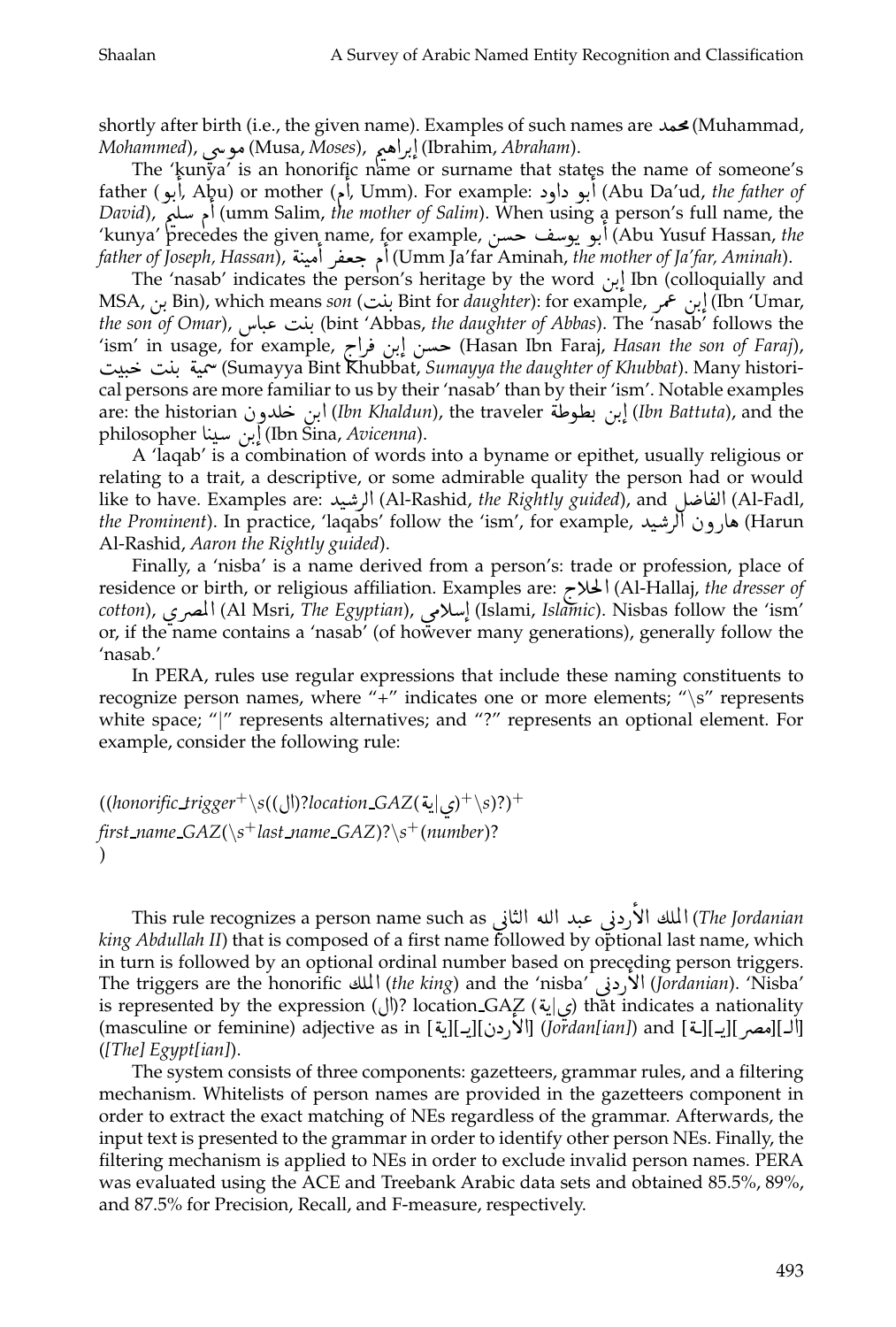As a continuation of the research carried out by Shaalan and Raza (2007), a NERA system was introduced by Shaalan and Raza (2008, 2009) that generalizes the findings from PERA. NERA addresses major challenges posed by NER in the Arabic language arising from the complexity of the morphological system, peculiarities in the Arabic orthographic system, non-standardization of the written text, ambiguity, and lack of resources. The system identifies the following NE types: person, location, organization, date, time, ISBN, price, measurement, phone numbers, and filenames. NERA used the FAST ESP<sup>30</sup> framework, whose architecture is optimized for rule-based systems, as an implementation platform. Like PERA, the NERA system has three components (gazetteers, local grammars in the form of regular expressions, and a filtering mechanism). Gazetteer entries include English transliterations, an important feature for crosslingual and multilingual applications. The evaluation is based on manually constructed corpora from ACE, the Web, and organizations. NERA obtained an F-measure of 87.7% for person, 85.9% for locations, and 83.15% for organizations.

Traboulsi (2009) presented a ruled-based approach for person NER that uses a local grammar and dictionaries. The extraction process is based on reporting verbs that can be used within grammars to indicate one or more NE types. In the following example, two NEs (person and organization names) can be recognized using verb and job title triggers.

... قال Person Name [أحمد الفهد الصباح] TITLE\_trigger [رئيس] ORG\_Name [إو بك] ان ...<br>caid LAhmed ALFeld ALSebel LOPECI's InresidentLthat ֦֧֦֧֦֧֦֧֦֧֦֧֦֧֡ رُ أ *... said [Ahmad Al-Fahd Al-Sabah] [OPEC]'s [president] that ...*

Notice that not all verbs that occur before person names can correctly identify NEs. For example, in the following sentence ñK Ð@Y Ñî E@ (*Saddum accused Bush*, accused j . ا<br>أ صدام بوش Saddum Bush), using the verb as a trigger would result in the extraction of<br>مسلمان المسلم ة.<br>تأ . (*Saddum Bush*) as a name although these are in fact two different names, corresponding to the subject and object of the verb, respectively. An analytical study was conducted by Traboulsi (2009) for his own corpus (arabiCorpus) that was collected from several newspapers, books, the Quran, and some medieval medical and philosophical texts. The study addressed frequency, collocation, and concordance analyses of the corpus. No substantive evaluation results were reported.

Elsebai, Meziane, and Belkredim (2009) and Elsebai and Meziane (2011) have proposed a rule-based person name recognition system. The system is implemented using GATE. Heuristic rules make use of two kinds of lexical triggers in the Arabic text. An introductory verb trigger, for example, ÈA ¯ (*said*), identifies the phrases that probably include person names. An NE trigger, for example, I. .£ (*doctor*), a job title, identifies a  $\colon$ person name within phrases. The structure of the heuristic rule depends on the relative position of each kind of lexical trigger in the input text and its position relative to other words. BAMA (Buckwalter 2002) has been integrated to extract the morphological features of the target word that are used within rules to identify whether the target word is a proper noun. This has led to the elimination of the need for any predefined person name gazetteers. Name lists, specifically, place and organization names, and stop words, such as prepositions, which occur after lexical triggers, are used to counter-indicate the presence of a person name. For example, although *قطي (<i>Abu Dhabi***)** in the phrase presence of a person name. For example, although أبو ظبي (*Abu Dhabi*) in the phrase  $\frac{1}{i}$ exerice of a person nance i of example, annough by their simely in the phase (*Abu Dhabi announced the winners*) is recognized as a proper<br>noun it is discarded because it belongs to the list of places and bence should not . |<br>|<br>| <u>.</u><br>^ -<br>ر ŕ noun, it is discarded because it belongs to the list of places and hence should not be . יי<br>ון ׀<br>أ

<sup>30</sup> FAST ESP is a product of the FAST Search & Transfer Company, which was acquired by Microsoft in 2008.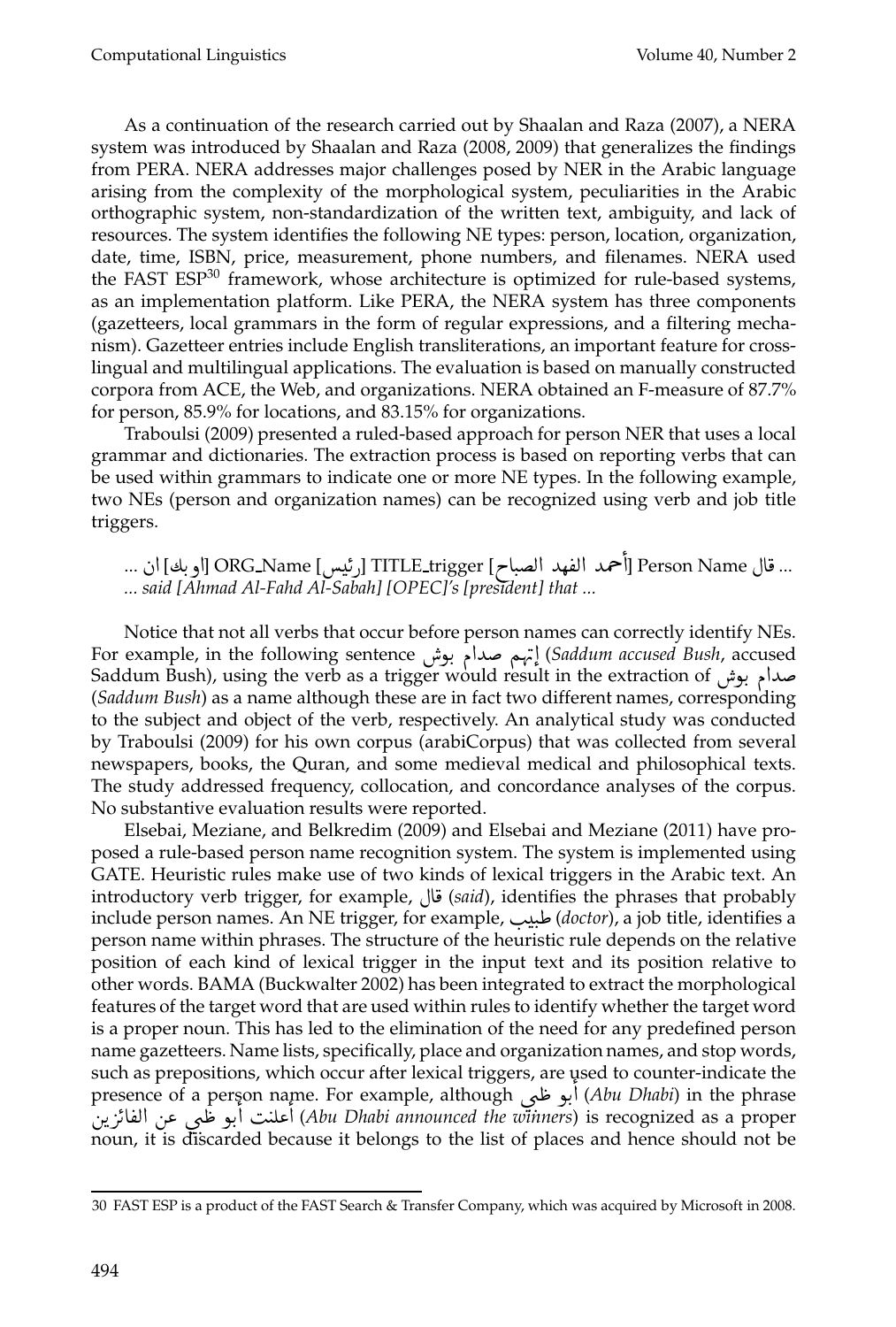recognized as a person name. Two experiments were conducted (Elsebai, Meziane, and Belkredim 2009; Elsebai and Meziane 2011). The first experiment used around 700 news articles extracted from an Arabic media Web site, and the second used 500 articles. The overall system performance in the first experiment was 93%, 86%, and 89%, for Precision, Recall, and F-measure, respectively; the overall performance in the second experiment was 88%, 90%, and 89%, for Precision, Recall, and F-measure, respectively.

Alkharashi (2009) described the formation of an Arabic person name from root and pattern using the traditional Arabic morphology and suggested relevant computational resources. The author introduced a set of database tables in order to assist Arabic NER: root-pattern, a frequency list of roots, and lexical trigger tables. A corpus was created from Saudi person names with specific person name tags: root of person NE, features indicating the possibility of affixation, and gender characteristics. The main objective was to recognize the constituents of the person NE, these being the simple form, the affix, and connectors. For example, the name of the Umayyad caliphate للغا (*Valeed*) as simple ) وليد Malik) has (*Al-Waleed bin Abd Al-Malik*) has ) مراد (*Ald*) as simple<br>names , ) و (*Ald*) and JJ (*Al) as name profixes, and* , (*Bin) as a name connector*. The  $\ddot{\cdot}$  $\ddot{\cdot}$ names, أبي (*Abd*) and أبي (*Al)* as name prefixes, and أبو *(Bin*) as a name connector. The the presented interesting observations about features of bighly frequent patterns . study has reported interesting observations about features of highly frequent patterns and their lengths. A simple test for assessing how well the pattern of a person name was recognized was conducted on 60,000 generated person names entries. It demonstrated that the correct pattern appears 94% of the time as one of the first three suggested patterns, 86% as one of the first two suggested patterns, and 69% of the time as the first suggested pattern.

Al-Shalabi et al. (2009) presented an Arabic NER algorithm for retrieving Arabic proper nouns using lexical triggers. The research takes into consideration regional patterns such as the name connector YËð (ould, *son of*) used in Mauritanian person names (e.g., فاستقدمت *المسلمانية Moktar Ould Daddah*). The algorithm identifies the following  $\ddot{\phantom{0}}$ ֦֧֦֦֦֧֦֧֦֧֪֚֚֚֚֝֝֝֝֬֝֝<br>֧֪֪֖֚֚֝֝֝**֚** NE types: people, major cities, locations, countries, organizations, political parties, and terrorist groups. However, the reported research only focuses on person NEs. The algorithm uses heuristic rules to preprocess the input to clean the data and remove affixes. Then, internal evidence triggers, such as person name connectors, are used to recognize the NEs. The system was evaluated using 20 randomly selected documents from the *Al-Raya* newspaper published in Qatar, and the *Alrai* newspaper published in Jordan. An overall precision of 86.1% was observed.

Attia et al. (2010) proposed a method for acquiring a richer NE lexicon using Arabic WordNet (Elkateb et al. 2006) and Arabic Wikipedia.<sup>31</sup> The proposed NE lexicon enhances the lexical entries in WordNet and produces a well-structured Arabic NE lexical resource. The main objective is to extract Arabic WordNet's instantiable nouns and to identify the corresponding categories in the Arabic Wikipedia. These categories act as lexical triggers. A decision is made in order to identify which of the Wikipedia articles of these categories correspond to NEs. They are then extracted, connected to Arabic WordNet, and inserted in the NE repository. In a subsequent post-processing step, further NEs are acquired by exploiting inter-lingual links. Finally, the NEs acquired are diacritized. This lexical resource is useful for Arabic NER; the results are not only recognized (tagged) NEs but also identified synsets which are semantically related to them (synonyms, subtypes, supertypes, etc.). Likewise, Abouenour, Bouzoubaa,

<sup>31</sup> WordNet (Fellbaum 2005) is a large lexical database that originally implemented for English. Arabic WordNet is still a limited lexical resource. On the other hand, Wikipedia is a popular ubiquitous source of corpus data for information extraction because of its size, currency, rich semi-structured content, diverse topics, and closer resemblance to web text than newswire (Balasuriya et al. 2009; Mohit et al. 2012).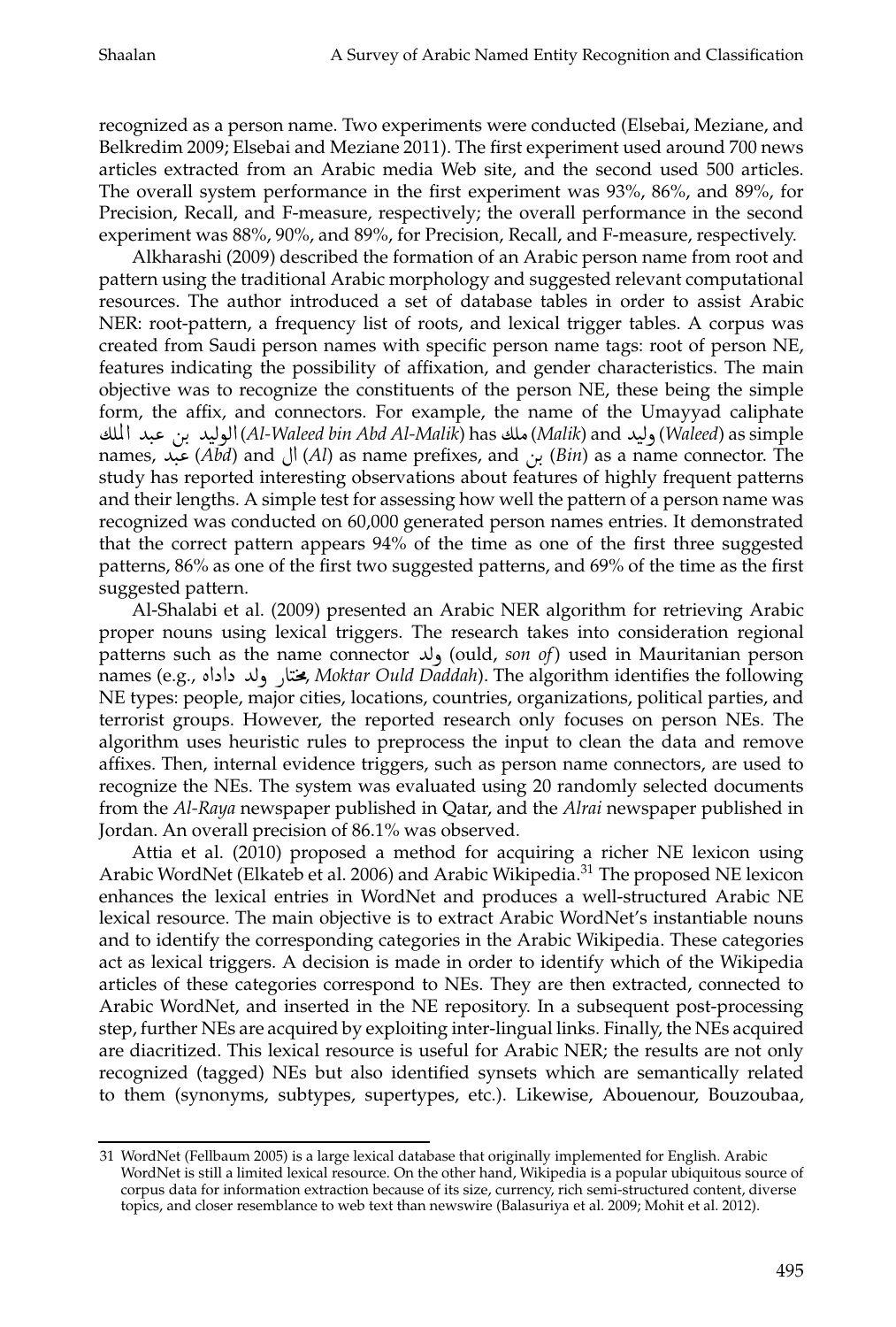and Rosso (2010) suggested enriching the NEs in Arabic WordNet by using an ontology-based method. This is used in the query expansion stage of an Arabic Question Answering system (Lahsen, Bouzoubaa, and Rosso 2012), resulting in an improvement of the ranking of the returned passages.

Shihadeh and Neumann (2012) proposed an Arabic NER system called ARNE, which recognizes person, location, and organization NEs based only on a gazetteer lookup approach; the system provides morphological information using a system called ElixirFM, developed by Smrz (2007). The system does not use any rules or context information for Arabic NER. Before recognizing the NEs, ARNE carries out three pre-processing steps that are not used by the gazetteer lookup approach: tokenization, Buckwalter transliteration, and POS tagging. ARNE uses the ANERgazet gazetteer that was developed by Benajiba, Rosso, and Benedí Ruiz (2007) and Benajiba and Rosso (2007). ARNE can recognize a NE that has a maximum length of four words. The experimental results obtained low overall performance: 38%, 27%, and 30% for Precision, Recall, and F-measure, respectively. The authors suggest several reasons as to why the F-measure did not achieve higher values. These include the size and quality of the gazetteers, the richness and complexity of Arabic morphology, and the ambiguity problem inherent in Arabic NEs.

Al-Jumaily et al. (2012) proposed a rule-based NER system that can be used in Web applications. The system identifies the following NE types: person, location, and organization NEs. The system was developed using GATE and provides Arabic morphological analysis in a method similar to BAMA. It also integrates different gazetteers from GATE, DBPedia,<sup>32</sup> and ANERGazet.<sup>33</sup> The system was evaluated using ANERcorp. Two experiments were carried out to study the effect of Arabic prefixes and suffixes on the recognition results. If an Arabic token (prefix-stem-suffix) is recognized, then a verification process is used to ensure the compatibility between the three possible combinations (prefix-stem, stem-suffix, and prefix-suffix). The verification process has improved the recognition results of NEs across all types, although these improvements were not symmetrical. The improvements in the Precision of person, location, and organization are 7.32%, 5.55%, and 5.14%, respectively. Suggestions for improvements include: 1) adding new patterns to the system's dictionary, 2) accounting for all transliteration variants of Latin names, 3) adopting semi-automatic methods to tag unrecognized words, and 4) performing contextual analysis to resolve ambiguity arising from words that may belong to different entity types (e.g., whether باريس *(Paris)* is a location<br>or person) or person).

Zaghouani et al. (2010) presented an adaptation of a multilingual system, the Europe Media Monitor (EMM) Information Retrieval and Extraction application NewsExplorer<sup>34</sup> (Steinberger, Pouliquen, and Van der Goot 2009), to consider Arabic. This system at present includes 19 languages and is able to analyze large volumes of news text. The EMM-NewsExplorer architecture is optimized for ruled-based systems. The adaptation resulted in a rule-based Arabic NER system (RENAR; Zaghouani 2012), which uses a handwritten set of language-independent rules (Steinberger, Pouliquen, and Ignat 2008) in combination with specific resources for Arabic. Rules are described using the following notations: " $\overline{w}$ +" for an unknown word, " $\overline{b}$ "

<sup>32</sup> See http://dbpedia.org/About. Entries of the DBPedia are translated from English to Arabic using Google Translate.

<sup>33</sup> See http://users.dsic.upv.es/grupos/nle/?file=kop4.php for a set of resources including ANERGazet and ANERcorp.

<sup>34</sup> See http://press.jrc.it/overview.html.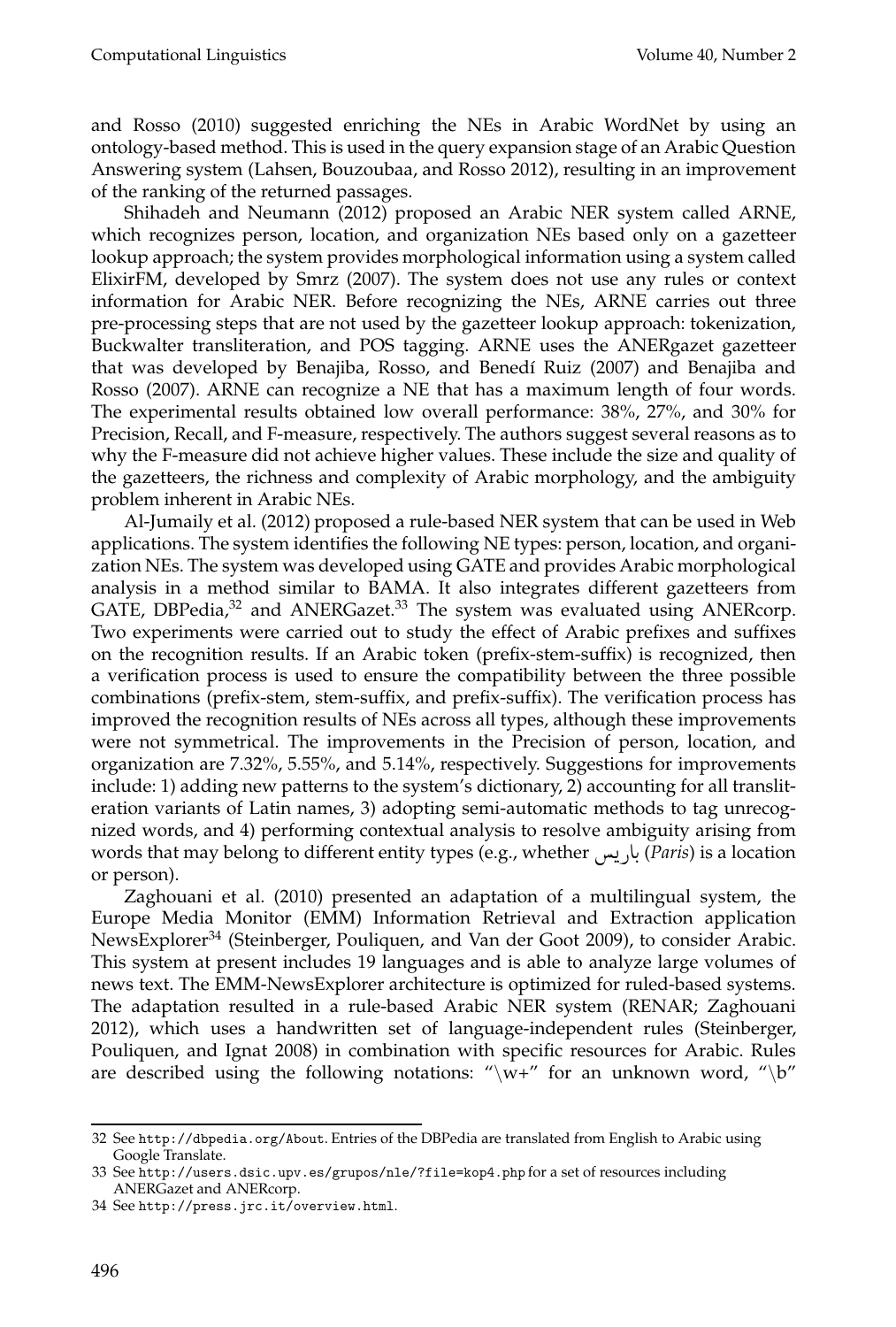for an obligatory word boundary (white space, possibly with punctuation), "+" for one or more elements, and "\*" for zero or more elements. For example, consider the rule:

*Organization BEG*+\*b known Name*\*b name Infix*<sup>∗</sup> \*b Known Name*∗\*b Organization END*

شركة محمد أبو المجد وإخوانه This rule recognizes complex company names such as<br>many of Mohamed Aby Al Maid and Brothers), which include person (known) pames ; ا<br>1 أ .<br>4  $\ddot{v}$ (*company of Mohamed Abu Al-Majd and Brothers*), which include person (known) names محمد آبو ألمجد (*Mohamed Abu Al-Majd*) and the preceding and following organization<br>internal ovidence trigger  $\leq$  (*company*) and til. (*Rrothere*) respectively. The Arabic ׀<br>أ internal evidence trigger é»Qå (*company*) and é K@ñ k@ (*Brothers*), respectively. The Arabic ; ا<br>۲ NER component is able to recognize the following NE types: person, organization, location, date, and number, as well as quotations (direct reported speech) by and about people. The system was first evaluated using a corpus built from on-line news sources from the Tunisian newspaper *Assabah* and the Lebanese newspaper *Alanwar*. The system's overall performance was calculated in terms of Precision, Recall, and F-measure, delivering results of 87.17%, 65.74%, and 74.95%, respectively. Then, the system was evaluated only for person, organization, and location using ANERcorp. The system's overall performance in terms of Precision, Recall, and F-measure was 73.39%, 62.13%, and 67.13%, respectively.

#### **10.2 Machine Learning Systems**

In the field of NER, ML algorithms have been widely used in order to determine NE tagging decisions from annotated texts that are used to generate statistical models for NE prediction. Experiments reporting ML system performance are evaluated in three dimensions: the NE type, the single/combined ML classifier (learning technique), and the inclusion/exclusion of certain features from the whole feature space. Most often these experiments use a very well defined framework and their reliance on standard corpora allows for an objective comparison of the performance of a proposed system relative to existing systems.

Much research work on ML-based Arabic NER was done by Benajiba (Benajiba, Rosso, and Bened´ı Ruiz 2007; Benajiba and Rosso 2007, 2008; Benajiba, Diab, and Rosso 2008a, 2008b, 2009a, 2009b; Benajiba et al. 2010), who explored different ML techniques with various combinations of features. Benajiba, Rosso, and Benedí Ruiz (2007) have developed an Arabic ME-based NER system called ANERsys 1.0. The authors have built their own linguistic resources, ANERcorp and ANERgazet.<sup>35</sup> Lexical, contextual, and gazetteer features are used by this system. ANERsys identifies the following NE types: person, location, organization, and miscellaneous. All the experiments are carried out within the framework of the shared task of the CONLL 2002 conference. The overall system's performance in terms of Precision, Recall, and F-measure was 63.21%, 49.04%, and 55.23%, respectively. The ANERsys 1.0 system had difficulties with detecting NEs that were composed of more than one token/word. An extension of this work is ANERsys 2.0 (Benajiba and Rosso 2007), which uses a two-step mechanism for NER: 1) detecting the start and the end points of each NE, then 2) classifying the detected NEs. A POS tagging feature was exploited to improve NE boundary detection. The overall system's performance in terms of Precision, Recall, and F-measure was 70.24%, 62.08%,

<sup>35</sup> For ANERcorp and ANERgazet, see http://www1.ccls.columbia.edu/∼ybenajiba/.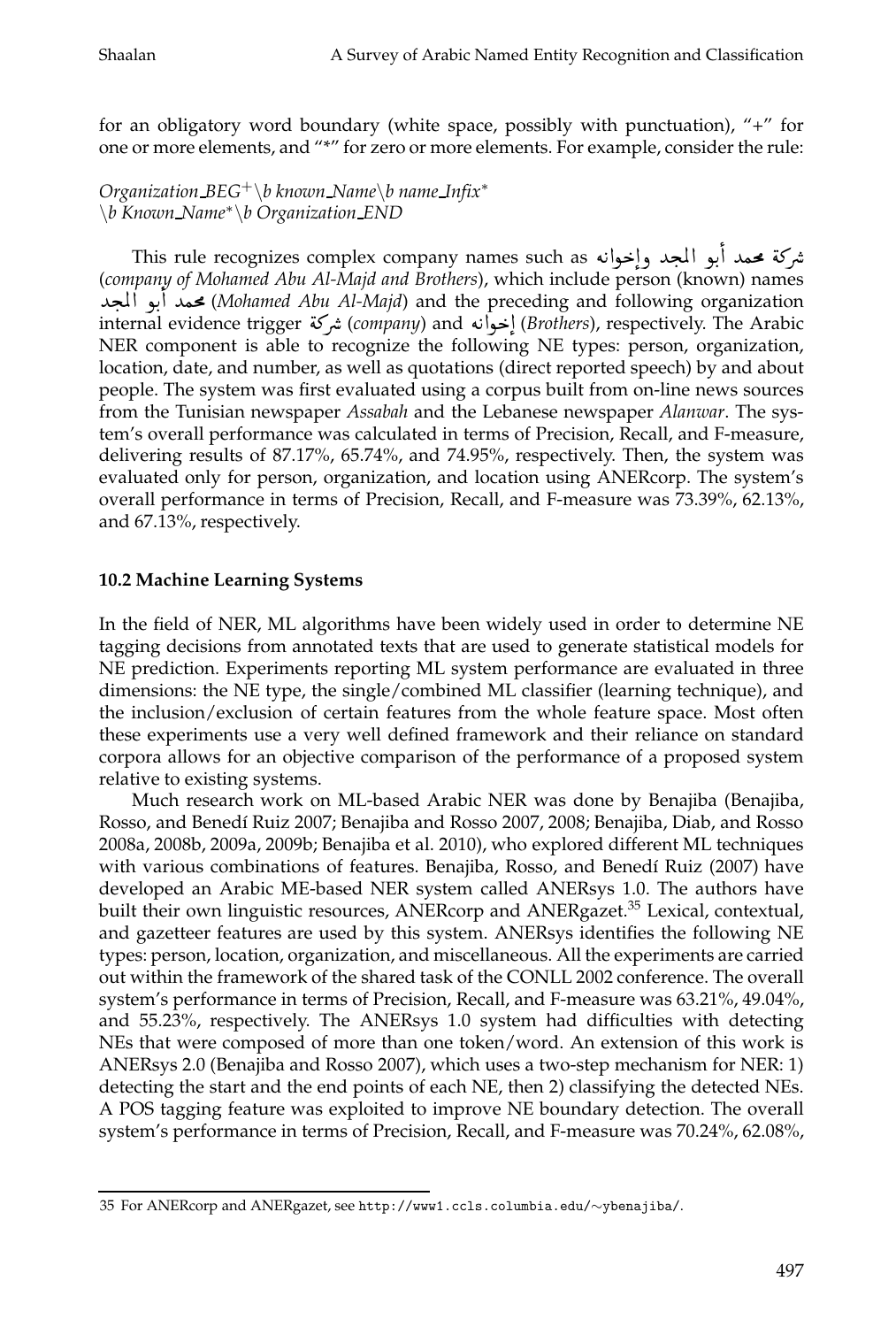and 65.91%, respectively. The performance of the classification module was very good with F-measure 83.22%, although the identification phase was poor with F-measure 72.03%.

Benajiba and Rosso (2008) have applied CRF instead of ME in an attempt to improve performance. The same four types of NEs used in ANERsys 2.0 were also used in the CRF-based system. Neither Benajiba, Rosso, and Benedí Ruiz (2007) nor Benajiba and Rosso (2007) included Arabic-specific features; all the features used were language-independent. Language-independent and Arabic-specific features were used in the CRF model, including POS tags, BPC, gazetteers, and nationality. The CRFbased system achieved best results when all the features were combined. The overall system's performance in terms of Precision, Recall, and F-measure was 86.90%, 72.77%, and 79.21%, respectively. The improvement was not only dependent on the use of the CRF model but also on the additional language-specific features, including POS and BPC.

Benajiba, Diab, and Rosso (2008a) examined the lexical, contextual, morphological, gazetteer, and shallow syntactic features of ACE data sets using the SVM classifier. The system's performance was evaluated using 5-fold cross validation. The impact of the different features is measured independently and in joint combination across different standard data sets and genres. The best system's overall performance in terms of F-measure was 82.71% for ACE 2003, 76.43% for ACE 2004, and 81.47% for ACE 2005, respectively.

Benajiba, Diab, and Rosso (2008b) investigated the sensitivity of different NE types to various types of features rather than adopting a single set of features for all NE types simultaneously. The set of features examined were the lexical, contextual, morphological, gazetteer, and shallow syntactic features, forming 16 specific features in total. A multiple classifier approach was developed using SVM and CRF models, where each classifier tags an NE type separately. They used a voting scheme to rank the features according to the best performance of the two models for each NE type. The result in tagging a word with different NE types is resolved by selecting the classifier output with the highest Precision (i.e., overriding the tagging of the classifier that returned more relevant results than irrelevant). An incremental feature selection method was used to select an optimized feature set and to better understand the resulting errors. A global NER system could be developed from the union of all the optimized set of features for each NE type. ACE data sets are used in the evaluation process. The best system's overall performance in terms of F-measure was 83.5% for ACE 2003, 76.7% for ACE 2004, and 81.31% for ACE 2005, respectively. On the basis of the analysis of the best recognition results obtained by individual and combined features experiments, it cannot be concluded whether CRF is better than SVM or vice versa. Each NE type is sensitive to different features and each feature plays a role in recognizing the NE to varying degrees.

Further studies conducted in Benajiba, Diab, and Rosso (2009a, 2009b) have confirmed the importance of considering both language-independent and Arabic-specific features in the NER system. In particular, Benajiba, Diab, and Rosso (2009a) studied the impact of SVM, ME, and CRF models using the same approach and features described in Benajiba, Diab, and Rosso (2008b). The best system's overall performance in terms of F-measure was 83.34% for ACE 2003, 77.61% for ACE 2004, and 82.02% for ACE 2005, respectively. Interesting conclusions and recommendations have been suggested by this study. Both SVMs and CRFs achieved very similar performance, outperforming the ME model. An important observation concerns the number of available features as the main factor for the choice of using SVMs versus CRFs: SVMs seem to achieve good results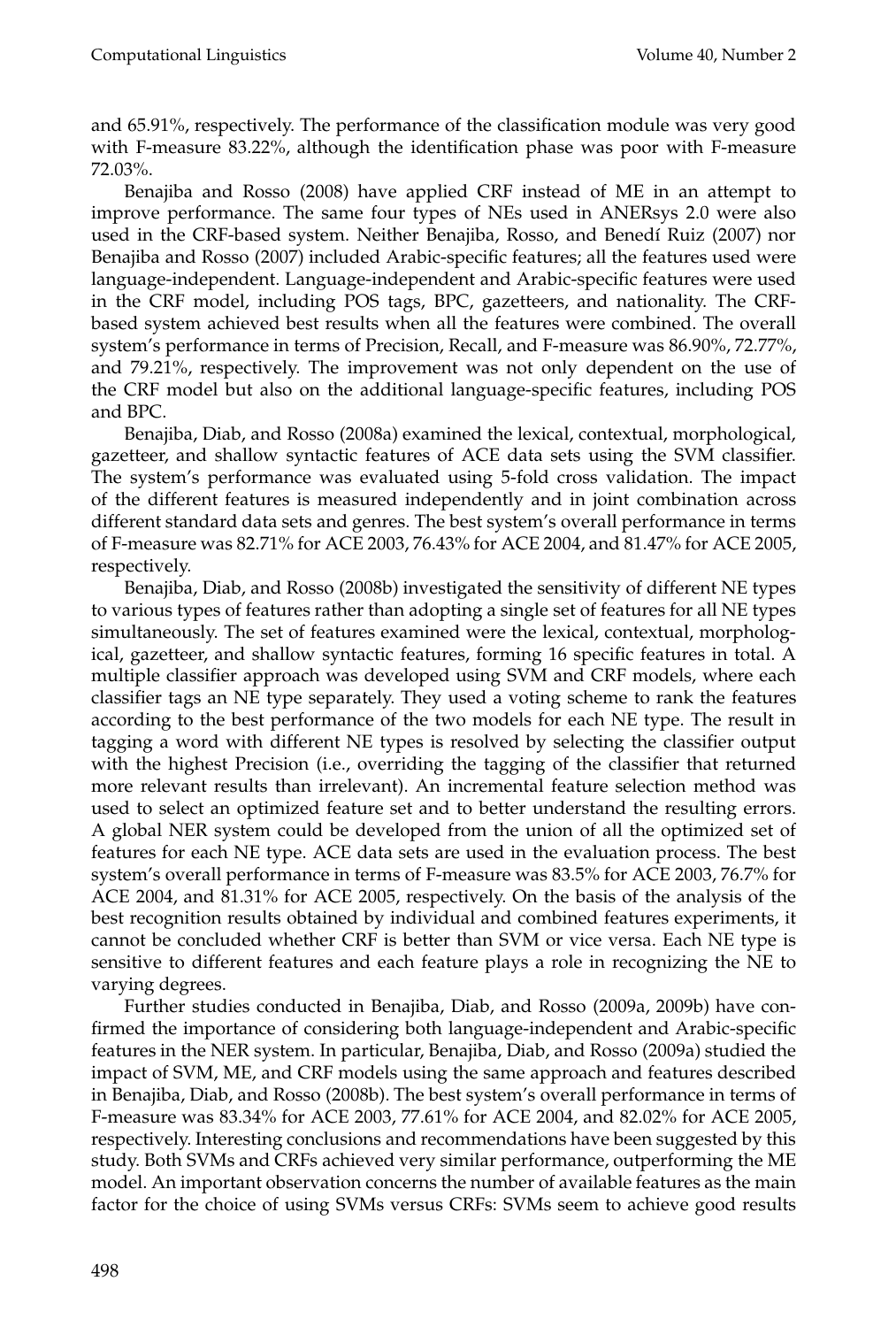with fewer features. Another significant observation concerns the better performance achieved by carrying out pre-processing of the Arabic text by a clitic segmenter, which is more suitable given the morphological richness of Arabic.

Later, in Benajiba et al. (2010), the Arabic NER system described in Benajiba, Diab, and Rosso (2008b) is used as a baseline NER system to automatically tag an Arabic– English parallel corpus in order to provide sufficient training data for studying the impact of deep syntactic features, also referred to as syntagmatic features. The feature space is enhanced by syntagmatic features that are bootstrapped by prediction from this corpus. These features are derived from Arabic sentence parses that include an NE. The relatively low performance of the available Arabic parser leads to noisy features as well. The inclusion of the extra features has achieved high performance for the ACE (2003–2005) data sets. The best system's overall performance in terms of F-measure was 84.32% for ACE 2003, 78.12% for ACE 2004, and 81.73% for ACE 2005, respectively. Moreover, the authors reported an F-measure improvement of up to 1.64 percentage points compared to the performance when the syntagmatic features were excluded.

Abdul-Hamid and Darwish (2010) developed a CRF-based Arabic NER system that explores using a set of simplified features for recognizing the three classic NE types: person, location, and organization. The proposed set of features include: boundary character *n*-grams (leading and trailing character *n*-gram features), word *n*-gram probability-based features that attempt to capture the distribution of NEs in text, word sequence features, and word length. Remarkably, the system did not use any external lexical resources. Moreover, the character *n*-gram models attempt to capture surface clues that would indicate the presence or absence of an NE. For example, character bigram, trigram, and 4-gram models can be used to capture the prefix attachment of a noun for a candidate NE such as the determiner  $\bigcup (A\mathit{l})$ , a coordinating conjunction and a determiner  $\bigcup_{\alpha} (w+A)$ , and a coordinating conjunction, a preposition, and a determiner یاله (*w+b+Al*), respectively. On the other hand, these features can also be<br>word to conclude that a word may not be an NE if the word is a vorb that starts with used to conclude that a word may not be an NE if the word is a verb that starts with any of the verb present tense character set (i.e.,  $\mathcal{I}(A)$ ,  $\Rightarrow$   $(n)$ ,  $\Rightarrow$   $y$ ), or  $\Rightarrow$   $(t)$ . Despite the fact ř ; ر<br>1 that lexical features have solved the problem of dealing with a large number of prefixes ; and suffixes, they do not resolve the compatibility problem between prefixes, suffixes, and stems. The compatibility checking is needed in order to verify whether a correct combination is met (cf. Buckwalter 2002). The system was evaluated using ANERcorp and the ACE 2005 data set. The overall system's performance using ANERcorp for Precision, Recall, and F-measure was 89%, 74%, and 81%, respectively. These results show that the system outperforms the CRF-based NER system of Benajiba and Rosso (2008).

Farber et al. (2008) proposed integrating a morphological-based tagger with an Arabic NER system. The integration is aimed at enhancing Arabic NER. The rich morphological information produced by MADA provides important features for the classifier. The system adopts the structured perceptron approach proposed by Collins (2002) as a baseline for Arabic NER, using morphological features produced by MADA. The system was developed to extract person, organization, and GPEs. The empirical results from a 5-fold cross validation experiment show that the disambiguated morphological features in conjunction with a capitalization feature improve the performance of the Arabic NER system. They reported 71.5% F-measure on the ACE 2005 data set.

An integrated approach was investigated in AbdelRahman et al. (2010) by combining bootstrapping, semi-supervised pattern recognition, and CRF. The feature set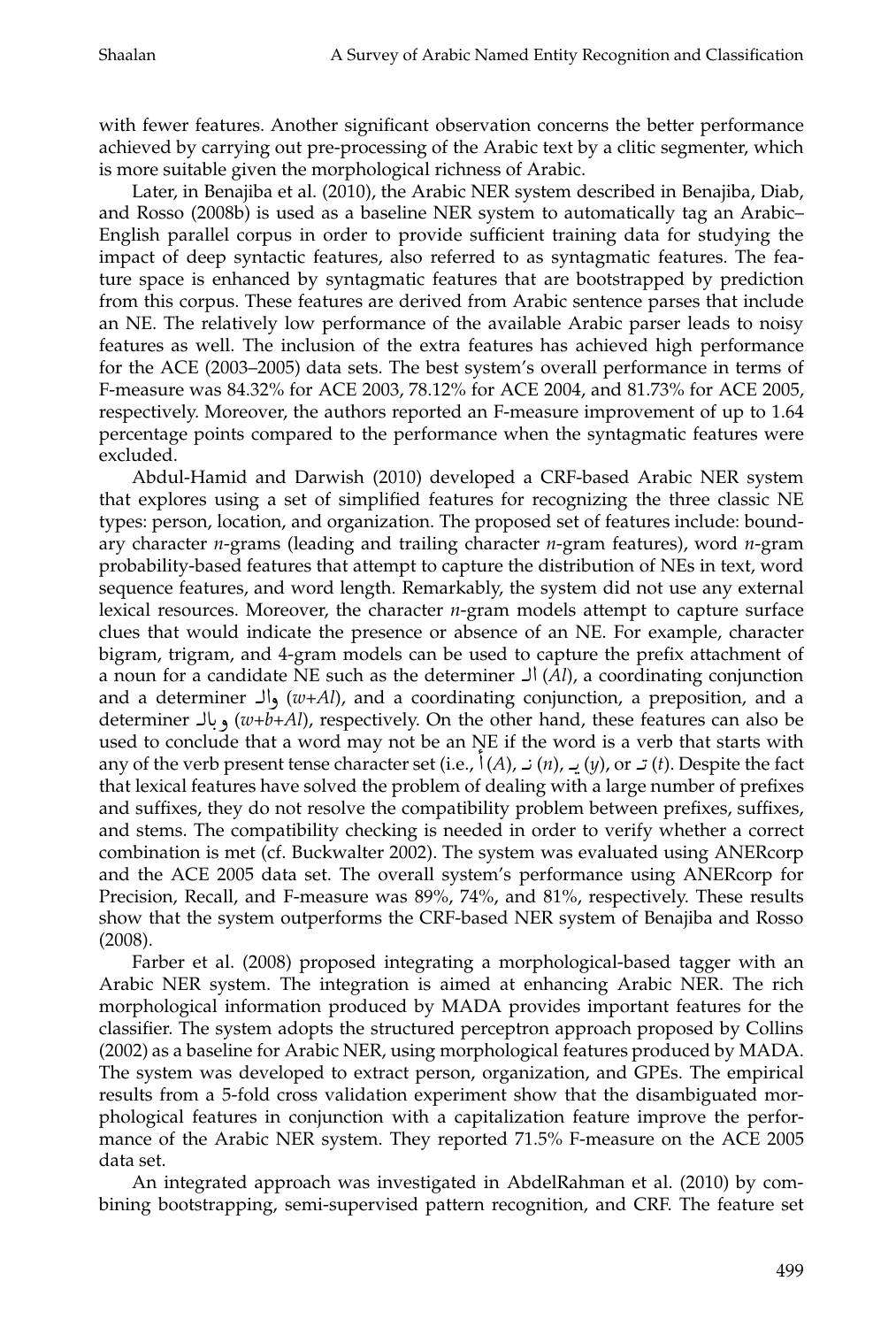is extracted by the Research and Development International<sup>36</sup> toolkit, which includes ArabTagger and an Arabic lexical semantic analyzer. The features used include wordlevel, POS tag, BPC, gazetteers, semantic field tag, and morphological features. The semantic field tag is a generic cluster that refers to a set of related lexical triggers. For example, the "Corporation" cluster includes the following internal evidence that can be example, are "corporation" cluster includes the following internal evidence that can be<br>(*group*), المحمومة (*group*), تمومات (*foundation*), هيئة (authority), and  $\mathcal{F}^{\epsilon}$  (company). The eveterm identifies the follow ۔<br>م  $\ddot{\cdot}$ and and the company). The system identifies the following NEs: person, location, organi-<br>شرکتهٔ (company). The system identifies the following NEs: person, location, organization, job, device, car, cell phone, currency, date, and time. A 6-fold cross validation experiment using the ANERcorp data set showed that the system yielded F-measures of 74.06%, 89.09%, 75.01%, 69.47%, 77.52%, 80.95%, 80.63%, 98.52%, 76.99%, and 96.05% for the person, location, organization, job, device, car, cell phone, currency, date, and time NEs, respectively. The results also showed that the system outperforms the NER component of LingPipe when both are applied to the ANERcorp data set.

Mohit et al. (2012) proposed a learning (Recall-oriented) model for Arabic NER from diverse text domains like Wikipedia within the AQMAR (American and Qatari Modeling of Arabic) project. They used a flexible annotation scheme that allows for the introduction of new NE tags. As Arabic Wikipedia is not tagged for NEs, they adopted semi-supervised learning (self-training) for building their own corpus. The learning method does not utilize any gazetteer. Once the evaluation corpus is built, a supervised learning method can be used to develop and evaluate an NER classifier. The feature space consists of 15 contextual and lexical features capturing local context and shallow morphology. Morphological features are extracted from MADA output. The training model is built using the structured perceptron described in Collins (2002). This framework allows them to manipulate two key elements of the model: the features and the loss function used in training. This function measures the recognition error for each token/word, which is the difference between the correct and predicted label. It penalizes Recall errors (i.e., reduction of false negatives that arise by erroneously predicting the non-entity token/word as part of the actual NE), which is the chief difficulty for the news-text–trained model in the news domain. The system was tested on 24 Wikipedia articles<sup>37</sup> for possible combinations of the supervised learning phase with self-training on unlabeled Wikipedia data. The experimental results showed improvements on F-measure by the proposed Recall-oriented model in both stages of learning. When Recall-oriented bias is used in the supervised phase, the recall gains are substantial: nearly 8% over the baseline. Integrating this bias within self-training produces a more modest improvement of about 4% relative to the baseline. In both cases, the improvements to recall more than compensate for the degradation in Precision.

Zayed and El-Beltagy (2012) proposed a person NER system that automatically generates dictionaries of male and female first names as well as family names by a preprocessing step. It relies on ASVMTools (Diab, Hacioglu, and Jurafsky 2004) for POS tagging to identify proper nouns. Thereafter, the dictionaries are expanded using Web sites listing Arabic given names. The system takes into consideration the common prefixes of person names. For example, a name may take a prefix such as أبو (AL, *the*) ال<br>d (Abu, *father*), can of ), or k a (Abd, *cervent* of ), or a combination of profixes such as , k a ׀<br>أ *of*), <sub>ق</sub>در (Bin, *son of*), or معبد (Abd, *servant of*), or a combination of prefixes such as بو عبد (Aby Abd, *father of carvant of*). It also takes into consideration the common embodded . م<br>ا |<br>| (Abu Abd, *father of servant of*). It also takes into consideration the common embedded words in compound names. For example the person names áK YË@ Pñ K (*Nour Al-dain*) or <u>ر</u>

<sup>36</sup> http://www.rdi-eg.com/.

<sup>37</sup> A small corpus of Arabic Wikipedia articles was developed via a flexible entity annotation scheme spanning four topical domains (history, technology, science, and sports); this is publicly available at http://www.ark.cs.cmu.edu/AQMAR.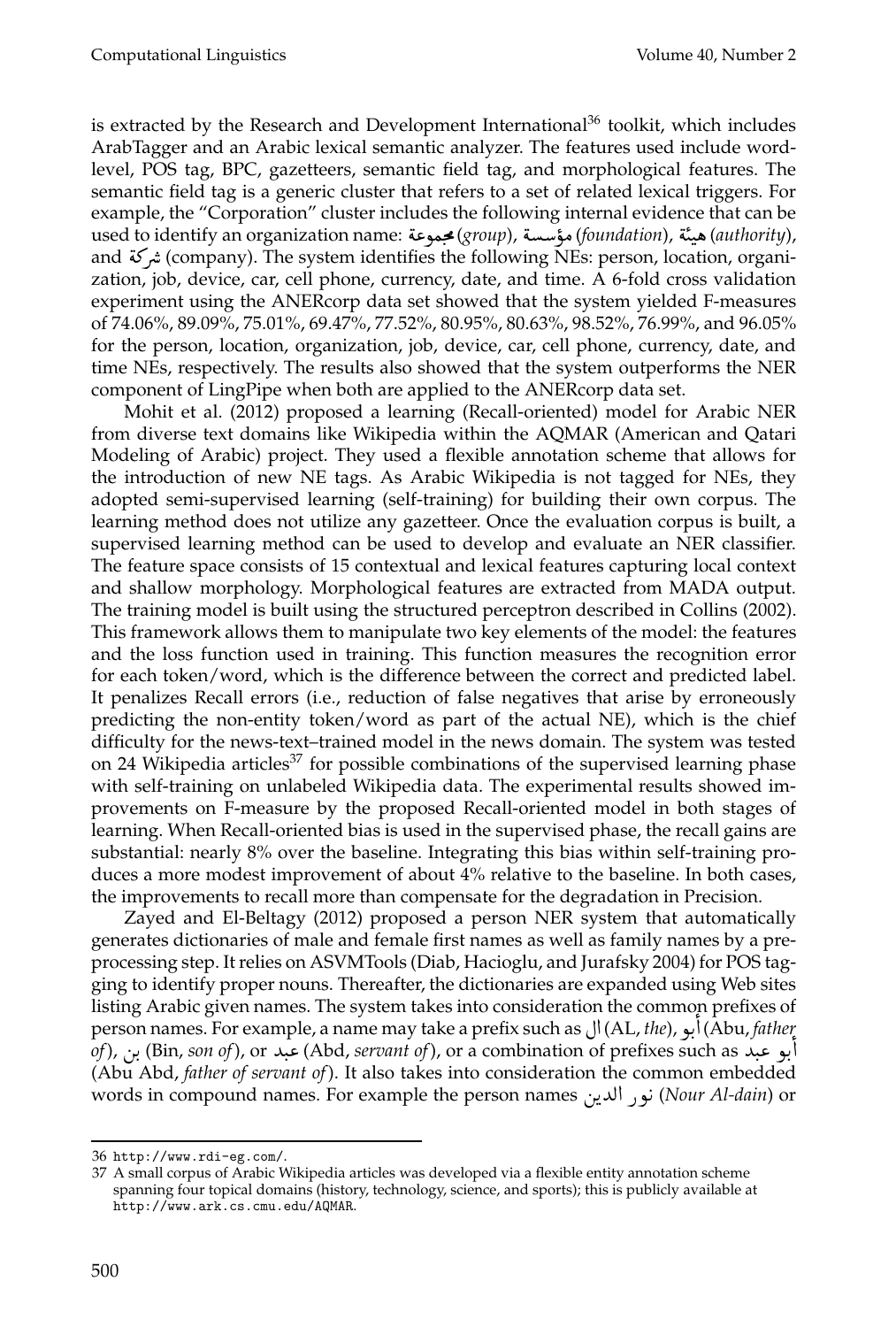للدين *(Shams Al-dain*) have أكدين *(Al-dain*) as an embedded word. The ambiguity of <u>.</u><br>^ ÷  $\ddot{ }$ <u>ر</u><br>۱ having a person name as a non-NE in the text is resolved by heuristic disambiguation rules. The system is evaluated on two data sets: MSA data sets collected from news Web sites and colloquial Arabic data sets collected from the Google Moderator page. The overall system's performance using an MSA test set collected from news Web sites for Precision, Recall, and F-measure was 93.52%, 87.89%, and 90.62%, respectively. In comparison, the overall system's performance obtained using a colloquial Arabic test set collected from the Google Moderator page for Precision, Recall, and F-measure was 88.7%, 85.56%, and 87.1%, respectively.

Koulali, Meziane, and Abdelouafi (2012) developed an Arabic NER using a combined pattern extractor (a set of regular expressions) and SVM classifier that learns patterns from POS tagged text. The system covers the NE types used in the CoNLL conference, and uses a set of dependent and independent language features. Arabic features include: a determiner  $J(AL)$  feature that appears as the first letters of organization names (e.g., یونسکو<br>یونسکو ,al\_4hnudi المجمن الأبنودي, *Abd Al-Rahman (e.g., عبد الرحمن الأبنودي, Abd Al-Rahman*<br>Inter-based feature that denotes common prefixes of nouns, a POS *Al-Abnudi*), a character-based feature that denotes common prefixes of nouns, a POS : . ון<br>י feature, and a "verb around" feature that denotes the presence of an NE if it is preceded or followed by a certain verb. The system was trained on 90% of the ANERCorp data and tested on the remainder. The system was tested with different feature combinations and the best result for an overall average F-measure was 83.20%.

Bidhend, Minaei-Bidgoli, and Jouzi (2012) presented a CRF-based NER system, called Noor, that extracts person names from religious texts. Corpora of ancient religious text called NoorCorp were developed, consisting of three genres: historic, Prophet Mohammed's Hadith, and jurisprudence books. Noor-Gazet, a gazetteer of religious person names, was also developed. Person names were tokenized by a pre-processing مسن بن علي بن عبد الله بن المغيرة step; for example, the tokenization of the full name تحسن بن علي بن عبد الله بن المغيرة<br>Hassan *bin Ali bin Abd-Allah bin Al-Moghayrah*) produces six tokens as follows: è  $\ddot{\phantom{0}}$ ; .  $\frac{1}{2}$ ä è حسن بن علي عبد الله المغيرi (*Hassan bin Ali Abd-Allah Al-Moghayrah*). Another pre-<br>precessing tool AMIPA was used for POS tagging. The tagging is enrished by ا.<br>. processing tool, AMIRA, was used for POS tagging. The tagging is enriched by ;  $\frac{1}{2}$ indicating the presence of the person NE entry, if any, in Noor-Gazet. Details of the experimental setting are not provided. The F-measure for the overall system's performance using new historic, Hadith, and jurisprudence corpora was 99.93%, 93.86%, and 75.86%, respectively.

#### **10.3 Hybrid Systems**

The hybrid approach integrates the rule-based approach with the ML-based approach in order to optimize overall performance (Petasis et al. 2001). Recently, Abdallah, Shaalan, and Shoaib (2012) proposed a hybrid NER system for Arabic. The rule-based component is a re-implementation of the NERA system (Shaalan and Raza 2008) using GATE. The ML-based component uses Decision Trees. The feature space includes the NE tags predicted by the rule-based component and other language independent and Arabic specific features. The system identifies the following types of NEs: person, location, and organization. The F-measure performance using ANERcorp was 92.8%, 87.39%, and 86.12% for the person, location, and organization NEs, respectively.

Continuing the research of Abdallah, Shaalan, and Shoaib (2012), the hybrid Arabic NER system is extended in the following key directions (Oudah and Shaalan 2012, 2013): 1) increasing the NEs to 11 types by adding time, measurement, phone number, filename, date, price, percent, and ISBN; 2) investigating two more ML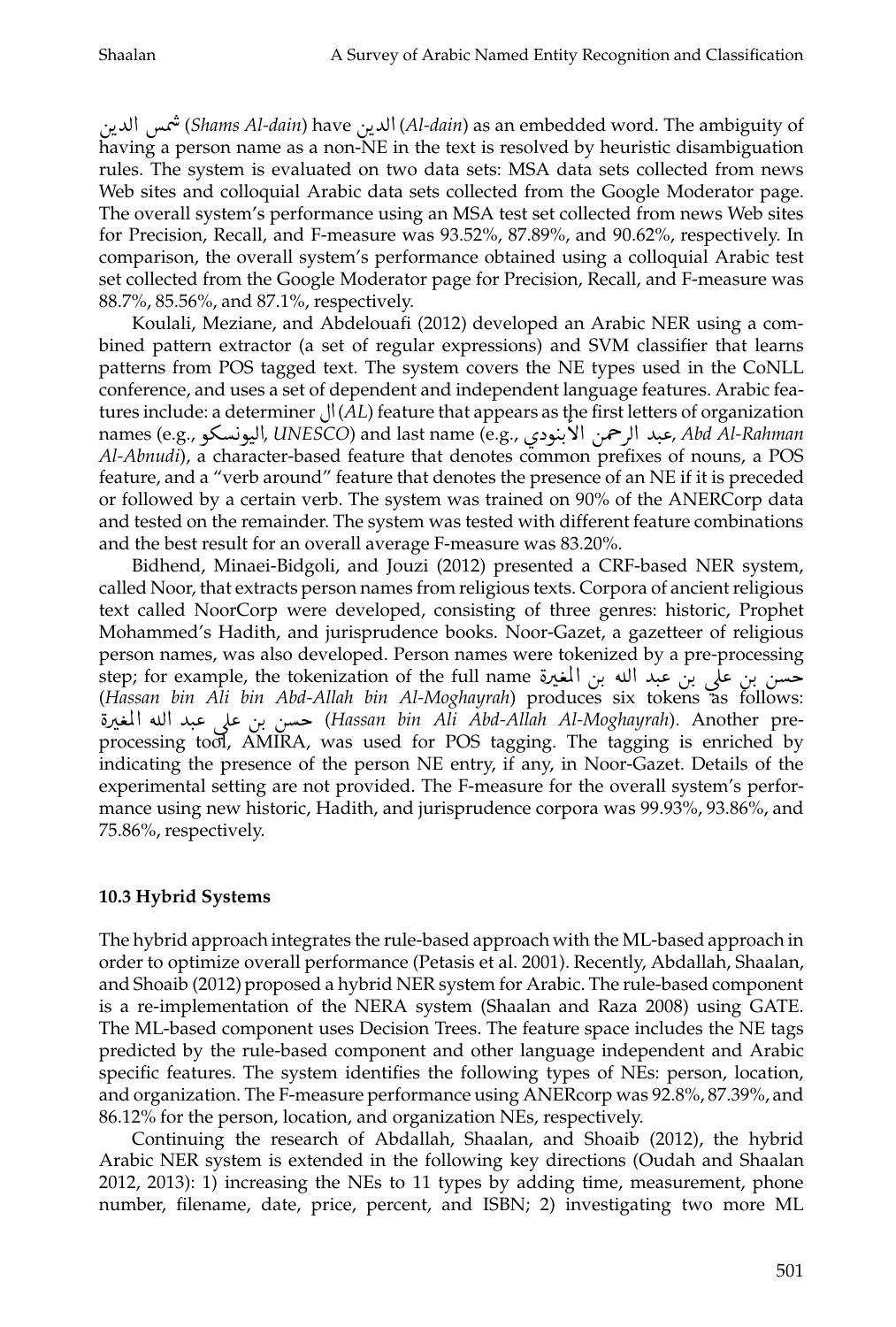models: SVMs and Logistic Regression; and 3) increasing the features to a larger set by adding morphological features and an English-gloss capitalization feature. The experimental results showed that the hybrid Arabic NER approach outperforms the rule-based and the ML-based components when they are processed individually. The performance obtained using ANERcorp for F-measure was 94.4% for person, 90.1% for location, and 88.2% for organization NEs.

#### **11. Conclusion**

NER is one of the most fundamental and important tasks for developing NLP systems. Accurate identification of NEs from the text plays an important role for a range of NLP systems such as machine translation and information retrieval. The literature demonstrates that explicitly devoting one step of processing to NE identification helps such systems achieve better performance levels.

There are an increasing number of Arabic textual information resources available on electronic media, such as Web pages, blogs, e-mails, and text messages, which makes automated NER for the Arabic text relevant. In this survey we have presented various challenges to processing Arabic NEs, including highly ambiguous Arabic words, the absence of rigorous standards of written text, and the current state-of-the-art in Arabic NLP resources and tools.

Advances in human language technology require an ever increasing amount of data and annotation. The number of current state-of-the-art of Arabic linguistic resources is still insufficient compared with Arabic's actual importance as a language. Many existing Arabic NER resources are annotated manually or are only available at significant expense. We have described some research that adopted semi-automatic (bootstrapping) methods in order to enrich Arabic NER resources from diverse text types such as Web sources and (multilingual) corpora developed within evaluation projects. In the Arabic NER field, NEs falling under proper names representing person, location, and organization names are commonly applied to newswire domains, reflecting the importance of these limited NEs in this domain.

We have described three main approaches that have been used to develop Arabic NER systems: linguistic rule-based, ML-based, and hybrid approaches. Rule-based systems follow a classical approach and ML-based systems follow a modern and rapidly growing approach. The main reasons for choosing the rule-based approach are the lack and limitations of Arabic linguistic resources, optimized platform architectures for rule-based systems, and the high performance of such systems. In addition, ML-based approaches have proven their usefulness as they take advantage of ML algorithms by building models that include learning patterns associated with individual entity types trained from annotated data. The success of both the rule-based and ML-based approaches motivates the investigation of a hybrid Arabic NER approach, yielding significant improvements by exploiting the rule-based decisions on NEs as features used by the ML classifier.

Features are a critical aspect and are the key component for enhancing the performance of NER systems. We reviewed many attempts to select features that investigate the sensitivity of each entity when applied to different sets of features. We showed how researchers applied different techniques that benefit differently from the enabled features and obtain different results for varying NE types. Some suggest that NER for Arabic use not only language-independent features but also Arabic-specific features. Researchers sometimes exploit language-independent features based on promising variables, such as lexical and orthographic features, to overcome the problems related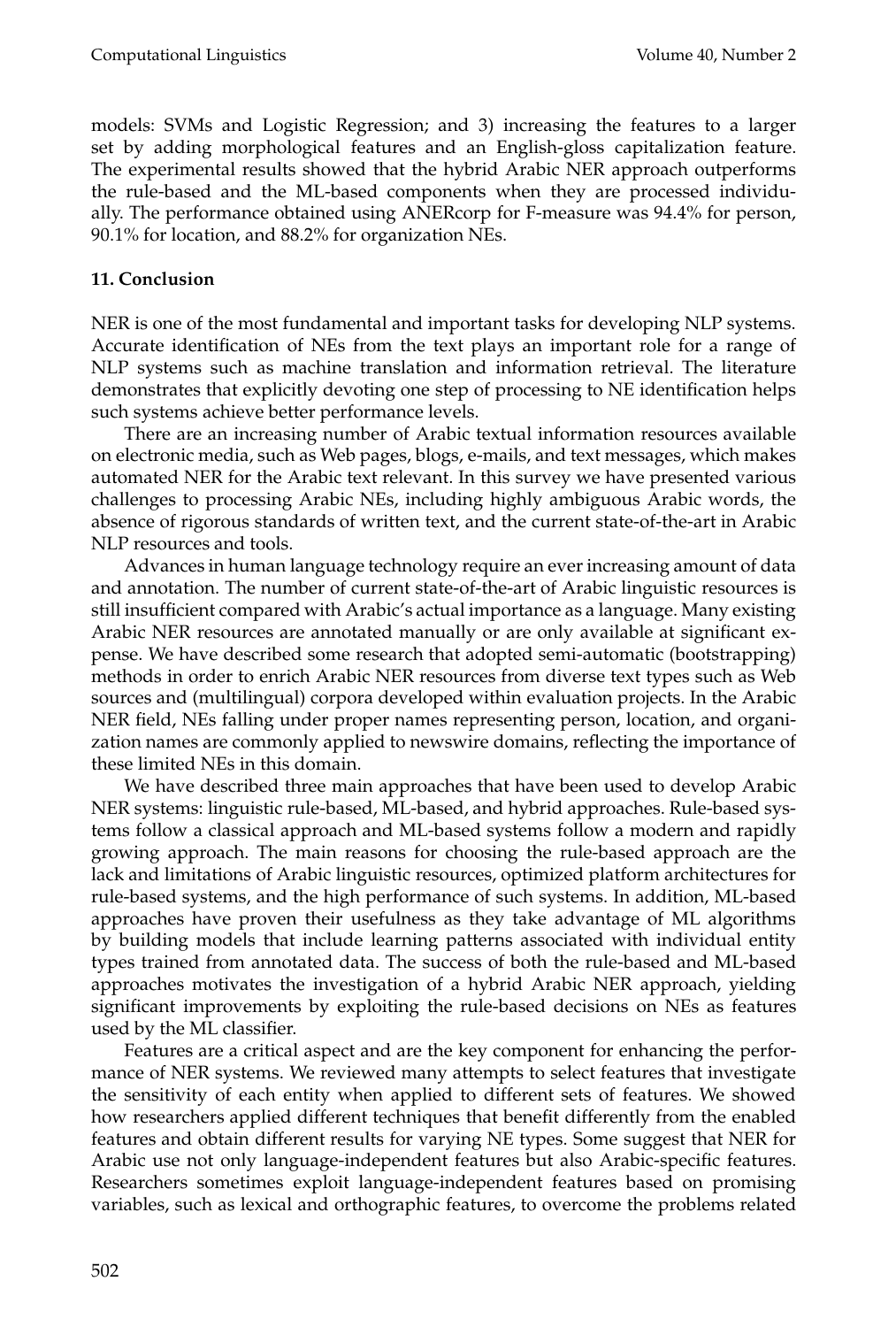to the Arabic language and orthography. Lexical features avoid complex morphology by extracting the word prefix and suffix sequence of a word from the character *n*-gram of leading and trailing letters. Orthographic features attempt to overcome the lack of capitalization for NEs in Arabic by relying on the corresponding English capitalization of NEs. Alternatively, other researchers suggest including a rich set of language specific features extracted by Arabic morpho-syntactic tools in order to deeply analyze the inherent complex structure of NEs within their context. Regardless of the features selected, various studies have reported that significant system performance is achieved when a combination that includes all features is enabled.

We have discussed many existing tools that have been used to build many different Arabic NER systems. IDEs are convenient for rapid development of NER systems. GATE is more diversified and comprehensive for developing rule-based Arabic NER systems because it has built-in gazetteers and rules offering the ability to create new ones. On the other hand, the availability of diverse generic ML tools is sufficient for developing a wide range of Arabic NER classifiers. The main problem with these generic tools is that they are language-independent with limited support for Arabic. Fortunately, the availability of Arabic morpho-syntactic pre-processing tools, such as BAMA and its successor MADA for morphological processing and AMIRA for BPC, has lessened the need for extensive development efforts.

Almost all of the tools adopted for developing Arabic NER provide for system evaluation by calculating the value of Precision, Recall, and F-measure. Sometimes it is too expensive to acquire linguistic evaluation resources to compare a proposed system's performance to existing systems. Fortunately, the increasing contributions from the Arabic NLP research community have been sufficient to provide a practical solution and satisfy the critical need for free corpora and gazetteers (e.g., ANERsys, which can be used to compare Arabic NER under different experimental settings).

We have reviewed the state-of-the-art in Arabic NER systems in some detail. It should be noted that the list of references provided here may not be comprehensive. Our aim was to provide a review of the essential aspects of Arabic NER and discuss major publications that have made use of those ideas. We hope that this survey provides a way to access the main branches of the literature dealing with Arabic NER research and guides researchers in interesting and fruitful research directions.

Since the presence of NE in the context of one language points to a correspondence in other natural languages, studies of NEs in one language could provide mutual and valuable insight for developing resources and technologies that can handle NEs in many languages. This survey describes the progress made by Arabic NER research. This study might be easily extrapolated to most NLP tasks in general and to many of the morphologically complex/rich languages in particular.

#### **References**

- Abdallah, Sherief, Khaled Shaalan, and Muhammad Shoaib. 2012. Integrating rule-based system with classification for Arabic named entity recognition. In Alexander Gelbukh, editor, *Computational Linguistics and Intelligent Text Processing*, volume 7181 of *Lecture Notes in Computer Science*. Springer, Berlin Heidelberg, pages 311–322.
- Abdel Monem, Azza, Khaled Shaalan, Ahmed Rafea, and Hoda Baraka. 2008.

Generating Arabic text in multilingual speech-to-speech machine translation framework. *[Machine Translation](http://www.mitpressjournals.org/action/showLinks?crossref=10.1007%2Fs10590-009-9054-9)*, 22(4):205–258.

- AbdelRahman, Samir, Mohamed Elarnaoty, Marwa Magdy, and Aly Fahmy. 2010. Integrated machine learning techniques for Arabic named entity recognition. *International Journal of Computer Science Issues (IJCSI)*, 7(4):27–368.
- Abdul-Hamid, Ahmed and Kareem Darwish. 2010. Simplified feature set for Arabic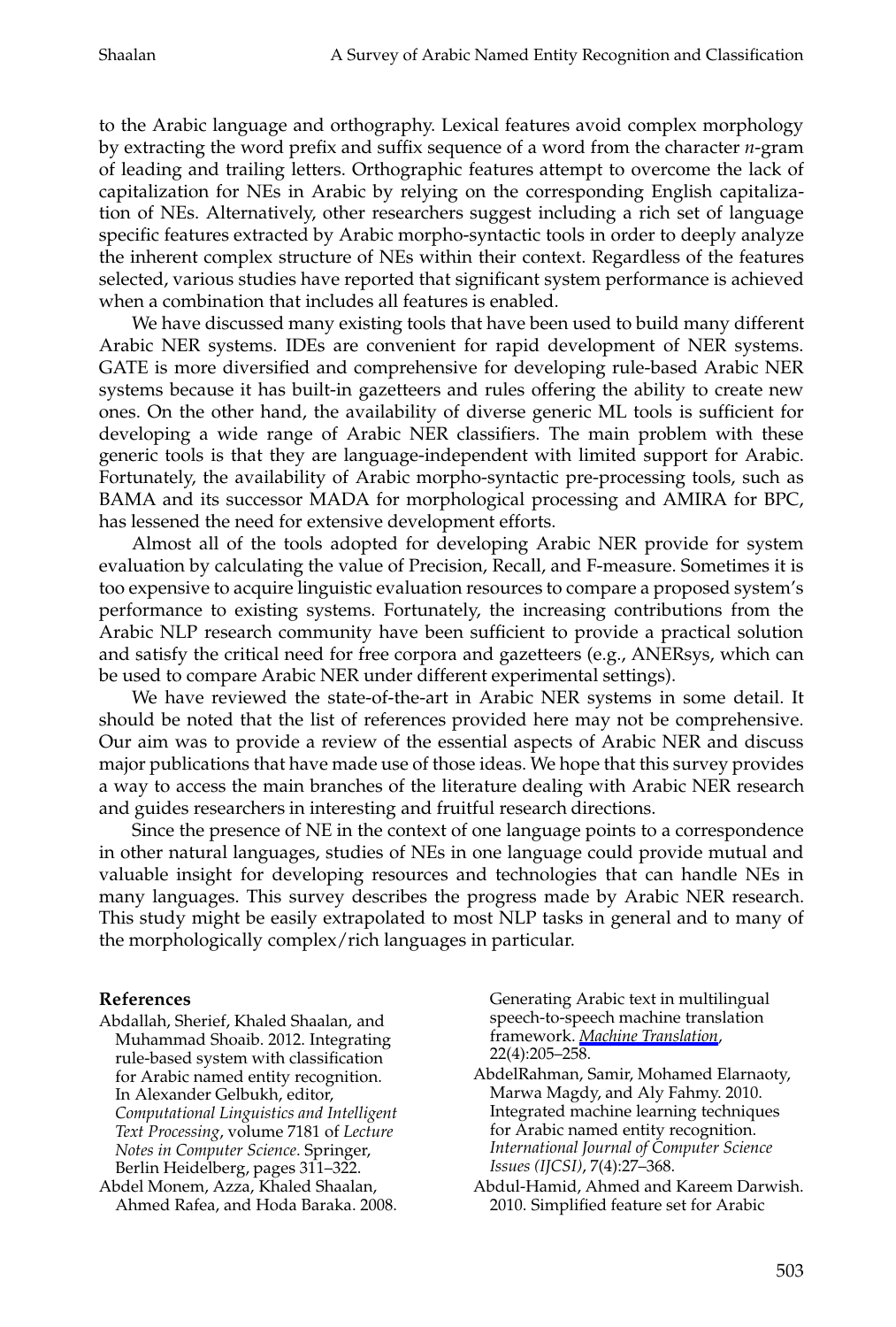named entity recognition. In *Proceedings of the 2010 Named Entities Workshop (NEWS 2010)*, pages 110–115, Stroudsburg, PA.

- Abdul-Mageed, Muhammad, Mona Diab, and Mohammed Korayem. 2011. Subjectivity and sentiment analysis of modern standard Arabic. In *Proceedings of the 49th Annual Meeting of the Association for Computational Linguistics: Human Language Technologies (HLT 2011): short papers - Volume 2*, pages 587–591, Stroudsburg, PA.
- Abouenour, Lahsen, Karim Bouzoubaa, and Paolo Rosso. 2010. Using the yago ontology as a resource for the enrichment of named entities in Arabic wordnet. In *Proceedings of The Seventh International Conference on Language Resources and Evaluation (LREC 2010) Workshop on Language Resources and Human Language Technology for Semitic Languages*, pages 27–31, Valletta.
- Abuleil, Saleem. 2004. Extracting names from Arabic text for question-answering systems. In *Proceedings of the 7th International Conference on Coupling Approaches, Coupling Media, and Coupling Languages for Information Retrieval (RIAO 2004)*, pages 638–647, Vaucluse.
- Al-Jumaily, Harith, Paloma Martínez, Martínez-Fernández José, and Erik Goot. 2012. A real time named entity recognition system for Arabic text mining. *[Language](http://www.mitpressjournals.org/action/showLinks?crossref=10.1007%2Fs10579-011-9146-z) [Resources and Evaluation Journal](http://www.mitpressjournals.org/action/showLinks?crossref=10.1007%2Fs10579-011-9146-z)*, 46(4):543–563.
- Al-Onaizan, Yaser and Kevin Knight. 2002a. Machine transliteration of names in Arabic text. In *Proceedings of the ACL-02 Workshop on Computational Approaches to Semitic Languages (SEMITIC 2002)*, pages 1–13, Stroudsburg, PA.
- Al-Onaizan, Yaser and Kevin Knight. 2002b. Translating named entities using monolingual and bilingual resources. In *Proceedings of the 40th Annual Meeting on Association for Computational Linguistics (ACL 2002)*, pages 400–408, Stroudsburg, PA.
- Al-Shalabi, Riyad, Ghassan Kanaan, Bashar Al-Sarayreh, Khalid Khanfar, Ali AIGhonmein, Hamed Talhouni, and Salem Al-Azazmeh. 2009. Proper noun extracting algorithm for the Arabic language. In *International Conference on IT to Celebrate S. Charmonman's 72nd Birthday*, pages 28.1–28.9, Bangkok.
- Al-Sughaiyer, Imad and Ibrahim Al-Kharashi. 2004. Arabic morphological analysis techniques: A comprehensive survey. *[Journal of the American Society for](http://www.mitpressjournals.org/action/showLinks?crossref=10.1002%2Fasi.10368)*

*[Information Science and Technology](http://www.mitpressjournals.org/action/showLinks?crossref=10.1002%2Fasi.10368)*, 55(3):189–213.

- Algahtani, Shabib. 2011. *Arabic Named Entity Recognition: A Corpus-Based Study*. Ph.D. thesis, The University of Manchester, UK.
- Alkharashi, Ibrahim. 2009. Person named entity generation and recognition for Arabic language. In *Proceedings of the Second International Conference on Arabic Language Resources and Tools*, pages 205–208, Cairo.
- Attia, Mohammed, Antonio Toral, Lamia Tounsi, Monica Monachini, and Josef van Genabith. 2010. An automatically built named entity lexicon for Arabic. In *Proceedings of the Seventh International Conference on Language Resources and Evaluation (LREC 2010)*, pages 3,614–3,621, Valletta.
- Babych, Bogdan and Anthony Hartley. 2003. Improving machine translation quality with automatic named entity recognition. In *Proceedings of the 7th International EAMT workshop on MT and other Language Technology Tools, Improving MT through other Language Technology Tools: Resources and Tools for Building MT*, EAMT 2003, pages 1–8, Stroudsburg, PA.
- Badawy, Osama, Mohamed Shaheen, and Abdelbaki Hamadene. 2011. ARQA: An intelligent Arabic question answering system. In *Proceedings of Arabic Language Technology International Conference (ALTIC 2011)*, pages 1–8, Alexandria.
- Balasuriya, Dominic, Nicky Ringland, Joel Nothman, Tara Murphy, and James R. Curran. 2009. Named entity recognition in wikipedia. In *Proceedings of the 2009 Workshop on The People's Web Meets NLP: Collaboratively Constructed Semantic Resources*, People's Web 2009, pages 10–18, Stroudsburg, PA.
- Ben Hamadou, Abdelmajid, Piton Odile, and Fehri Héla. 2010a. Multilingual extraction of functional relations between Arabic named entities using NooJ platform. In *HAL Archives*, pages 1–10, Available at http://hal.archives-ouvertes.fr/ hal-00547940.
- Ben Hamadou, Abdelmajid, Piton Odile, and Fehri Héla. 2010b. Recognition and Arabic-French translation of named entities: Case of the sport places. In *arXiv*, pages 1–10, Available at https://www.researchgate.net/ publication/45898820 Recognition and translation Arabic-French of Named Entities case of the Sport places.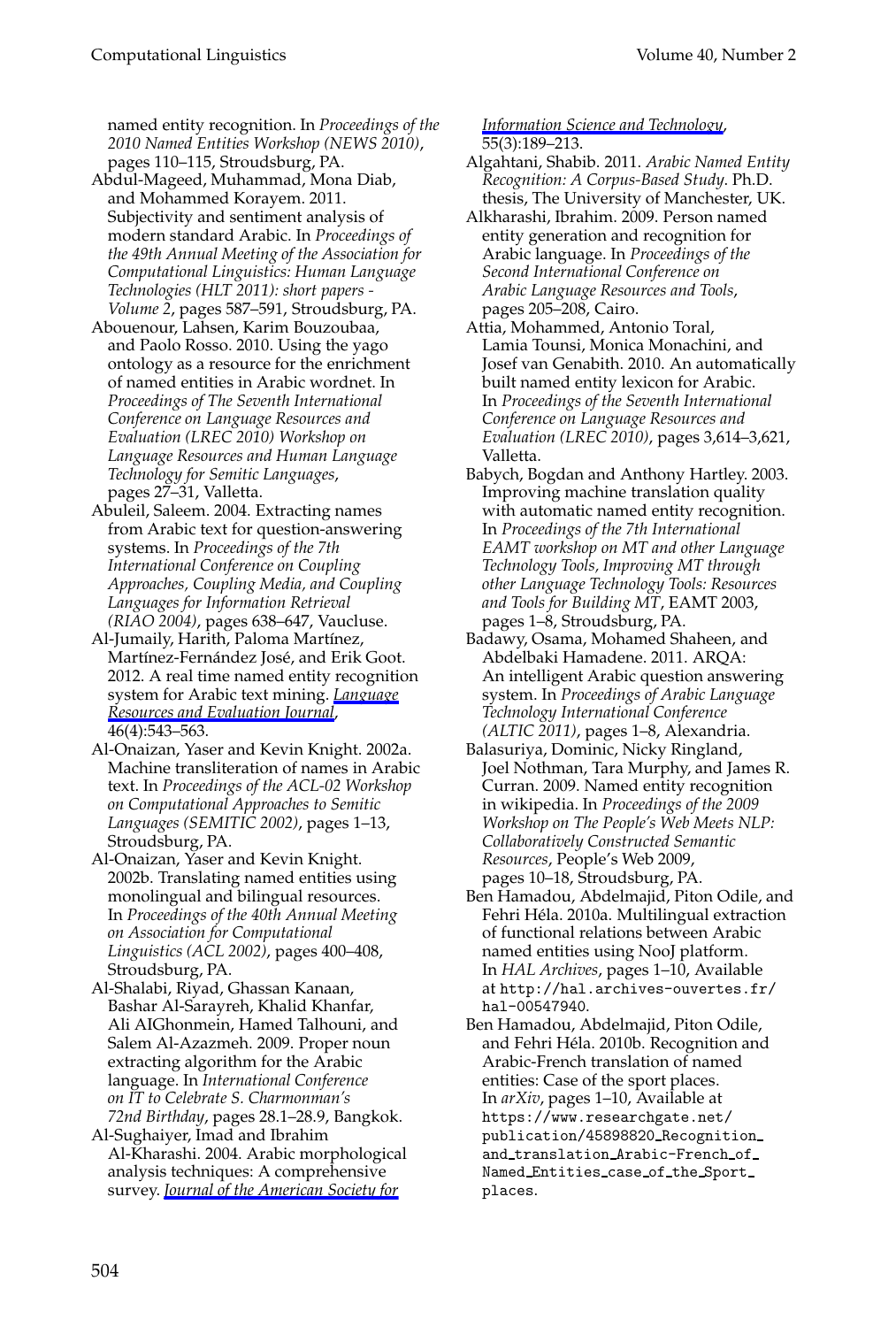- Benajiba, Yassine, Mona Diab, and Paolo Rosso. 2008a. Arabic named entity recognition: An SVM-based approach. In *Proceedings of Arab International Conference on Information Technology (ACIT 2008)*, pages 16–18, Hammamet.
- Benajiba, Yassine, Mona Diab, and Paolo Rosso. 2008b. Arabic named entity recognition using optimized feature sets. In *Proceedings of the Conference on Empirical Methods in Natural Language Processing (EMNLP 2008)*, pages 284–293, Stroudsburg, PA.
- Benajiba, Yassine, Mona Diab, and Paolo Rosso. 2009a. Arabic named entity recognition: A feature-driven study. *[IEEE Transactions on Audio, Speech, and](http://www.mitpressjournals.org/action/showLinks?crossref=10.1109%2FTASL.2009.2019927) [Language Processing](http://www.mitpressjournals.org/action/showLinks?crossref=10.1109%2FTASL.2009.2019927)*, 17(5):926–934.
- Benajiba, Yassine, Mona Diab, and Paolo Rosso. 2009b. Using language independent and language specific features to enhance Arabic named entity recognition. *The International Arab Journal of Information Technology (IAJIT)*, 6(5):463–471.
- Benajiba, Yassine and Paolo Rosso. 2007. ANERsys 2.0: Conquering the NER task for the Arabic language by combining the maximum entropy with POS-tag information. In *Proceedings of Workshop on Natural Language-Independent Engineering, 3rd Indian International Conference on Artificial Intelligence (IICAI-2007)*, pages 1,814–1,823, Mumbay.
- Benajiba, Yassine and Paolo Rosso. 2008. Arabic named entity recognition using conditional random fields. In *Proceedings of the Workshop on HLT & NLP within the Sixth International Conference on Language Resources and Evaluation (LREC 2008)*, pages 143–153, Marrakech.
- Benajiba, Yassine, Paolo Rosso, and José Miguel Benedí Ruiz. 2007. ANERsys: An Arabic named entity recognition system based on maximum entropy. In *Proceedings of the 8th International Conference on Computational Linguistics and Intelligent Text Processing (CICLing 2007)*, pages 143–153, Berlin.
- Benajiba, Yassine, Imed Zitouni, Mona Diab, and Paolo Rosso. 2010. Arabic named entity recognition: Using features extracted from noisy data. In *Proceedings of the ACL 2010 Conference Short Papers*, ACLShort 2010, pages 281–285, Stroudsburg, PA.
- Bidhend, Majidi, Behrouz Minaei-Bidgoli, and Hosein Jouzi. 2012. Extracting person names from ancient Islamic Arabic texts. In *Proceedings of Language Resources and Evaluation for Religious Texts (LRE-Rel)*

*Workshop Programme, Eight International Conference on Language Resources and Evaluation (LREC 2012)*, pages 1–6, Istanbul.

- Bies, Ann, Denise DiPersio, and Mohamed Maamouri. 2012. Linguistic resources for Arabic machine translation: The Linguistic Data Consortium (LDC) catalog. In Abdelhadi Soudi, Ali Farghaly, Günter Neumann, and Rabih Zbib, editors, *Challenges for Arabic Machine Translation*, volume 322 of *Natural Language Processing 9*. John Benjamins Publishing Company, Amesterdam, pages 15–22.
- Brini, Wissal, Mariem Ellouze, Omar Trigui, Slim Mesfar, Lamia Hadrich, and Paolo Rosso. 2009. Factoid and definitional Arabic question answering system. In *Proceedings of the NOOJ-2009*, pages 1–11, Tozeur.
- Buckwalter, Tim. 2002. Buckwalter Arabic morphological analyzer version 1.0. Technical Report LDC2002L49, Linguistic Data Consortium (LDC), Philadelphia, PA.
- Burkett, David, Slav Petrov, John Blitzer, and Dan Klein. 2010. Learning better monolingual models with unannotated bilingual text. In *Proceedings of the Fourteenth Conference on Computational Natural Language Learning*, CoNLL 2010, pages 46–54, Stroudsburg, PA.
- Chen, Hsin-Hsi, Changhua Yang, and Ying Lin. 2003. Learning formulation and transformation rules for multilingual named entities. In *Proceedings of the ACL 2003 Workshop on Multilingual and Mixed-language Named Entity Recognition*, pages 1–8, Boston, MA.
- Collins, Michael. 2002. Discriminative training methods for hidden Markov models: Theory and experiments with perceptron algorithms. In *Proceedings of the ACL-02 Conference on Empirical Methods in Natural Language Processing - Volume 10*, EMNLP 2002, pages 1–8, Stroudsburg, PA.
- Cunningham, Hamish. 2002. Gate, a general architecture for text engineering. *[Computers and the Humanities](http://www.mitpressjournals.org/action/showLinks?crossref=10.1023%2FA%3A1014348124664)*, 36(2):223–254.
- Cunningham, Hamish, Diana Maynard, Kalina Bontcheva, Valentin Tablan, Niraj Aswani, Ian Roberts, Genevieve Gorrell, Adam Funk, Angus Roberts, Danica Damljanovic, Thomas Heitz, Mark A. Greenwood, Horacio Saggion, Johann Petrak, Yaoyong Li, and Wim Peters. 2011. *Text Processing with GATE (Version 6)*. GATE publications.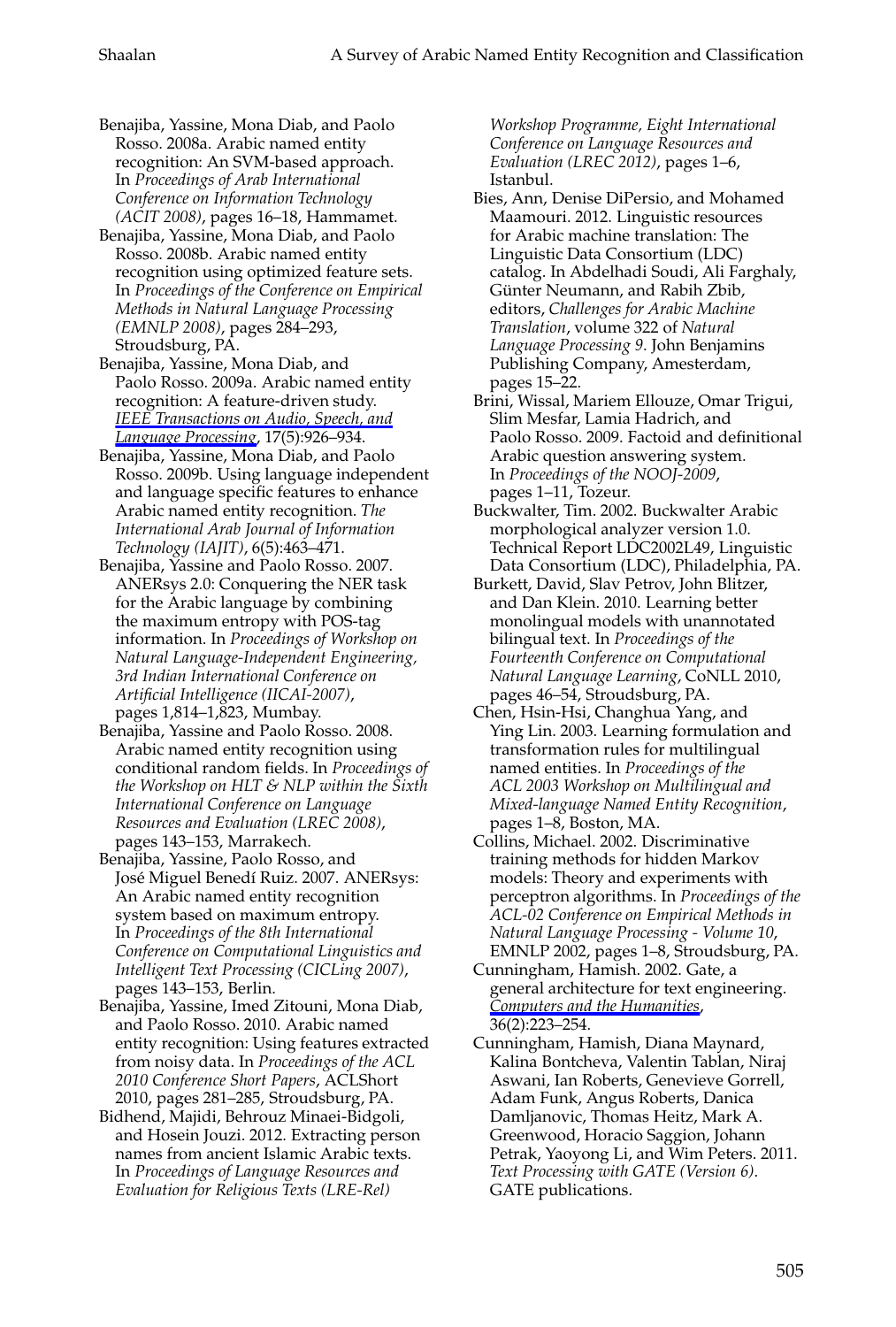- Diab, Mona. 2009. Second generation tools (AMIRA 2.0): Fast and robust tokenization, POS tagging, and Base Phrase Chunking. In *Proceedings of the Second International Conference on Arabic Language Resources and Tools*, pages 285–288, Cairo.
- Diab, Mona, Kadri Hacioglu, and Daniel Jurafsky. 2004. Automatic tagging of Arabic text: From raw text to base phrase chunks. In *Proceedings of Human Language Technology-North American Association for Computational Linguistics*, HLT-NAACL-Short 2004, pages 149–152, Stroudsburg, PA.
- El Kholy, Ahmed and Nizar Habash. 2010. Techniques for Arabic morphological detokenization and orthographic denormalization. In *Proceedings of the Workshop on Language Resources and Human Language Technology for Semitic Languages in the Language Resources and Evaluation Conference (LREC)*, pages 45–51, Valletta.
- Elgibali, Alaa. 2005. *Investigating Arabic: Current Parameters in Analysis and Learning*. Studies in Semitic Languages and Linguistics Series. Brill Academic Publishers, Boston, MA.
- Elkateb, Sabri, William Black, Piek Vossen, David Farwell, Adam Pease, and Christiane Fellbaum. 2006. Arabic WordNet and the challenges of Arabic. In *Proceedings of Arabic NLP/MT Conference*, pages 15–24, London.
- Elsebai, Ali and Farid Meziane. 2011. Extracting persons names from Arabic newspapers. In *Proceedings of the International Conference on Innovations in Information Technology*, pages 87–89, Dubai.

Elsebai, Ali, Farid Meziane, and Fatma Belkredim. 2009. A rule based persons names Arabic extraction system. In *Proceedings of the 11th International Business Information Management Association Conference (IBIMA 2009), Special Track on Arabic Information Processing*, pages 53–59, Cairo.

- Ezzeldin, Ahmed and Mohamed Shaheen. 2012. A survey of Arabic question answering: Challenges, tasks, approaches, tools, and future trends. In *Proceedings of The 13th International Arab Conference on Information Technology (ACIT 2012)*, pages 1–8, Zarqa.
- Farber, Benjamin, Dayne Freitag, Nizar Habash, and Owen Rambow. 2008. Improving NER in Arabic using a morphological tagger. In *Proceedings*

*of the Sixth International Conference on Language Resources and Evaluation (LREC 2008)*, pages 2,509–2,514, Marrakech.

- Farghaly, Ali and Khaled Shaalan. 2009. Arabic natural language processing: Challenges and solutions. *[ACM](http://www.mitpressjournals.org/action/showLinks?crossref=10.1145%2F1644879.1644881) [Transactions on Asian Language Information](http://www.mitpressjournals.org/action/showLinks?crossref=10.1145%2F1644879.1644881) [Processing \(TALIP\)](http://www.mitpressjournals.org/action/showLinks?crossref=10.1145%2F1644879.1644881)*, 8(4):1–22.
- Fellbaum, Christiane. 2005. Wordnet and wordnets. In Keith Brown, editor, *Encyclopedia of Language and Linguistics*. Oxford, Elsevier, pages 665–670.
- Grefenstette, Gregory, Nasredine Semmar, and Faïza Elkateb-Gara. 2005. Modifying a natural language processing system for European languages to treat Arabic in information processing and information retrieval applications. In *Proceedings of the ACL Workshop on Computational Approaches to Semitic Languages*, pages 31–38, Ann Arbor, MI.
- Guo, Jiafeng, Gu Xu, Xueqi Cheng, and Hang Li. 2009. Named entity recognition in query. In *Proceedings of the 32nd International ACM SIGIR Conference on Research and Development in Information Retrieval (SIGIR 2009)*, pages 267–274, New York City.
- Habash, Nizar. 2010. *Introduction to Arabic Natural Language Processing*. Synthesis Lectures on Human Language Technologies. Morgan and Claypool Publishers.
- Habash, Nizar and Owen Rambow. 2005. Arabic tokenization, part-of-speech tagging and morphological disambiguation in one fell swoop. In *Proceedings of the 43rd Annual Meeting of the Association for Computational Linguistics (ACL)*, ACL 2005, pages 573–580, Stroudsburg, PA.
- Habash, Nizar, Owen Rambow, and Ryan Roth. 2009. MADA+TOKAN: A toolkit for Arabic tokenization, diacritization, morphological disambiguation, POS tagging, stemming and lemmatization. In *Proceedings of the Second International Conference on Arabic Language Resources and Tools*, pages 102–109, Cairo.
- Halpern, Jack. 2009. Lexicon-driven approach to the recognition of Arabic named entities. In *Proceedings of the Second International Conference on Arabic Language Resources and Tools*, pages 193–198, Cairo.
- Hassan, Ahmed, Haytham Fahmy, and Hany Hassan. 2007. Improving named entity translation by exploiting comparable and parallel corpora.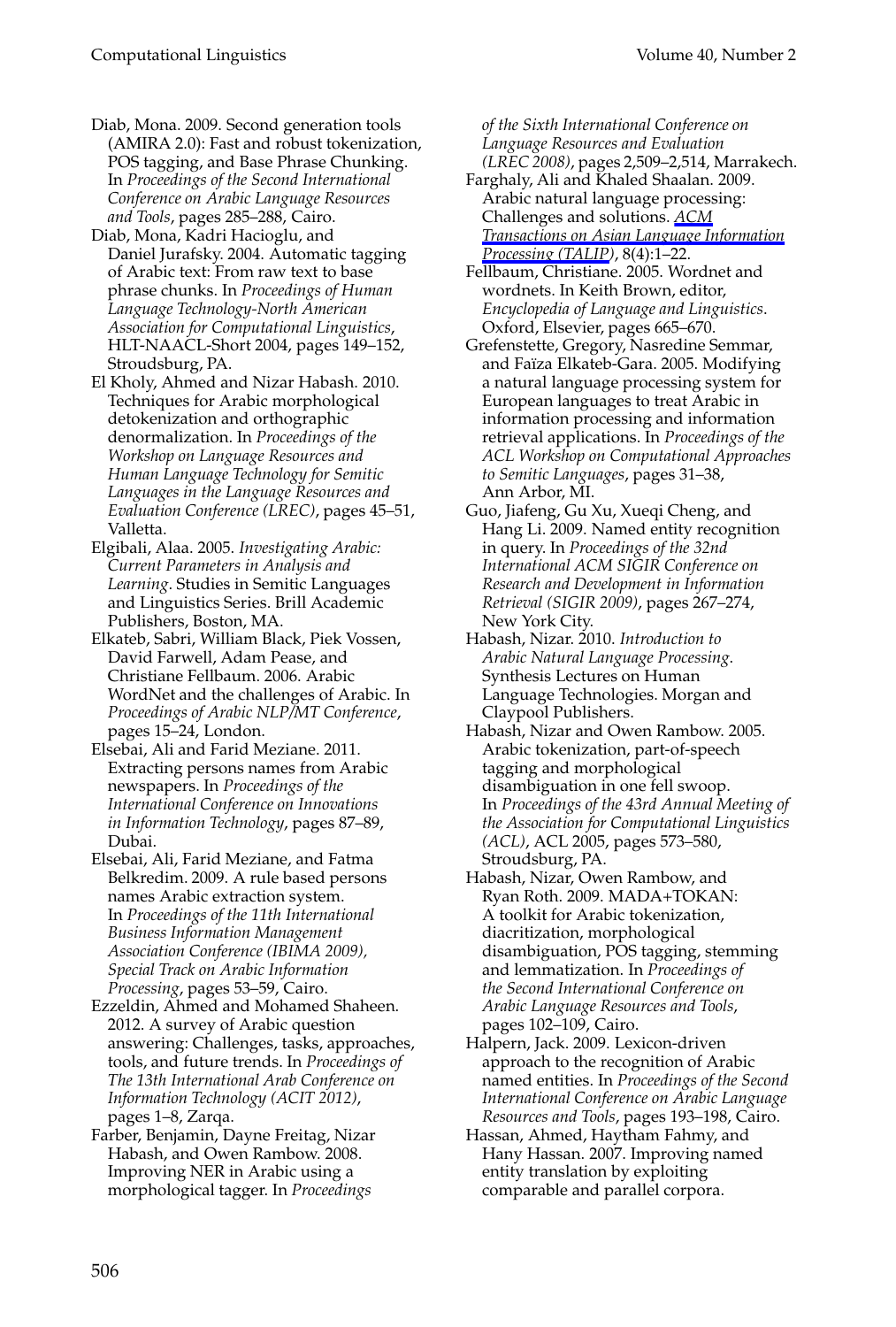In *Proceedings of the 2007 Conference on Recent Advances in Natural Language Processing (RANLP 2007)*, pages 1–6, Borovets.

- Hassan, Hany and Jeffrey Sorensen. 2005. An integrated approach for Arabic-English named entity translation. In *Proceedings of the ACL Workshop on Computational Approaches to Semitic Languages*, pages 87–93, Ann Arbor, MI.
- Hewavitharana, Sanjika and Stephan Vogel. 2011. Extracting parallel phrases from comparable data. In *Proceedings of the 4th Workshop on Building and Using Comparable Corpora, 49th Annual Meeting of the Association for Computational Linguistics (ACL)*, pages 61–68, Portland, OR.
- Higgins, Chiara, Elizabeth McGrath, and Lailla Moretto. 2010. Mturk crowdsourcing: A viable method for rapid discovery of Arabic nicknames? In *Proceedings of the NAACL HLT 2010 Workshop on Creating Speech and Language Data with Amazon's Mechanical Turk*, CSLDAMT '10, pages 89–92, Stroudsburg, PA.
- Huang, Shudong, Stephanie Strassel, Alexis Mitchell, and Zhiyi Song. 2004. Shared resources for multilingual information extraction and challenges in named entity annotation. In *Proceedings of the IJCNLP-04 Workshop on Named Entity Recognition for NLP Applications*, pages 112–119, Hainan Island.
- Kim, SeonYeong, Sung-Hwan Kim, and Hwan-Gue Cho. 2012. Developing a system for searching a shop name on a mobile device using voice recognition and GPS information. In *Proceedings of the 6th International Conference on Ubiquitous Information Management and Communication (ICUIMC 2012)*, pages 1–8, New York City.
- Korayem, Mohammed, David Crandall, and Muhammad Abdul-Mageed. 2012. Subjectivity and sentiment analysis of Arabic: A survey. In Aboul-Ella Hassanien, Abdel-Badeeh M. Salem, Rabie Ramadan, and Tai-hoon Kim, editors, *Advanced Machine Learning Technologies and Applications*, volume 322 of *Communications in Computer and Information Science*. Springer, Berlin Heidelberg, pages 128–139.
- Koulali, Rim, Meziane, and Abdelouafi. 2012. A contribution to Arabic named entity recognition. In *Proceedings of the 10th International Conference on ICT and Knowledge Engineering*, pages 46–52, Morocco.
- Kumaran, A., Mitesh M. Khapra, and Haizhou Li. 2010. Report of NEWS 2010 transliteration mining shared task. In *Proceedings of the 2010 Named Entities Workshop*, NEWS 2010, pages 21–28, Stroudsburg, PA.
- Lahsen, Abouenour, Karim Bouzoubaa, and Paolo Rosso. 2012. IDRAAQ: New Arabic question answering system based on query expansion and passage retrieval. In *Online Working Notes/Labs/Workshop of the CLEF 2012, Question Answering for Machine Reading Evaluation (QA4MRE) main task*, Rome, Italy.
- Ma, Xiaoyi. 2010. Toward a name entity aligned bilingual corpus. In *Proceedings of LREC 2010 Workshop on Methods for the Automatic Acquisition of Language Resources and their Evaluation Methods*, pages 211–216, Valletta.
- Maamouri, Mohamed, Ann Bies, Tim Buckwalter, and Wigdan Mekki. 2004. The Penn Arabic treebank: Building a large-scale annotated Arabic corpus. In *Proceedings of the NEMLAR Conference on Arabic Language Resources and Tools*, pages 102–109, Cairo.
- Maloney, John and Michael Niv. 1998. TAGARAB: A fast, accurate Arabic name recognizer using high-precision morphological analysis. In *Proceedings of the Workshop on Computational Approaches to Semitic Languages*, Semitic 1998, pages 8–15, Stroudsburg, PA.
- Marton, Yuval, Nizar Habash, and Owen Rambow. 2010. Improving Arabic dependency parsing with lexical and inflectional morphological features. In *Proceedings of the NAACL HLT 2010 First Workshop on Statistical Parsing of Morphologically-Rich Languages*, SPMRL '10, pages 13–21, Stroudsburg, PA.
- Maynard, Diana, Hamish Cunningham, Kalina Bontcheva, Roberta Catizone, George Demetriou, Gaizauskas Robert, Oana Hamza, Mark Hepple, Patrick Herring, Brian Mitchell, Michael Oakes, Wim Peters, Andrea Setzer, Mark Stevenson, Valentin Tablan, Christian Ursu, and Yorick Wilks. 2000. A survey of uses of gate. Technical Report CS-00-06, Department of Computer Science, University of Sheffield.
- Maynard, Diana, Hamish Cunningham, Kalina Bontcheva, and Marin Dimitrov. 2002. Adapting a robust multi-genre NE system for automatic content extraction. In Donia Scott, editor, *Artificial Intelligence: Methodology, Systems, and Applications,*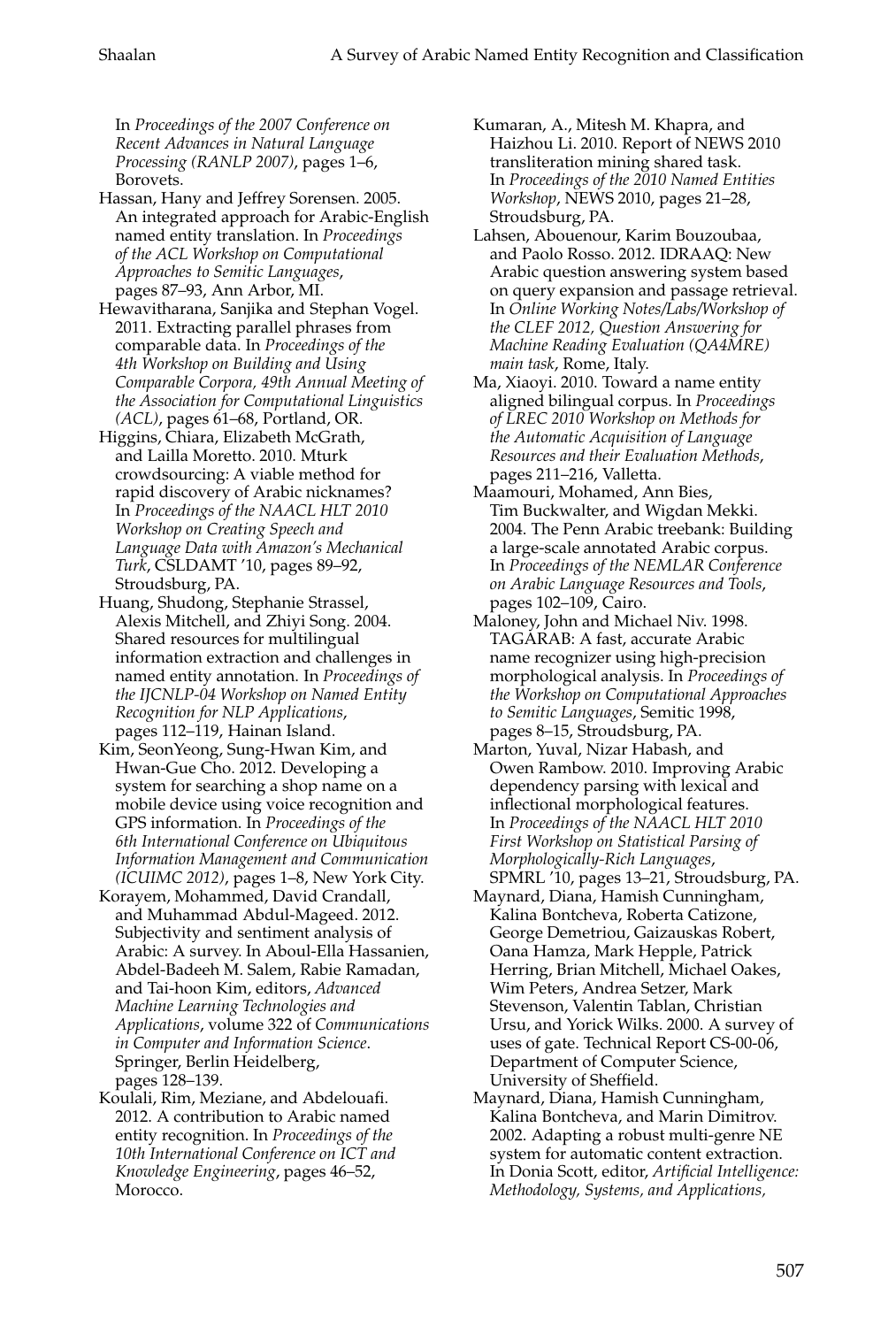*10th International Conference, Varna, Bulgaria*, volume 2443 of *Lecture Notes in Computer Science*. Springer, Berlin Heidelberg, pages 264–273.

- Mesfar, Slim. 2007. Named entity recognition for Arabic using syntactic grammars. In *Proceedings of the 12th International Conference on Applications of Natural Language to Information Systems (NLDB'07)*, pages 305–316, Berlin.
- Mohit, Behrang, Nathan Schneider, Rishav Bhowmick, Kemal Oflazer, and Noah Smith. 2012. Recall-oriented learning of named entities in Arabic wikipedia. In *Proceedings of the 13th Conference of the European Chapter of the Association for Computational Linguistics (EACL) 2012*, pages 162–173, Stroudsburg, PA.
- Mollá, Diego, Menno van Zaanen, and Daniel Smith. 2006. Named entity recognition for question answering. In Zakerman Covendon, Lowrence and Ingrid, editors, *Proceedings of the 2006 Australasian Language Technology Workshop (ALTW 2006)*, pages 51–58, Sydney.
- Mostefa, Djamel, Stéphane Chaudiron, Laïb Mariama, Khalid Choukri, and Gaël de Chalendar. 2009. A multilingual named entities corpus for Arabic, English and French. In Khalid Choukri and Bente Maegaard, editors, *Proceedings of the Second International Conference on Arabic Language Resources and Tools*, pages 213–216, Cairo.
- Nadeau, David and Satoshi Sekine. 2007. A survey of named entity recognition and classification. *[Lingvisticae Investigationes](http://www.mitpressjournals.org/action/showLinks?crossref=10.1075%2Fli.30.1.03nad)*, 30(1):3–26.
- Nezda, Luke, Andrew Hickl, John Lehmann, and Sarmad Fayyaz. 2006. What in the world is a shahab? Wide coverage named entity recognition for Arabic. In *Proceedings of the Fifth International Conference on Language Resources and Evaluation (LREC-06)*, pages 41–46, Genoa.
- Oudah, Mai and Khaled Shaalan. 2012. A pipeline Arabic named entity recognition using a hybrid approach. In *Proceedings of the International Conference on Computational Linguistics*, pages 2,159–2,176, Mumbai.
- Oudah, Mai and Khaled Shaalan. 2013. Person name recognition using the hybrid approach. In Elisabeth Métais, Farid Meziane, Mohamad Saraee, Vijayan Sugumaran, and Sunil Vadera, editors, *Natural Language Processing and Information Systems*, volume 7934 of *Lecture Notes in Computer Science*. Springer, Berlin Heidelberg, pages 237-248.
- Pappu, Aasish. 2009. Using wikipedia for hierarchical finer categorization of named entities. In *Proceedings of the 23rd Pacific Asia Conference on Language, Information and Computation*, pages 779–786, Hong Kong.
- Petasis, Georgios, Frantz Vichot, Francis Wolinski, Georgios Paliouras, Vangelis Karkaletsis, and Constantine D. Spyropoulos. 2001. Using machine learning to maintain rule-based named-entity recognition and classification systems. In *Proceedings of the 39th Annual Meeting of the Association for Computational Linguistics*, pages 426–433, Stroudsburg, PA.
- Pouliquen, Bruno, Ralf Steinberger, Camelia Ignat, Irina Temnikova, Anna Widiger, Wajdi Zaghouani, and Jan Zizka. 2005. Multilingual person name recognition and transliteration. In *arXiv*, pages 1–10. Available at http://www.researchgate. net/publication/1959893 Multilingual person name recognition and transliteration/file/ d912f50ecfc2949c6d.pdf.
- Ratinov, Lev and Dan Roth. 2009. Design challenges and misconceptions in named entity recognition. In *Proceedings of the Thirteenth Conference on Computational Natural Language Learning (CoNLL-2009)*, pages 147–155, Boulder, CO.
- Refaat, Khaled and Amgad Madkour. 2009. An optimized method for Arabic cross document named entity normalization. In *Proceedings of the Second International Conference on Arabic Language Resources and Tools*, pages 209–212, Cairo.
- Ryding, Karin. 2005. *A Reference Grammar of Modern Standard Arabic*. Cambridge University Press, New York.
- Salloum, Wael and Nizar Habash. 2012. Elissa: A dialectal to standard Arabic machine translation system. In *Proceedings of the International Conference on Computational Linguistics: Demonstration Papers*, pages 385–392, Mumbai.
- Samy, Doaa, Antonio Moreno, and José Guirao. 2005. A proposal for an Arabic named entity tagger leveraging a parallel corpus. In *Proceedings of the 2005 Conference on Recent Advances in Natural Language Processing (RANLP 2005)*, pages 459–465, Borovets.
- Saravanan, K., Monojit Choudhury, Raghavendra Udupa, and A. Kumaran. 2012. An empirical study of the occurrence and co-occurrence of named entities in natural language corpora. In *Proceedings*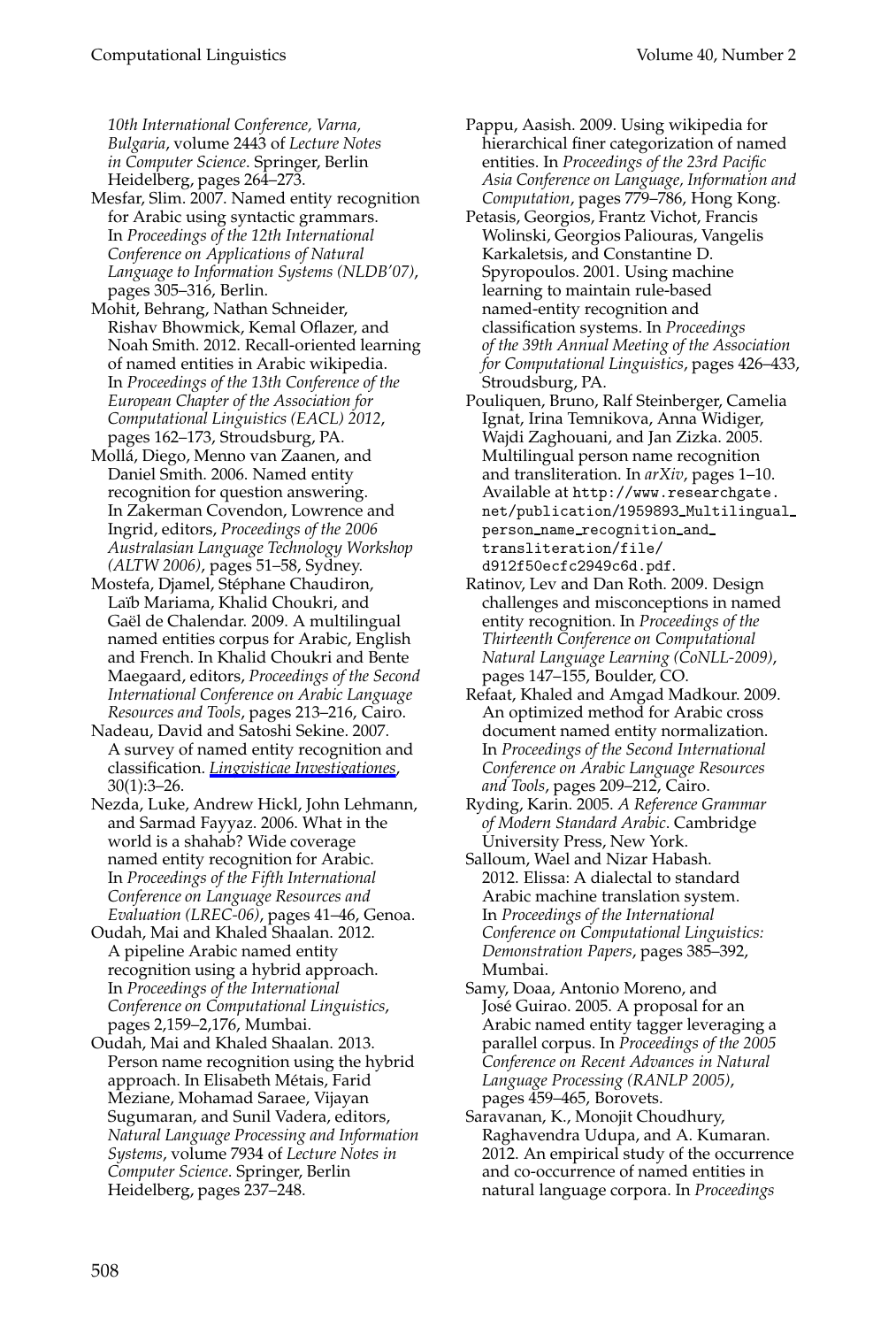*of the Eighth International Conference on Language Resources and Evaluation (LREC 2012)*, pages 3,118–3,125, Istanbul.

Sekine, Satoshi, Kiyoshi Sudo, and Chikashi Nobata. 2002. Extended named entity hierarchy. In *Proceedings of the 3rd International Conference on Language Resources and Evaluation (LREC 2002)*, pages 1,818–1,824, Las Palmas.

Shaalan, Khaled. 2010. Rule-based approach in Arabic natural language processing. *The International Journal on Information and Communication Technologies (IJICT)*, 3(3):11–19.

Shaalan, Khaled, Mohammed Attia, Pavel Pecina, Younes Samih, and Josef van Genabith. 2012. Arabic word generation and modelling for spell checking. In *Proceedings of the Eight International Conference on Language Resources and Evaluation (LREC 2012)*, 719–725, Istanbul.

Shaalan, Khaled and Hafsa Raza. 2007. Person name entity recognition for Arabic. In *Proceedings of the 2007 Workshop on Computational Approaches to Semitic Languages: Common Issues and Resources*, Semitic 2007, pages 17–24, Stroudsburg, PA.

Shaalan, Khaled and Hafsa Raza. 2008. Arabic named entity recognition from diverse text types. In Bengt Nordström and Aarne Ranta, editors, *Advances in Natural Language Processing*, volume 5221 of *Lecture Notes in Computer Science*. Springer, Berlin Heidelberg, pages 440–451.

Shaalan, Khaled and Hafsa Raza. 2009. NERA: Named entity recognition for Arabic. *[Journal of the American Society](http://www.mitpressjournals.org/action/showLinks?crossref=10.1002%2Fasi.21090) [for Information Science and Technology](http://www.mitpressjournals.org/action/showLinks?crossref=10.1002%2Fasi.21090)*, 60(8):1,652–1,663.

Shihadeh, Carolin and Günter Neumann. 2012. ARNE: A tool for named entity recognition from Arabic text. In *Fourth Workshop on Computational Approaches to Arabic Script-based Languages (CAASL4), located at the Tenth Biennial Conference of the Association for Machine Translation in the Americas (AMTA)*, pages 24–31, San Diego, CA.

Smrz, Otakar. 2007. *Functional Arabic Morphology Formal System and Implementation*. Ph.D. thesis, Charles University in Prague, Czech Republic.

Steinberger, Ralf. 2012. A survey of methods to ease the development of highly multilingual text mining applications.

*[Language Resources and Evaluation Journal](http://www.mitpressjournals.org/action/showLinks?crossref=10.1007%2Fs10579-011-9165-9)*, 46(2):155–176.

Steinberger, Ralf, Bruno Pouliquen, and Camelia Ignat. 2008. Using language-independent rules to achieve high multilinguality in text mining. In Francois Fogelman-Soulie, Domenico Perrotta, Jakub Piskorski, and Ralf Steinberger, editors, *Mining Massive Data Sets for Security: Advances in Data Mining, Search, Social Networks and Text Mining, and their Applications to Security*, volume 19 of *Information and Communication Security*. IOS Press, Amsterdam, Netherlands, pages 217–240.

Steinberger, Ralf, Bruno Pouliquen, and Erik Van der Goot. 2009. An introduction to the Europe media monitor family of applications. In *Information Access in a Multilingual World-Proceedings of the SIGIR 2009 Workshop (SIGIR-CLIR 2009)*, pages 1–8, Boston, MA.

Strassel, Stephanie, Alexis Mitchell, and Shudong Huang. 2003. Multilingual resources for entity extraction. In *Proceedings of the ACL 2003 Workshop on Multilingual and Mixed-Language Named Entity Recognition - Volume 15*, MultiNER '03, pages 49–56, Stroudsburg, PA.

Traboulsi, Hayssam. 2009. Arabic named entity extraction: A local grammar-based approach. In *Proceedings of the International Multi-conference on Computer Science and Information Technology (IMCSIT 2009)*, pages 139–143, Mragowo.

Trigui, Omar, Lamia Belguith, Paolo Rosso, Hichem Ben Amor, and Bilel Gafsaoui. 2012. Arabic QA4MRE at CLEF 2012: Arabic question answering for machine reading evaluation. In *Online Working Notes/Labs/Workshop of the CLEF 2012, Question Answering for Machine Reading Evaluation (QA4MRE main task)*, Rome, Italy. CLEF.

Witten, Ian, Eibe Frank, and Mark Hall. 2011. *Data Mining: Practical Machine Learning Tools and Techniques: Practical Machine Learning Tools and Techniques*. The Morgan Kaufmann Series in Data Management Systems. Elsevier Science.

Yang, Yiming. 1999. An evaluation of statistical approaches to text categorization. *[Information Retrieval](http://www.mitpressjournals.org/action/showLinks?crossref=10.1023%2FA%3A1009982220290)*, 1(1-2):69–90.

Zaghouani, Wajdi. 2012. RENAR: A rule-based Arabic named entity recognition system. *[ACM Transactions](http://www.mitpressjournals.org/action/showLinks?crossref=10.1145%2F2090176.2090178) [on Asian Language Information](http://www.mitpressjournals.org/action/showLinks?crossref=10.1145%2F2090176.2090178) [Processing \(TALIP\)](http://www.mitpressjournals.org/action/showLinks?crossref=10.1145%2F2090176.2090178)*, 11(1):2:1–2:13.